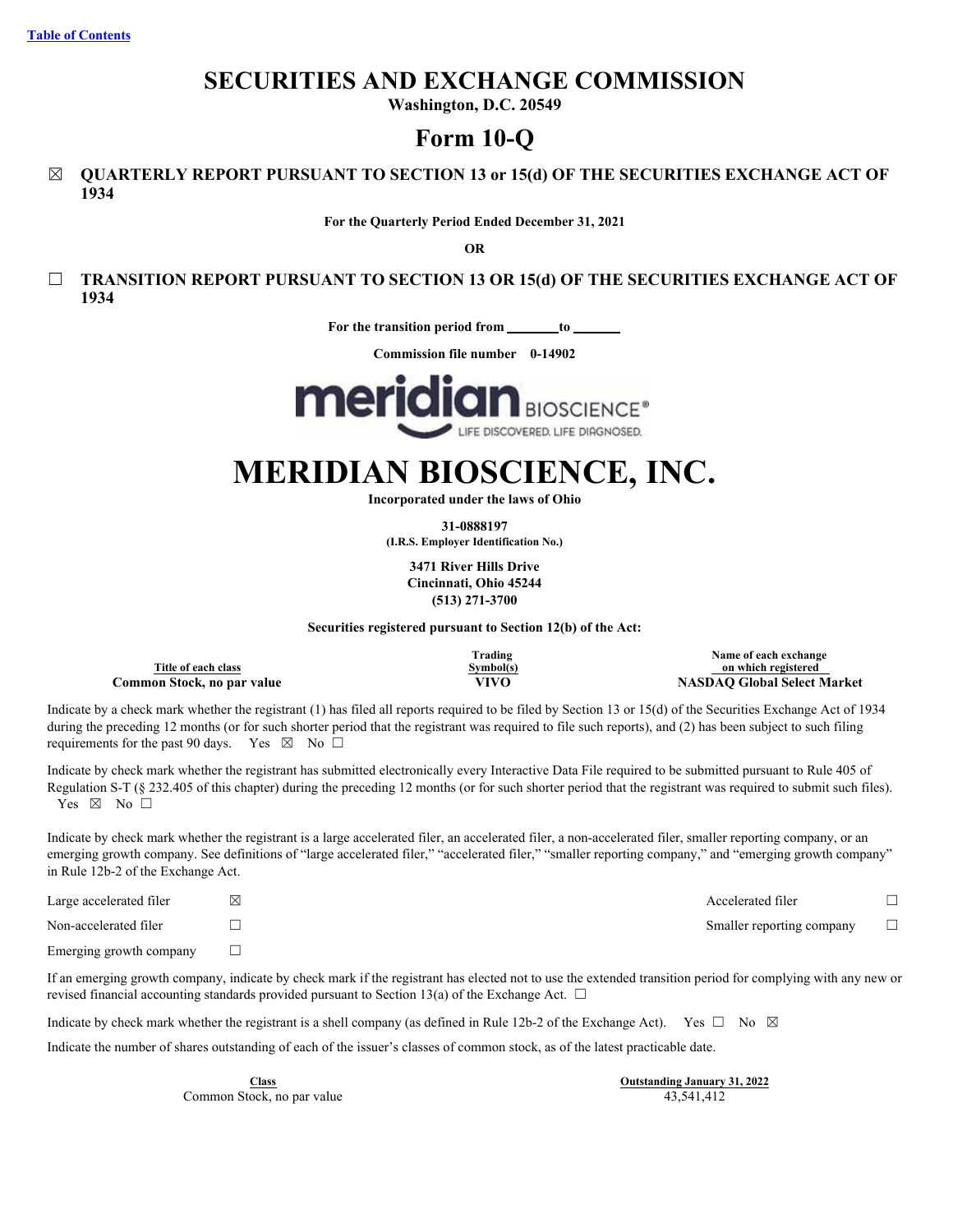#### **MERIDIAN BIOSCIENCE, INC. AND SUBSIDIARIES TABLE OF CONTENTS TO QUARTERLY REPORT ON FORM 10-Q**

|           |                                                                                                                       | Page(s)        |
|-----------|-----------------------------------------------------------------------------------------------------------------------|----------------|
| PART I.   | <b>FINANCIAL INFORMATION</b>                                                                                          |                |
| Item 1.   | <b>Financial Statements (Unaudited)</b>                                                                               |                |
|           | <b>Condensed Consolidated Statements of Operations</b><br>Three Months Ended December 31, 2021 and 2020               |                |
|           | <b>Condensed Consolidated Statements of Comprehensive Income</b><br>Three Months Ended December 31, 2021 and 2020     | $\overline{2}$ |
|           | <b>Condensed Consolidated Statements of Cash Flows</b><br>Three Months Ended December 31, 2021 and 2020               | 3              |
|           | <b>Condensed Consolidated Balance Sheets</b><br>December 31, 2021 and September 30, 2021                              | $4 - 5$        |
|           | Condensed Consolidated Statements of Changes in Shareholders' Equity<br>Three Months Ended December 31, 2021 and 2020 | 6              |
|           | <b>Notes to Condensed Consolidated Financial Statements</b>                                                           | $7 - 16$       |
| Item 2.   | Management's Discussion and Analysis of Financial Condition and Results of Operations                                 | $16-23$        |
| Item 3.   | Quantitative and Qualitative Disclosures About Market Risk                                                            | 23             |
| Item 4.   | <b>Controls and Procedures</b>                                                                                        | 23             |
| PART II.  | <b>OTHER INFORMATION</b>                                                                                              |                |
| Item 1.   | <b>Legal Proceedings</b>                                                                                              | 24             |
| Item 1A.  | <b>Risk Factors</b>                                                                                                   | 24             |
| Item 6.   | <b>Exhibits</b>                                                                                                       | 24             |
| Signature |                                                                                                                       | 25             |
|           |                                                                                                                       |                |

# **FORWARD-LOOKING STATEMENTS**

*This Quarterly Report on Form 10-Q contains forward-looking statements. The Private Securities Litigation Reform Act of 1995 provides a safe harbor from civil litigation for forward-looking statements accompanied by meaningful cautionary statements. Except for historical information, this report contains forward-looking statements within the meaning of Section 27A of the Securities Act of 1933, as amended, and Section 21E of the Securities Exchange Act of 1934, which may be identified by words such as "continues", "estimates", "anticipates", "projects", "plans", "seeks", "may", "will", "expects", "intends", "believes", "signals", "should", "can" and similar expressions or the negative versions thereof and which also may be identified by their context. All statements that address operating performance or events or developments that Meridian Bioscience, Inc. ("Meridian" or "the Company") expects or anticipates will occur in the future, including, but not limited to, statements relating to per share diluted net earnings, sales, product demand, net revenues, operating margin, other guidance and the impact of COVID-19 on its business and prospects, are forward-looking statements. Such statements, whether expressed or implied, are based upon current expectations of the Company and speak only as of the date made. Specifically, Meridian's forwardlooking statements are, and will be, based on management's then-current views and assumptions regarding future events and operating performance. Meridian assumes no obligation to publicly update or revise any forward-looking statements even if experience or future changes make it clear that any projected results expressed or implied therein will not be realized. These statements are subject to various risks, uncertainties and other factors that could cause actual results to differ materially, including, without limitation, the following:*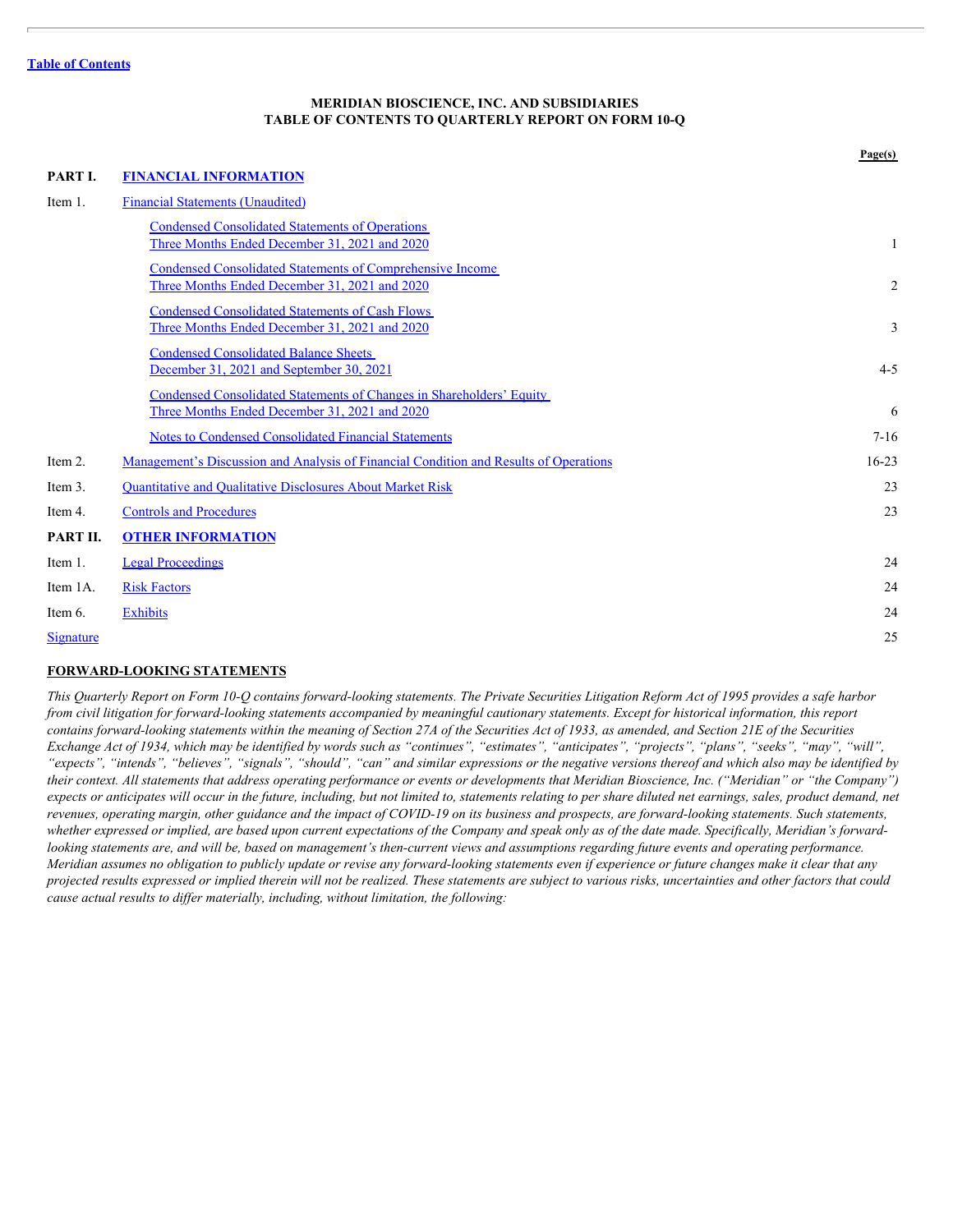#### **Table of Contents**

*Meridian's operating results, financial condition and continued growth depends, in part, on its ability to introduce into the marketplace enhancements of existing products or new products that incorporate technological advances, meet customer requirements and respond to products developed by Meridian's competition, its ability to effectively sell such products and its ability to successfully expand and effectively manage increased sales and marketing operations. While Meridian has introduced a number of internally developed products and acquired products, there can be no assurance that it will be successful in the future in introducing such products on a timely basis or in protecting its intellectual property, and unexpected or costly manufacturing costs associated with its introduction of new products or acquired products could cause actual results to differ from expectations. Meridian relies on proprietary, patented and licensed technologies. As such, the Company's ability to protect its intellectual property rights, as well as the potential for intellectual property litigation, would impact its results. Ongoing consolidations of reference laboratories and formation of multi-hospital alliances may cause adverse changes to pricing and distribution. Recessionary pressures on the economy and the markets in which the Company's customers operate, as well as adverse trends in buying patterns from customers, can change expected results. Costs and difficulties in complying with laws and regulations, including those administered by the United States Food and Drug Administration, can result in unanticipated expenses and delays and interruptions to the sale of new and existing products, as can the uncertainty of regulatory approvals and the regulatory process (including the FDA actions regarding the Company's LeadCare products). The international scope of Meridian's operations, including changes in the relative strength or weakness of the U.S. dollar and general economic conditions in foreign countries, can impact results and make them difficult to predict. One of Meridian's growth strategies is the acquisition of companies and product lines. There can be no assurance that additional acquisitions will be consummated or that, if consummated, will be successful and that the acquired businesses will be successfully integrated into Meridian's operations. There may be risks that acquisitions may disrupt operations and may pose potential difficulties in employee retention, and there may be additional risks with respect to Meridian's ability to recognize the benefits of acquisitions, including potential synergies and cost savings or the failure of acquisitions to achieve their plans and objectives. Meridian cannot predict the outcome of future goodwill impairment testing and the impact of possible goodwill impairments on Meridian's earnings and financial results. Meridian cannot predict the possible impact of any modification or repeal of any of the provisions of current U.S. health care legislation that might be initiated by Congress or the presidential administration, and any similar initiatives in other countries on its results of operations. Efforts to reduce the U.S. federal deficit, breaches of Meridian's information technology systems, trade wars, increased tariffs, and natural disasters and other events could have a materially adverse effect on Meridian's results of operations and net revenues. The Company can make no assurances that a material weakness in its internal control over financial reporting will not be identified in the future, which if identified and not properly corrected, could materially adversely affect its operations and result in material misstatements in its consolidated financial statements. Meridian also is subject to risks and uncertainties related to disruptions to or reductions in business operations or prospects due to pandemics, epidemics, widespread health emergencies, or outbreaks of infectious diseases such as COVID-19. In addition to the factors described in this paragraph, as well as those factors identified from time to time in the Company's filings with the Securities and Exchange Commission, Part I, Item 1A Risk Factors of the Company's most recent Annual Report on Form 10-K contains a list and description of uncertainties, risks and other matters that may affect the Company. Readers should carefully review these forward-looking statements and risk factors, and not place undue reliance on the Company's forward-looking statements.*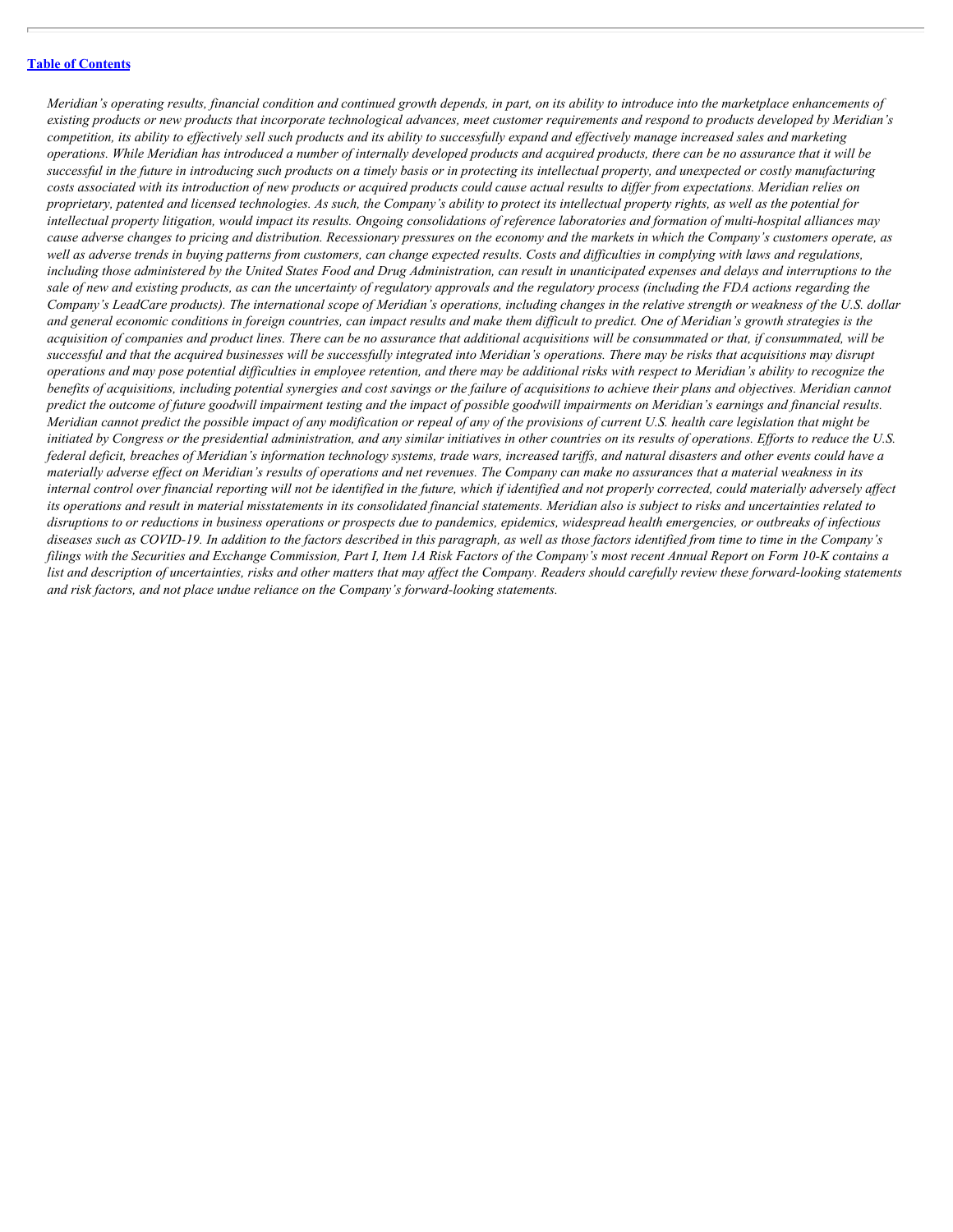# **PART I. FINANCIAL INFORMATION Item 1. Financial Statements**

# **MERIDIAN BIOSCIENCE, INC. AND SUBSIDIARIES Condensed Consolidated Statements of Operations (Unaudited) (dollar and share amounts in thousands, except per share data)**

|                                                                | <b>Three Months Ended</b><br>December 31,<br>2021 | 2020     |
|----------------------------------------------------------------|---------------------------------------------------|----------|
| <b>NET REVENUES</b>                                            | \$88,341                                          | \$92,917 |
| <b>COST OF SALES</b>                                           | 39,182                                            | 31,369   |
| <b>GROSS PROFIT</b>                                            | 49,159                                            | 61,548   |
| <b>OPERATING EXPENSES</b>                                      |                                                   |          |
| Research and development                                       | 6,194                                             | 5,651    |
| Selling and marketing                                          | 7,741                                             | 7,021    |
| General and administrative                                     | 14,660                                            | 11,938   |
| Selected legal costs                                           | 281                                               | 1,227    |
| Change in fair value of acquisition consideration              |                                                   | 1,047    |
| Total operating expenses                                       | 28,876                                            | 26,884   |
| OPERATING INCOME                                               | 20,283                                            | 34,664   |
| OTHER INCOME (EXPENSE)                                         |                                                   |          |
| Interest income                                                |                                                   | 9        |
| Interest expense                                               | (372)                                             | (534)    |
| RAD <sub>x</sub> grant income                                  | $\qquad \qquad -$                                 | 800      |
| Other, net                                                     | (161)                                             | (691)    |
| Total other expense, net                                       | (532)                                             | (416)    |
| <b>EARNINGS BEFORE INCOME TAXES</b>                            | 19,751                                            | 34,248   |
| <b>INCOME TAX PROVISION</b>                                    | 4,411                                             | 7,469    |
| <b>NET EARNINGS</b>                                            | \$15,340                                          | \$26,779 |
| <b>BASIC EARNINGS PER COMMON SHARE</b>                         | 0.35<br>$\mathbb{S}$                              | 0.62     |
| DILUTED EARNINGS PER COMMON SHARE                              | 0.35<br>\$.                                       | 0.61     |
| WEIGHTED AVERAGE NUMBER OF COMMON SHARES OUTSTANDING - BASIC   | 43,439                                            | 43,098   |
| EFFECT OF DILUTIVE STOCK OPTIONS AND RESTRICTED SHARE UNITS    | 589                                               | 681      |
| WEIGHTED AVERAGE NUMBER OF COMMON SHARES OUTSTANDING - DILUTED | 44,028                                            | 43,779   |
| <b>ANTI-DILUTIVE SECURITIES:</b>                               |                                                   |          |
| Common share options and restricted share units                | 425                                               | 258      |
|                                                                |                                                   |          |

The accompanying notes are an integral part of these condensed consolidated financial statements.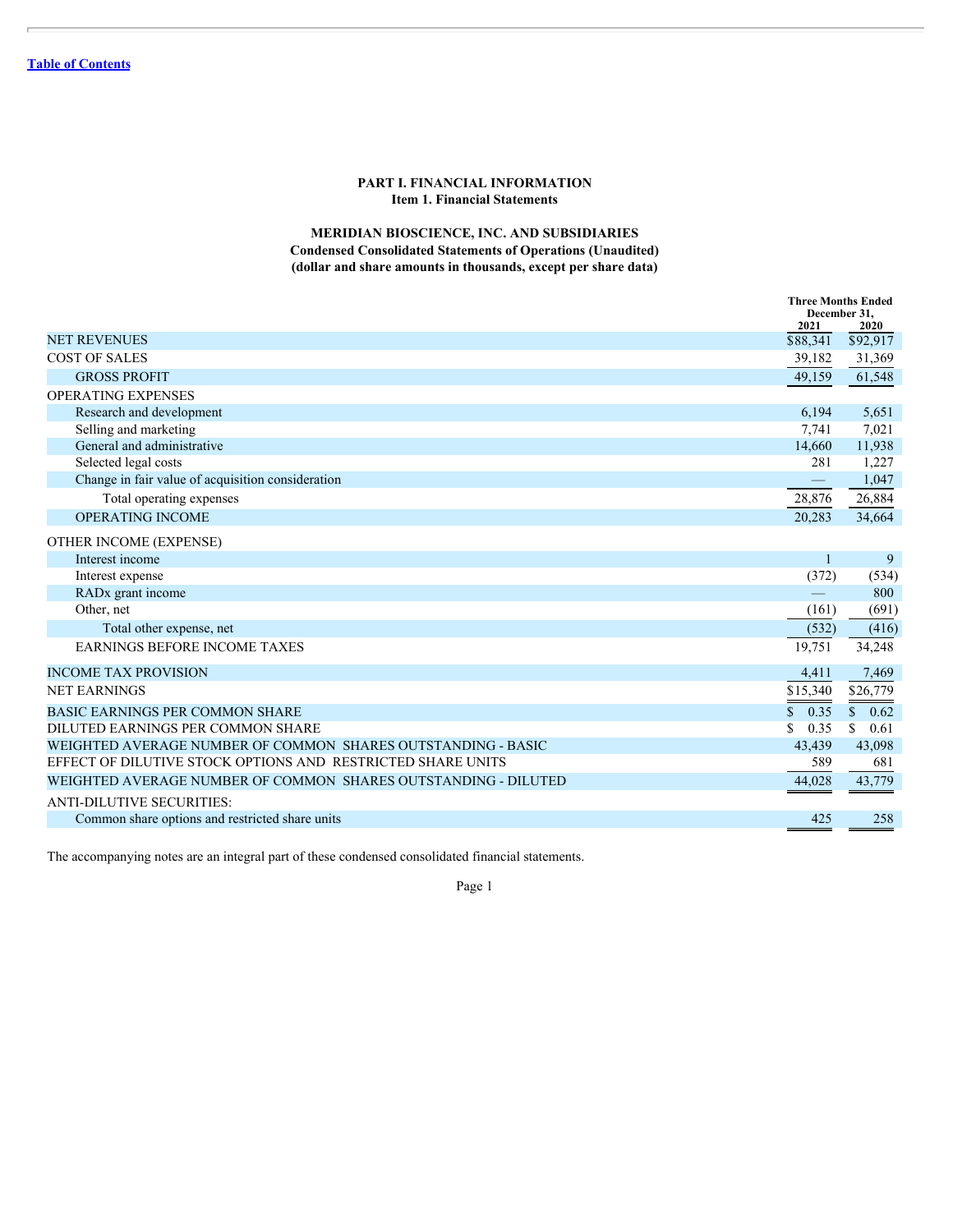# **MERIDIAN BIOSCIENCE, INC. AND SUBSIDIARIES Condensed Consolidated Statements of Comprehensive Income (Unaudited) (dollar amounts in thousands)**

|                                                                    | December 31,<br>2021 | <b>Three Months Ended</b><br><b>2020</b> |
|--------------------------------------------------------------------|----------------------|------------------------------------------|
| NET EARNINGS                                                       |                      | $$15,340$ $$26,779$                      |
| Other comprehensive (loss) income:                                 |                      |                                          |
| Foreign currency translation adjustment                            | (58)                 | 3,301                                    |
| Unrealized gain on cash flow hedge                                 | 550                  | 21                                       |
| Reclassification of amortization of gain on cash flow hedge        | $\hspace{0.05cm}$    | (77)                                     |
| Income taxes related to items of other comprehensive (loss) income | (135)                | 14                                       |
| Other comprehensive income, net of tax                             | 357                  | 3,259                                    |
| <b>COMPREHENSIVE INCOME</b>                                        | \$15,697             | \$30,038                                 |
|                                                                    |                      |                                          |

The accompanying notes are an integral part of these condensed consolidated financial statements.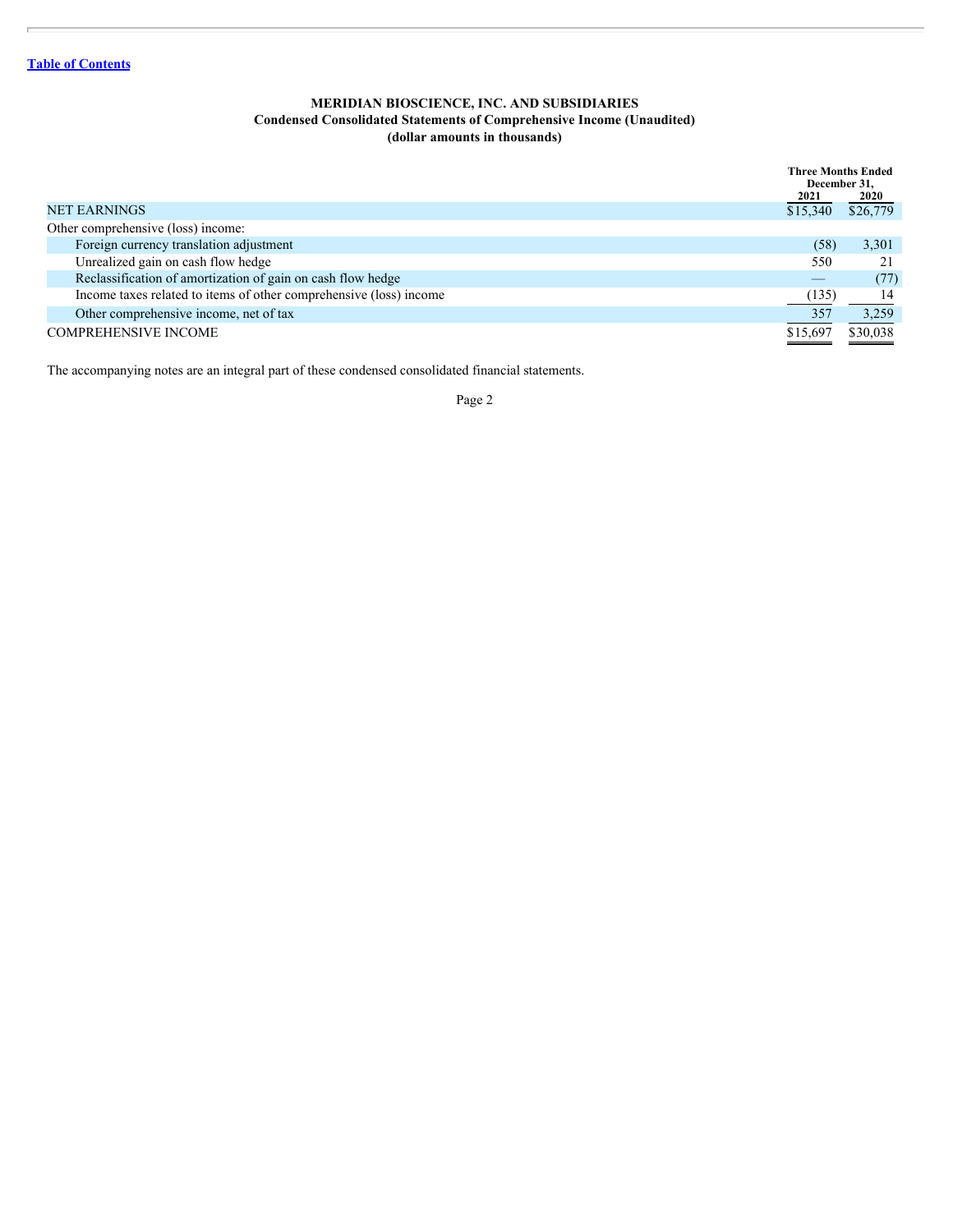# **MERIDIAN BIOSCIENCE, INC. AND SUBSIDIARIES Condensed Consolidated Statements of Cash Flows (Unaudited) (dollar amounts in thousands)**

|                                                                         | <b>Three Months Ended</b><br>December 31,<br>2021 | 2020     |  |
|-------------------------------------------------------------------------|---------------------------------------------------|----------|--|
| <b>CASH FLOWS FROM OPERATING ACTIVITIES</b>                             |                                                   |          |  |
| Net earnings                                                            | \$15,340                                          | \$26,779 |  |
| Non-cash items included in net earnings:                                |                                                   |          |  |
| Depreciation of property, plant and equipment                           | 1,700                                             | 1,508    |  |
| Amortization of intangible assets                                       | 2,483                                             | 2,221    |  |
| Stock-based compensation                                                | 1,903                                             | 1,241    |  |
| Deferred income taxes                                                   | 927                                               | (852)    |  |
| Change in fair value of acquisition consideration                       |                                                   | 1,047    |  |
| Change in the following:                                                |                                                   |          |  |
| Accounts receivable                                                     | 9,424                                             | (1,776)  |  |
| Inventories                                                             | 2,093                                             | (5,941)  |  |
| Prepaid expenses and other current assets                               | 200                                               | 2,682    |  |
| Accounts payable and accrued expenses                                   | 1,018                                             | (5,826)  |  |
| Income taxes payable                                                    | 1,113                                             | 4,032    |  |
| Other, net                                                              | (646)                                             | 6        |  |
| Net cash provided by operating activities                               | 35,555                                            | 25,121   |  |
| <b>CASH FLOWS FROM INVESTING ACTIVITIES</b>                             |                                                   |          |  |
| Purchase of property, plant and equipment                               | (1,708)                                           | (2,086)  |  |
| Payment of acquisition consideration holdback                           |                                                   | (5,000)  |  |
| Net cash used in investing activities                                   | (1,708)                                           | (7,086)  |  |
| <b>CASH FLOWS FROM FINANCING ACTIVITIES</b>                             |                                                   |          |  |
| Payment on revolving credit facility                                    | (10,000)                                          | (10,000) |  |
| Payment of deferred financing costs                                     | (404)                                             |          |  |
| Proceeds from exercise of stock options                                 | 80                                                |          |  |
| Employee taxes paid upon net share settlement of restricted share units | (763)                                             |          |  |
| Net cash used in financing activities                                   | (11,087)                                          | (10,000) |  |
| Effect of Exchange Rate Changes on Cash and Cash Equivalents            | 198                                               | 1,644    |  |
| Net Increase in Cash and Cash Equivalents                               | 22,958                                            | 9,679    |  |
| Cash and Cash Equivalents at Beginning of Period                        | 49,771                                            | 53,514   |  |
| Cash and Cash Equivalents at End of Period                              |                                                   | \$63,193 |  |
|                                                                         | \$72,729                                          |          |  |

The accompanying notes are an integral part of these condensed consolidated financial statements.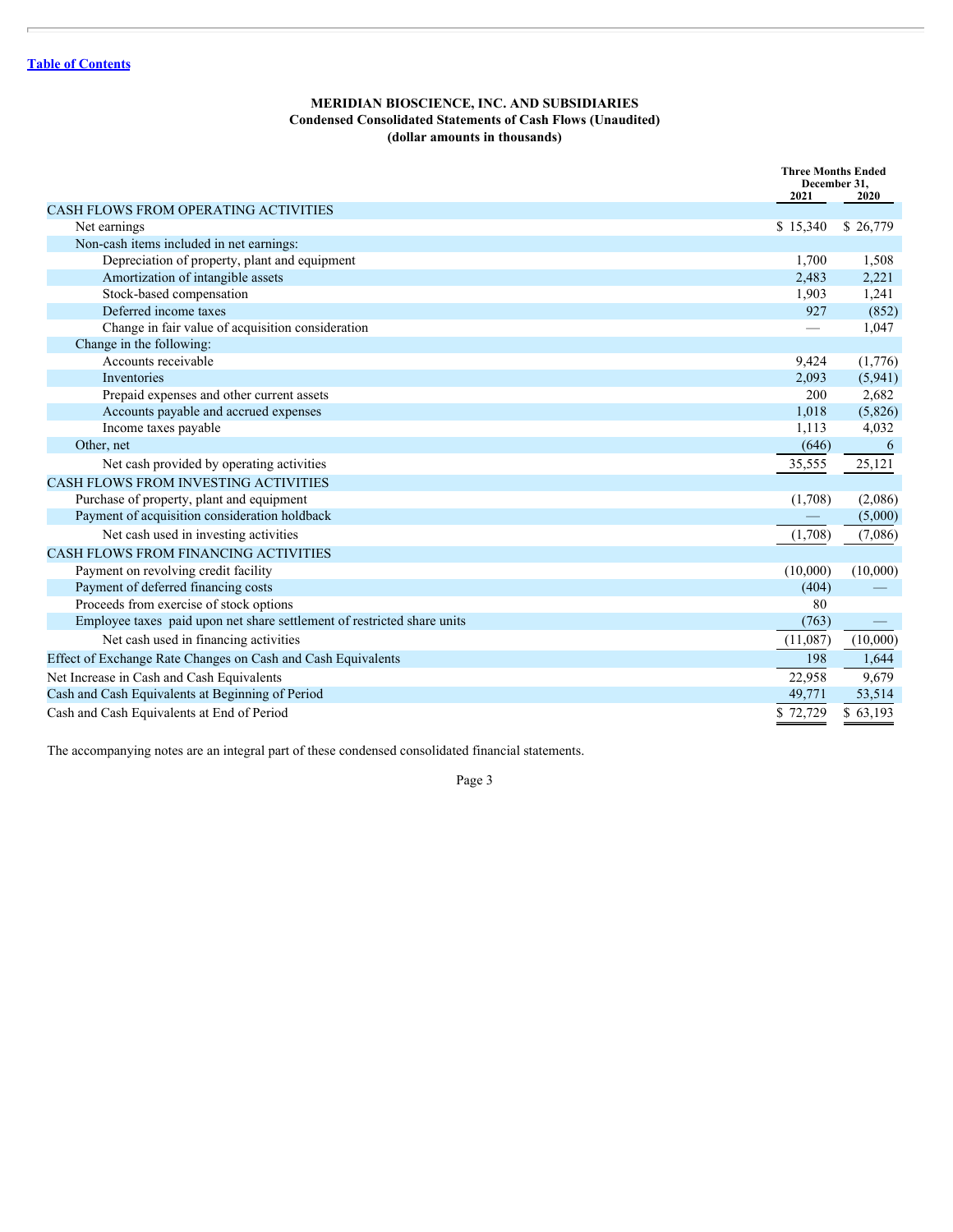# **MERIDIAN BIOSCIENCE, INC. AND SUBSIDIARIES Condensed Consolidated Balance Sheets (dollar amounts in thousands)**

# **ASSETS**

|                                                                           | December 31,<br>2021<br>(Unaudited) | September 30,<br>2021 |  |
|---------------------------------------------------------------------------|-------------------------------------|-----------------------|--|
| <b>CURRENT ASSETS</b>                                                     |                                     |                       |  |
| Cash and cash equivalents                                                 | 72,729                              | 49,771<br>S.          |  |
| Accounts receivable, less allowances of \$1,293 and \$1,078, respectively | 44,300                              | 53,568                |  |
| Inventories, net                                                          | 74,198                              | 76,842                |  |
| Prepaid expenses and other current assets                                 | 12,426                              | 12,626                |  |
| Total current assets                                                      | 203,653                             | 192,807               |  |
| PROPERTY, PLANT AND EQUIPMENT, at Cost                                    |                                     |                       |  |
| Land                                                                      | 987                                 | 989                   |  |
| Buildings and improvements                                                | 33,009                              | 32,765                |  |
| Machinery, equipment and furniture                                        | 79,438                              | 78,410                |  |
| Construction in progress                                                  | 10,352                              | 9,991                 |  |
| Subtotal                                                                  | 123,786                             | 122,155               |  |
| Less: accumulated depreciation and amortization                           | 80,500                              | 78,941                |  |
| Property, plant and equipment, net                                        | 43,286                              | 43,214                |  |
| <b>OTHER ASSETS</b>                                                       |                                     |                       |  |
| Goodwill                                                                  | 114,713                             | 114,668               |  |
| Other intangible assets, net                                              | 81,658                              | 84,151                |  |
| Right-of-use assets, net                                                  | 5,431                               | 5,786                 |  |
| Deferred income taxes                                                     | 8,813                               | 8,731                 |  |
| Other assets                                                              | 1,086                               | 365                   |  |
| Total other assets                                                        | 211,701                             | 213,701               |  |
| <b>TOTAL ASSETS</b>                                                       | 458,640                             | 449,722               |  |
|                                                                           |                                     |                       |  |

The accompanying notes are an integral part of these condensed consolidated financial statements.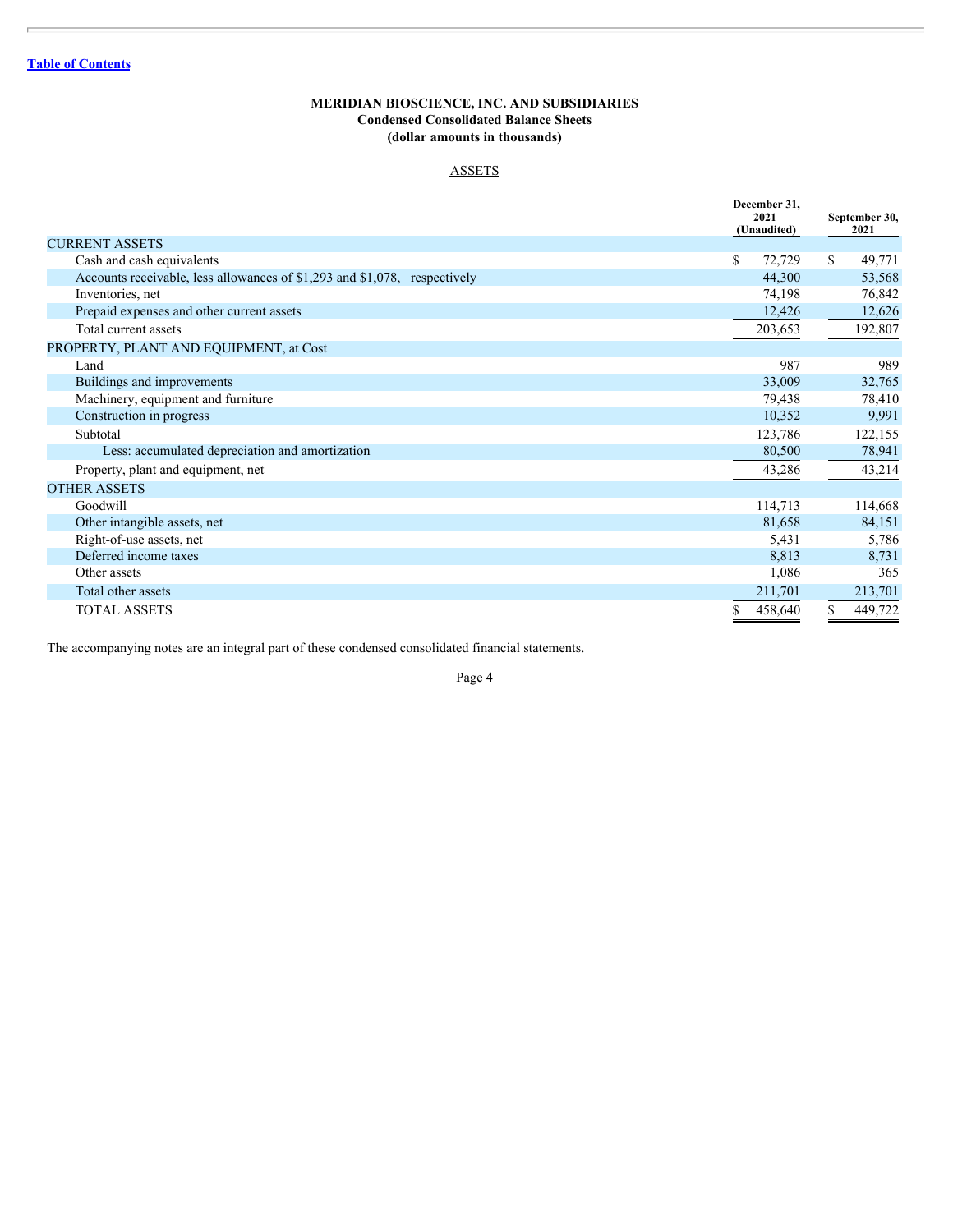# **MERIDIAN BIOSCIENCE, INC. AND SUBSIDIARIES Condensed Consolidated Balance Sheets (dollar amounts in thousands)**

# LIABILITIES AND SHAREHOLDERS' EQUITY

|                                                                                                        |    | December 31,<br>2021<br>(Unaudited) |    | September 30,<br>2021    |  |
|--------------------------------------------------------------------------------------------------------|----|-------------------------------------|----|--------------------------|--|
| <b>CURRENT LIABILITIES</b>                                                                             |    |                                     |    |                          |  |
| Accounts payable                                                                                       | \$ | 16,293                              | \$ | 11,701                   |  |
| Accrued employee compensation costs                                                                    |    | 12,029                              |    | 16,853                   |  |
| Accrued product recall costs                                                                           |    | 4,269                               |    | 5,100                    |  |
| Acquisition consideration                                                                              |    | 1,000                               |    | $\overline{\phantom{m}}$ |  |
| Current operating lease obligations                                                                    |    | 2,057                               |    | 1,990                    |  |
| Current government grant obligations                                                                   |    | 765                                 |    | 638                      |  |
| Other accrued expenses                                                                                 |    | 8,667                               |    | 7,027                    |  |
| Income taxes payable                                                                                   |    | 4,866                               |    | 3,848                    |  |
| Total current liabilities                                                                              |    | 49,946                              |    | 47,157                   |  |
| <b>NON-CURRENT LIABILITIES</b>                                                                         |    |                                     |    |                          |  |
| Acquisition consideration                                                                              |    |                                     |    | 1,000                    |  |
| Post-employment benefits                                                                               |    | 2,169                               |    | 2,253                    |  |
| Long-term operating lease obligations                                                                  |    | 3,529                               |    | 3,932                    |  |
| Long-term debt                                                                                         |    | 50,000                              |    | 60,000                   |  |
| Government grant obligations                                                                           |    | 5,068                               |    | 5,176                    |  |
| Long-term income taxes payable                                                                         |    | 469                                 |    | 469                      |  |
| Deferred income taxes                                                                                  |    | 2,067                               |    | 1,055                    |  |
| Other non-current liabilities                                                                          |    | 173                                 |    | 378                      |  |
| Total non-current liabilities                                                                          |    | 63,475                              |    | 74,263                   |  |
| <b>COMMITMENTS AND CONTINGENCIES</b>                                                                   |    |                                     |    |                          |  |
| SHAREHOLDERS' EQUITY                                                                                   |    |                                     |    |                          |  |
| Preferred stock, no par value; 1,000,000 shares authorized; none issued                                |    |                                     |    |                          |  |
| Common shares, no par value; 71,000,000 shares authorized, 43,514,258 and 43,361,898 shares issued and |    |                                     |    |                          |  |
| outstanding, respectively                                                                              |    |                                     |    |                          |  |
| Additional paid-in capital                                                                             |    | 148,623                             |    | 147,403                  |  |
| Retained earnings                                                                                      |    | 196.041                             |    | 180.701                  |  |

Accumulated other comprehensive income 555 198 Total shareholders' equity 328,302 TOTAL LIABILITIES AND SHAREHOLDERS' EQUITY S 458,640 \$ 449,722

The accompanying notes are an integral part of these condensed consolidated financial statements.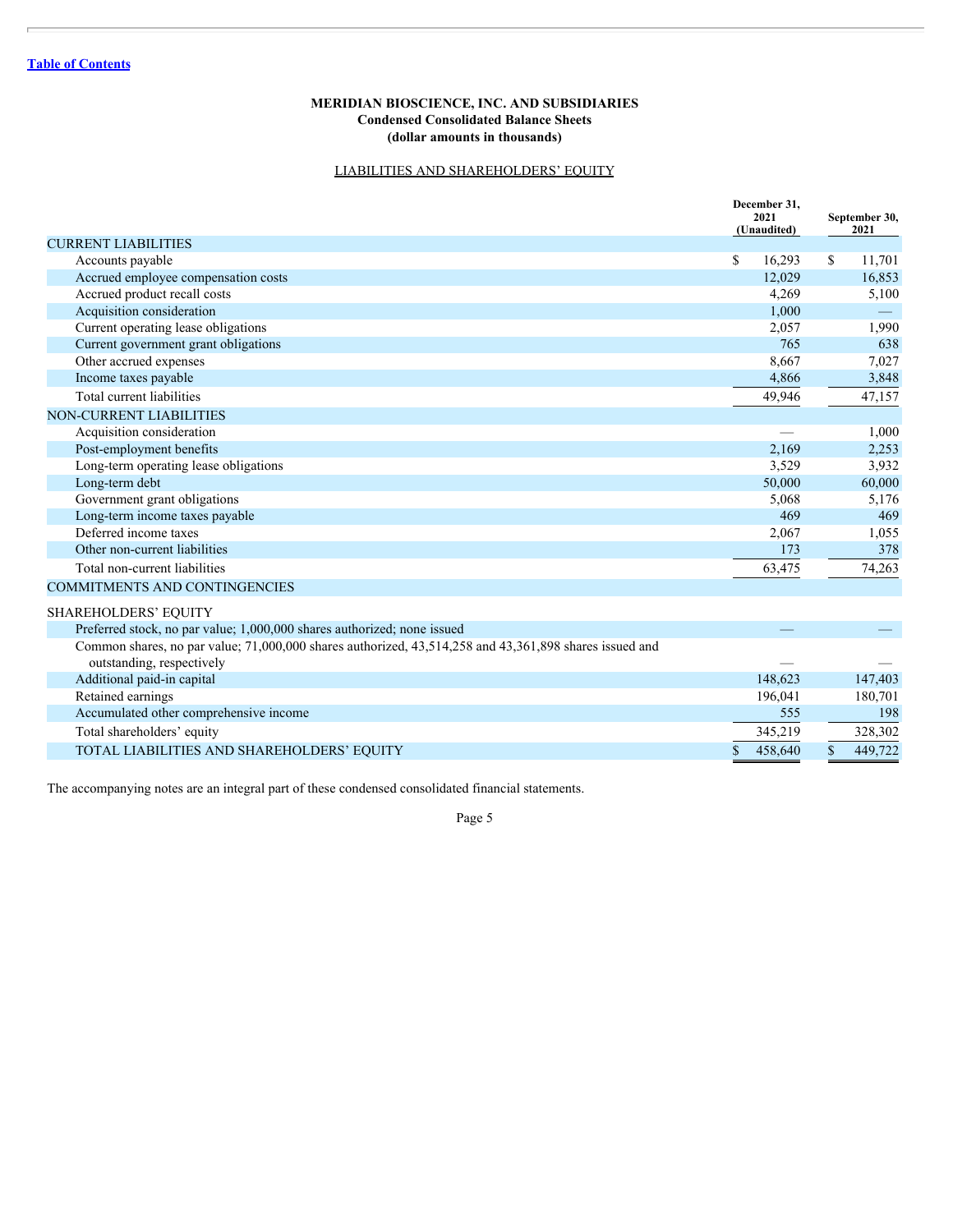# **MERIDIAN BIOSCIENCE, INC. AND SUBSIDIARIES Condensed Consolidated Statements of Shareholders' Equity (Unaudited) (dollar and share amounts in thousands)**

|                                                                    | Common<br><b>Shares</b> | <b>Additional</b><br>Paid-In<br>Capital | Retained<br>Earnings | <b>Accumulated Other</b><br>Comprehensive<br>Income (Loss) | Total<br>Shareholders'<br>Equity |
|--------------------------------------------------------------------|-------------------------|-----------------------------------------|----------------------|------------------------------------------------------------|----------------------------------|
| <b>Balance at September 30, 2021</b>                               | 43,362                  | \$147,403                               | \$180,701            | 198                                                        | 328,302                          |
| Conversion of restricted share units and exercise of stock options | 152                     | (683)                                   |                      |                                                            | (683)                            |
| Stock compensation expense                                         |                         | 1,903                                   | __                   | $\overline{\phantom{a}}$                                   | 1,903                            |
| Net earnings                                                       |                         |                                         | 15,340               |                                                            | 15,340                           |
| Foreign currency translation adjustment                            |                         |                                         |                      | (58)                                                       | (58)                             |
| Hedging activity, net of tax                                       |                         |                                         |                      | 415                                                        | 415                              |
| <b>Balance at December 31, 2021</b>                                | 43,514                  | \$148,623                               | \$196,041            | 555                                                        | 345,219                          |
| <b>Balance at September 30, 2020</b>                               | 43,069                  | \$140,195                               | \$109,294            | (1, 860)                                                   | 247,629                          |
| Conversion of restricted share units and exercise of stock options | 55                      | (41)                                    | $-$                  |                                                            | (41)                             |
| Stock compensation expense                                         |                         | 1,241                                   |                      |                                                            | 1,241                            |
| Net earnings                                                       |                         | $\overline{\phantom{0}}$                | 26,779               |                                                            | 26,779                           |
| Foreign currency translation adjustment                            |                         |                                         |                      | 3,301                                                      | 3,301                            |
| Hedging activity, net of tax                                       |                         |                                         |                      | (42)                                                       | (42)                             |
| <b>Balance at December 31, 2020</b>                                | 43,124                  | \$141,395                               | \$136,073            | 1,399                                                      | 278,867                          |

The accompanying notes are an integral part of these condensed consolidated financial statements.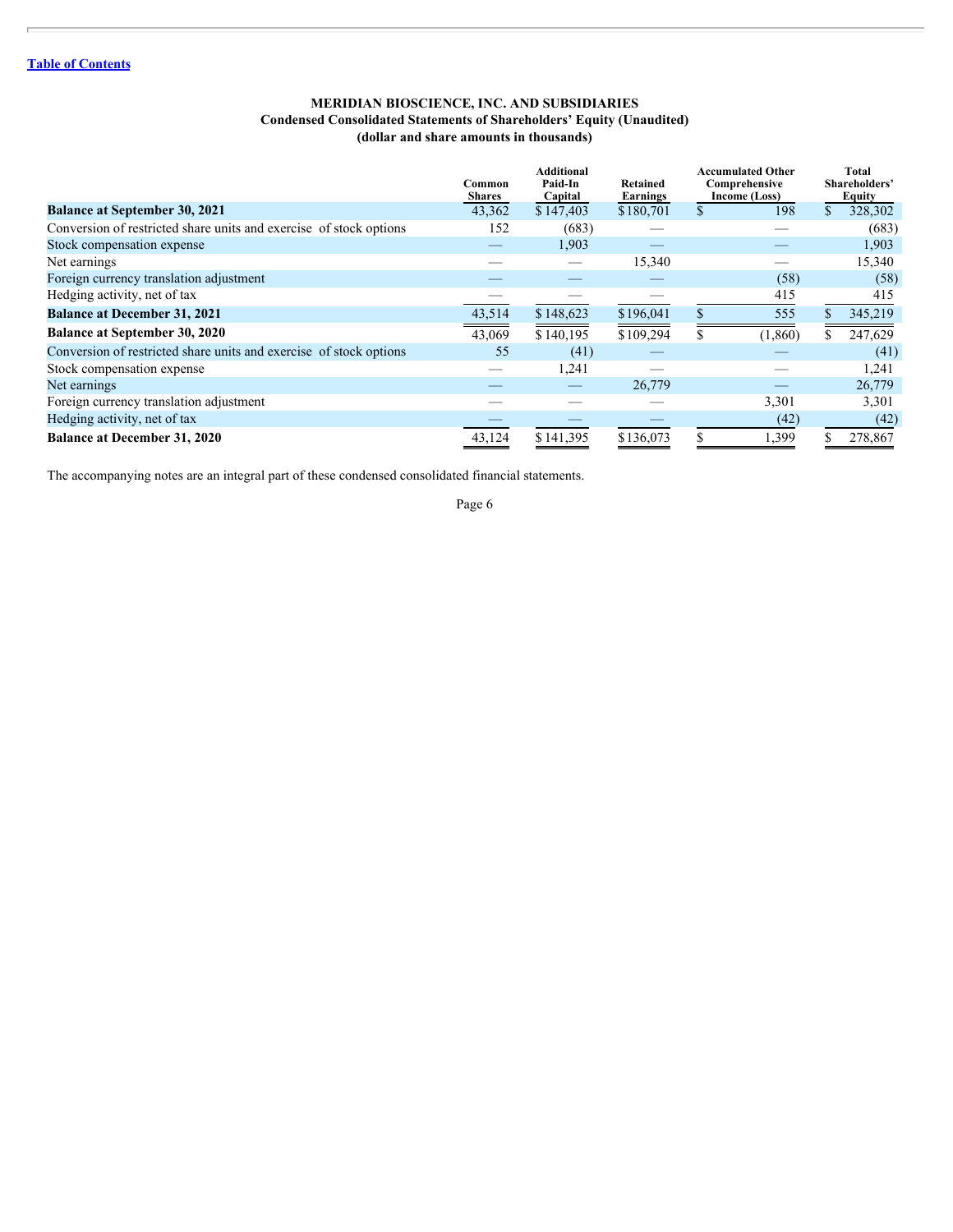# **MERIDIAN BIOSCIENCE, INC. AND SUBSIDIARIES Notes to Condensed Consolidated Financial Statements Dollars in Thousands, Except Per Share Amounts (Unaudited)**

# **1. Nature of Business**

Meridian Bioscience, Inc. ("Meridian" or "the Company") was formed in 1976 and functions as a fully-integrated life science company with principal businesses in: (i) the development, manufacture, sale and distribution of diagnostic testing systems and kits, primarily for certain gastrointestinal and respiratory infectious diseases, and elevated blood lead levels; and (ii) the manufacture and distribution of bulk antigens, antibodies, immunoassay blocking reagents, various Polymerase Chain Reaction ("PCR") master mixes, and bioresearch reagents used by other diagnostic manufacturers and researchers.

Our reportable segments are Diagnostics and Life Science. The Diagnostics segment consists of: (i) manufacturing operations for infectious disease products in Cincinnati, Ohio; Quebec City, Canada; and Modi'in, Israel; (ii) manufacturing operations for blood chemistry products in Billerica, Massachusetts; and (iii) the sale and distribution of diagnostics products domestically and abroad. This segment's products are used by hospitals, reference labs and physician offices to detect infectious diseases and elevated lead levels in blood.

The Life Science segment consists of: (i) manufacturing operations in Memphis, Tennessee; Boca Raton, Florida; London, England; and Luckenwalde, Germany; and (ii) the sale and distribution of bulk antigens, antibodies, PCR/qPCR reagents, nucleotides, and bioresearch reagents domestically and abroad, including a sales and business development facility, with outsourced distribution capabilities, in Beijing, China to pursue revenue opportunities in Asia. This segment's products are used by manufacturers and researchers in a variety of applications (e.g., in vitro medical device manufacturing, microRNA detection, next-generation sequencing, plant genotyping, and mutation detection, among others).

# **2. Basis of Presentation**

The Condensed Consolidated Financial Statements are unaudited and are prepared in accordance with United States ("U.S.") generally accepted accounting principles ("GAAP") for interim financial information, and the rules and regulations of the Securities and Exchange Commission ("SEC"). Certain information and footnote disclosures normally included in financial statements prepared in accordance with GAAP have been condensed or omitted pursuant to such rules and regulations. In the opinion of Management, the Condensed Consolidated Financial Statements include all normal adjustments and disclosures necessary to present fairly the Company's consolidated financial position as of December 31, 2021, and the results of its operations, cash flows, and shareholders' equity for the three months ended December 31, 2021 and 2020. These Condensed Consolidated Financial Statements should be read in conjunction with the audited consolidated financial statements and footnotes thereto included in the Company's fiscal 2021 Annual Report on Form 10-K, filed with the SEC on November 23, 2021.

It should be noted that the terms revenue and/or revenues are utilized throughout these notes to the Condensed Consolidated Financial Statements to indicate net revenue and/or net revenues.

The consolidated results of operations for interim periods are not necessarily indicative of the results to be expected for the year. The preparation of these Condensed Consolidated Financial Statements in conformity with GAAP requires the Company to make estimates and assumptions that affect the reported amounts of assets and liabilities, and disclosure of contingent assets and liabilities, at the date of the Condensed Consolidated Financial Statements and the reported amounts of revenues and expenses during the period. Included within these estimates are those related to the ongoing impacts of the COVID-19 pandemic, which has had both positive and negative effects on our business; positive effects on our Life Science segment and negative effects on our Diagnostics segment. Actual results could differ from the estimates made by management.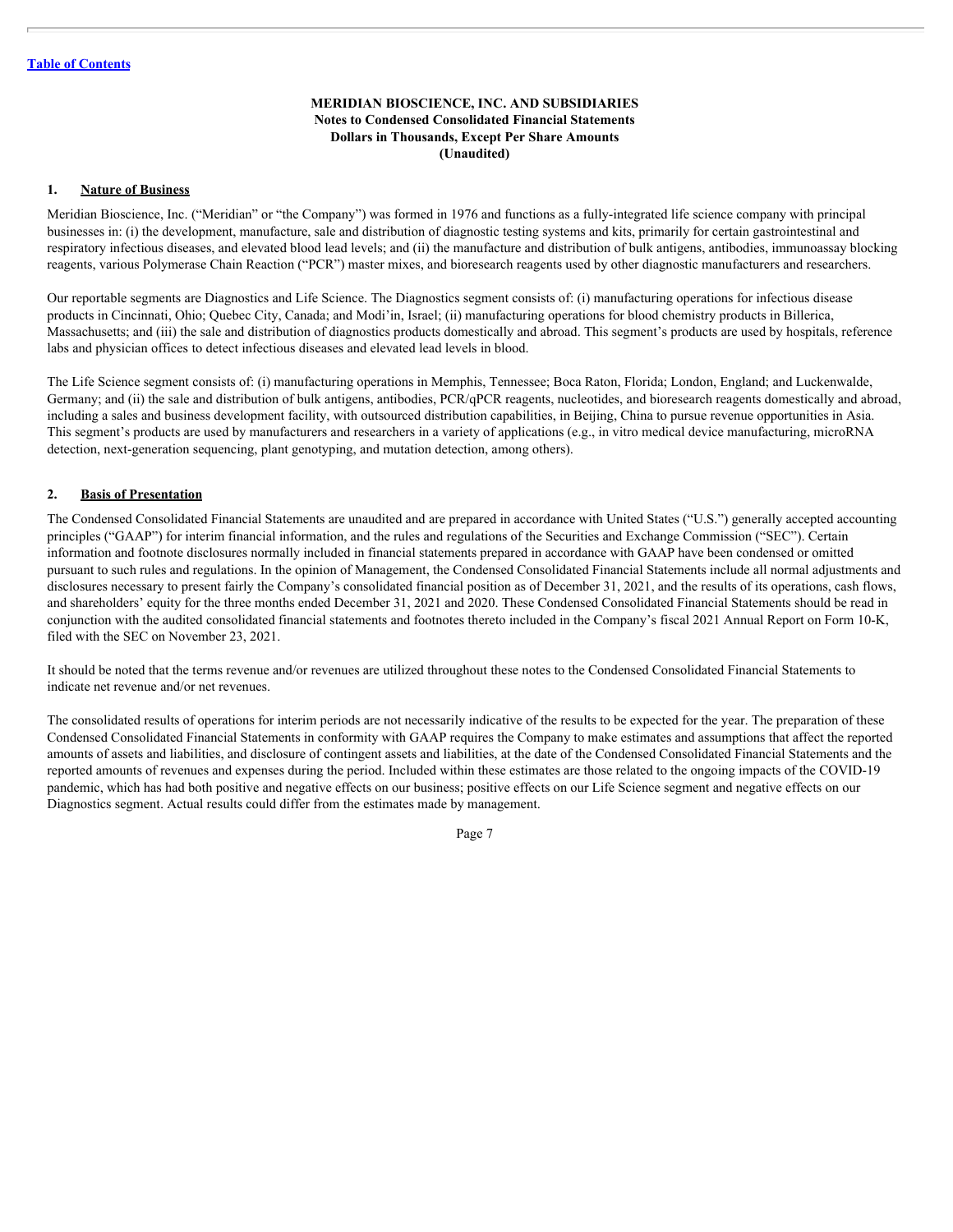#### **3. Significant Accounting Policies**

A summary of the Company's significant accounting policies is included in Note 1 to the audited consolidated financial statements of the Company's fiscal 2021 Annual Report on Form 10-K, filed with the SEC on November 23, 2021, and should be referred to for a description of the Company's significant accounting policies.

#### *(a) Recent Accounting Pronouncements –*

#### Pronouncements Adopted

On October 1, 2021, the Company adopted Financial Accounting Standards Board ("FASB") Accounting Standards Update ("ASU") 2019-12, *Income Taxes (Topic 740): Simplifying the Accounting for Income Taxes* ("ASU 2019-12"), which clarified and simplified accounting for income taxes by eliminating certain exceptions for intraperiod tax allocation principles, the methodology for calculating income tax rates in an interim period, and recognition of deferred taxes for outside basis differences in an investment, among other updates. Adoption of ASU 2019-12 did not have a material impact on the Condensed Consolidated Financial Statements.

#### Pronouncements Issued but Not Yet Adopted as of December 31, 2021

In March 2020, the FASB issued ASU 2020-04, *Reference Rate Reform (Topic 848): Facilitation of the Effects of Reference Rate Reform on Financial Reporting* , to provide temporary optional guidance relating to reference rate reform, particularly as it relates to easing the potential burden resulting from the expected discontinuation of the London Interbank Offered Rate ("LIBOR"). The guidance provides practical expedients and exceptions for applying GAAP to contracts, hedging relationships and other transactions affected by reference rate reform if certain criteria are met, which may be applied through December 31, 2022. The Company continues to evaluate the impacts of this guidance but does not expect its application to have a material impact on the Condensed Consolidated Financial Statements.

No other new accounting pronouncements recently adopted or issued had or are expected to have a material impact on the Condensed Consolidated Financial Statements.

#### *(b) Reclassifications –*

Certain reclassifications have been made to the prior year Condensed Consolidated Financial Statements to conform to the current year presentation. Such reclassifications had no impact on net earnings or shareholders' equity.

# **4. Revenue Recognition**

#### Revenue Disaggregation

The following tables present our net revenues disaggregated by major geographic region, major product platform and disease state (Diagnostics segment only):

# **Net Revenues by Reportable Segment & Geographic Region**

|                          |          | Three Months Ended December 31, |           |  |  |  |
|--------------------------|----------|---------------------------------|-----------|--|--|--|
|                          | 2021     | 2020                            | Inc (Dec) |  |  |  |
| Diagnostics-             |          |                                 |           |  |  |  |
| Americas                 | \$26,613 | \$23,551                        | 13%       |  |  |  |
| <b>EMEA</b>              | 6,093    | 6,020                           | $1\%$     |  |  |  |
| <b>ROW</b>               | 498      | 750                             | (34)%     |  |  |  |
| <b>Total Diagnostics</b> | 33,204   | 30,321                          | 10%       |  |  |  |
| Life Science-            |          |                                 |           |  |  |  |
| Americas                 | 8,137    | 18,755                          | (57)%     |  |  |  |
| <b>EMEA</b>              | 28,648   | 32,311                          | (11)%     |  |  |  |
| <b>ROW</b>               | 18,352   | 11,530                          | 59%       |  |  |  |
| Total Life Science       | 55,137   | 62,596                          | $(12)\%$  |  |  |  |
| Consolidated             | \$88,341 | \$92,917                        | $(5)\%$   |  |  |  |
|                          |          |                                 |           |  |  |  |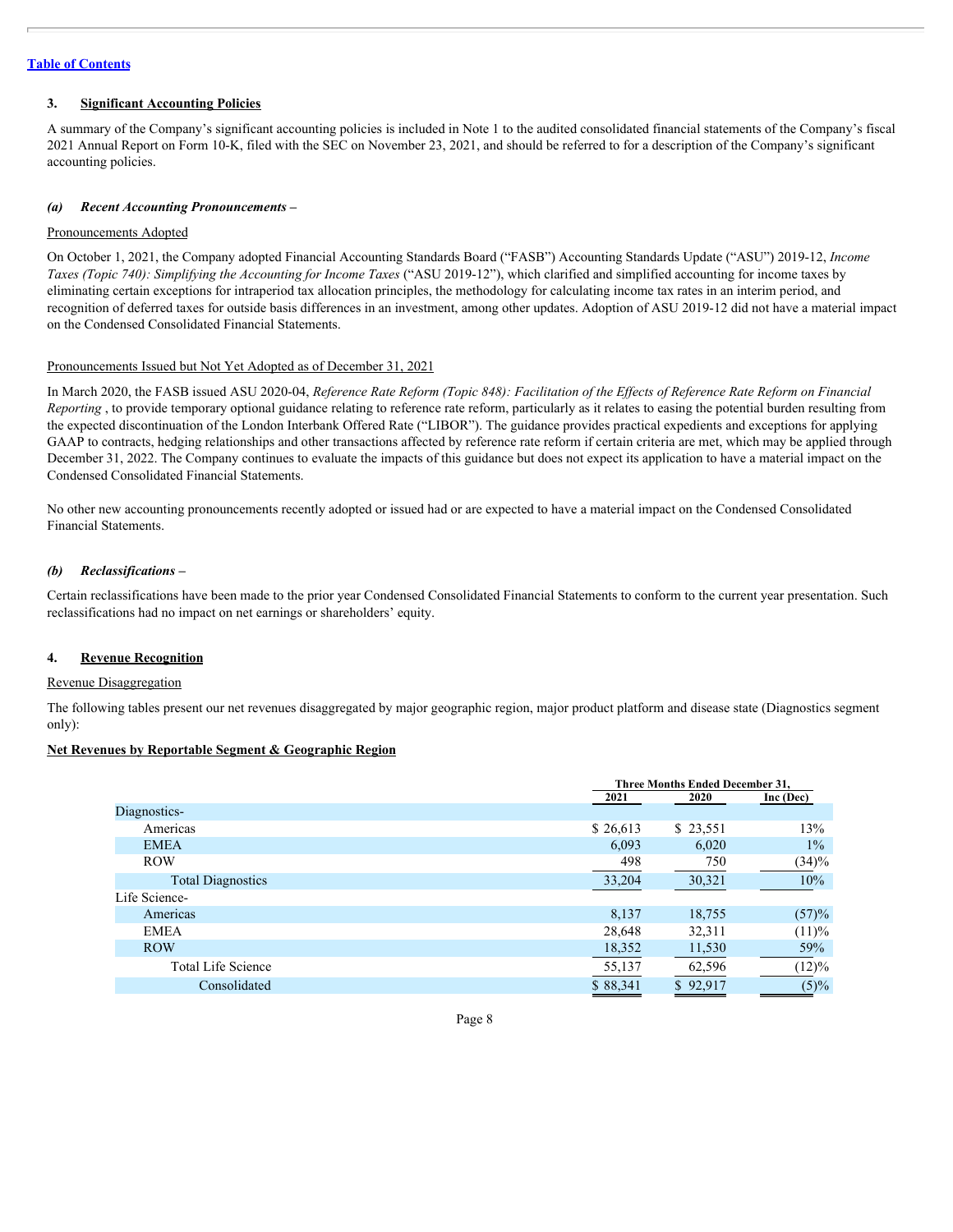#### **Table of Contents**

#### **Net Revenues by Product Platform/Type**

|                           |           | <b>Three Months Ended December 31,</b> |           |  |  |  |
|---------------------------|-----------|----------------------------------------|-----------|--|--|--|
|                           | 2021      | 2020                                   | Inc (Dec) |  |  |  |
| Diagnostics-              |           |                                        |           |  |  |  |
| Molecular assays          | \$4,752   | \$4,590                                | 4%        |  |  |  |
| Non-molecular assays      | 28,452    | 25,731                                 | 11%       |  |  |  |
| <b>Total Diagnostics</b>  | \$33,204  | \$ 30,321                              | 10%       |  |  |  |
| Life Science-             |           |                                        |           |  |  |  |
| Molecular reagents        | \$ 31,488 | \$46,029                               | (32)%     |  |  |  |
| Immunological reagents    | 23,649    | 16,567                                 | 43%       |  |  |  |
| <b>Total Life Science</b> | \$55,137  | \$62,596                               | (12)%     |  |  |  |
|                           |           |                                        |           |  |  |  |

#### **Net Revenues by Disease State (Diagnostics segment only)**

|                            |          | <b>Three Months Ended December 31.</b> |           |  |  |  |
|----------------------------|----------|----------------------------------------|-----------|--|--|--|
|                            | 2021     | <b>2020</b>                            | Inc (Dec) |  |  |  |
| Diagnostics-               |          |                                        |           |  |  |  |
| Gastrointestinal assays    | \$21,619 | \$15,452                               | 40%       |  |  |  |
| Respiratory illness assays | 6,380    | 4,806                                  | 33%       |  |  |  |
| Blood chemistry assays     | 78       | 4,394                                  | (98)%     |  |  |  |
| Other                      | 5,127    | 5,669                                  | $(10)\%$  |  |  |  |
| <b>Total Diagnostics</b>   | \$33,204 | \$ 30,321                              | 10%       |  |  |  |

#### Royalty Income

Royalty income received from a third party related to sales of *H. pylori* products, totaled approximately \$1,040 and \$860 in the three months ended December 31, 2021 and 2020, respectively. Such revenue is included as part of Non-molecular assays and Other within the Net Revenues by Product Platform/Type and Net Revenues by Disease State tables, respectively, above.

#### Reagent Rental Arrangements

Revenue allocated to the lease elements of Reagent Rental arrangements totaled approximately \$995 and \$880 in the three months ended December 31, 2021 and 2020 , respectively. Such revenue is included as part of net revenues in our Condensed Consolidated Statements of Operations.

#### **5. Fair Value Measurements**

To limit exposure to volatility in the LIBOR interest rate, the Company has entered into interest rate swap agreements, which effectively convert the variable interest rate on the outstanding revolving credit facility discussed in Note 12 to a fixed rate. The fair values of the interest rate swap agreements were determined by reference to a third-party valuation, which is considered a Level 2 input within the fair value hierarchy of valuation techniques, and totaled a \$347 asset and a \$203 liability, as of December 31, 2021 and September 30, 2021, respectively.

As indicated in Note 6, we acquired the BreathTek business on July 31, 2021. The fair values of inventories acquired were valued using Level 2 inputs, which included data points that were observable, such as established values of comparable assets and historical sales information (market approach). Identifiable intangible assets, specifically the acquired customer relationships, were valued using Level 3 inputs, which are unobservable by nature, and included internal estimates of future cash flows and attrition rates (income approach). Significant increases (decreases) in any of those unobservable inputs, as of the date of the acquisition, in isolation would result in a significantly lower (higher) fair value measurement.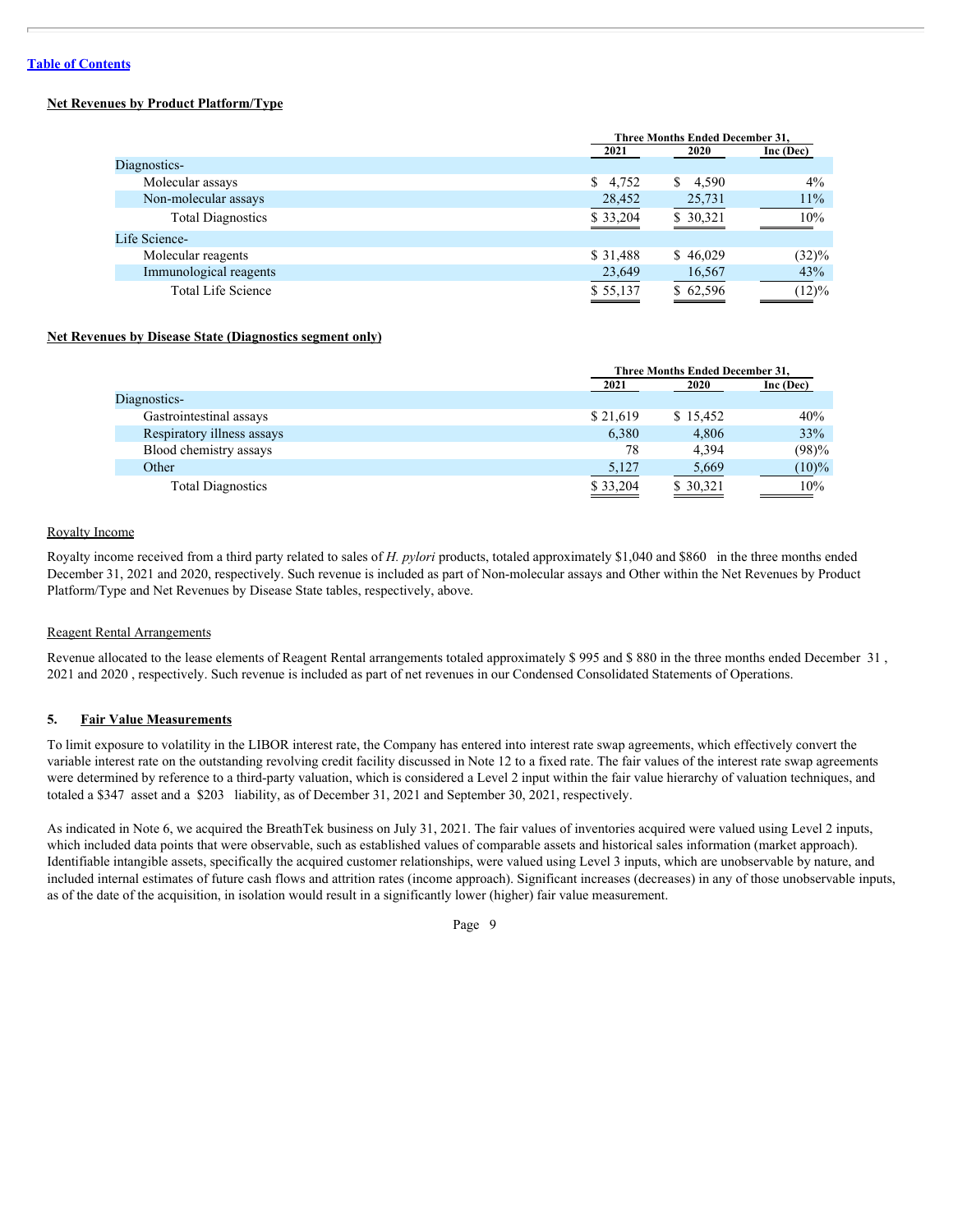#### **6. Business Combinations**

On July 31 , 2021 ("the BreathTek acquisition date"), we acquired the BreathTek business, a urea breath test for the detection of *H. pylori* , from Otsuka America Pharmaceutical, Inc. Cash consideration totaled \$19,585, subject to a \$1,000 holdback, which is recorded in acquisition consideration on the Condensed Consolidated Balance Sheets, to secure the selling party's performance of certain post-closing obligations that is payable 15 months following the BreathTek acquisition date. As part of the acquisition, we acquired BreathTek inventories and assumed the customer relationships to supply the BreathTek product in North America. The acquired inventories and customer relationships were valued on July 31, 2021 on a preliminary basis, at \$9,855 and \$9,730, respectively, with the useful life of the customer relationships estimated at five years . There have been no material purchase price adjustments to the preliminary inventories and customer relationships values through December 31, 2021. The Company's consolidated results for the three-month period ended December 31, 2021 include \$5,611 of net revenues from sales of BreathTek products, which contributed approximately \$1,600 of net earnings. These results, which are reported as part of the Diagnostics segment, include amortization expense related to the customer relationships recorded in the purchase price allocation totaling \$486.

The following table provides the unaudited consolidated pro forma results for the periods presented as if the BreathTek business had been acquired as of the beginning of fiscal 2021:

| Three Months Ended December 31. | 2021     | 2020<br>and the control of the control of |
|---------------------------------|----------|-------------------------------------------|
| Net revenues                    | \$88,341 | \$97,824                                  |
| Net earnings                    | 15,340   | 28,014                                    |

#### **7. Lead Testing Matters**

On September 1, 2021, the Company's wholly owned subsidiary Magellan announced the expansion of a Class I voluntary recall of its LeadCare test kits for the detection of lead in blood, which it had initiated in May 2021. Customers generally run controls when they receive a new lot of product and reported to us that the control results were outside of specified ranges. As a result of the identified issue, impacted test kit lots could potentially underestimate blood lead levels when processing patient blood samples. Although it was initially believed that the root cause of the issue related to the plastic containers used for the treatment reagent, additional studies have indicated that the root cause relates to the third-party-sourced cardboard trays that hold the containers used for the treatment reagent. The Company continues to work closely with the FDA in its execution of the recall activities, which include notifications to customers and distributors, and providing instructions for the return of impacted test kits. The evaluation of the recall, the related notification process and correction of the identified supplier issue is ongoing. Of the approximate \$5,100 estimated and accrued as of September 30, 2021 to cover the estimated costs of the recall, approximately \$4,300 remains accrued and is reflected in the Condensed Consolidated Balance Sheet as of December 31, 2021. Anticipated recall-related costs, which primarily include product replacement and/or refund costs, mailing/shipping costs, attorneys' fees, and other miscellaneous costs are estimated based upon the most recent information available. Information utilized in the accrual estimation process includes observable inputs such as customer on-hand inventory data, product sales data, average sales price, and product inventory turns, among other things. Available information is subject to change as the recall period extends, and such changes will be recorded in the period known. There have been no material changes in estimates related to the LeadCare recall reserve during the three months ended December 31, 2021.

As previously disclosed, o n April 17, 2018 , the Company's wholly owned subsidiary Magellan received a subpoena from the U.S. Department of Justice ("DOJ") regarding its LeadCare product line. The subpoena outlined documents to be produced, and the Company is cooperating with the DOJ in this matter. The Company maintains rigorous policies and procedures to promote compliance with applicable regulatory agencies and requirements, and is working with the DOJ to promptly respond to the subpoena, including responding to additional information requests that have followed receipt of the subpoena in April 2018. The Company has executed tolling agreements to extend the statute of limitations. In March and April 2021, DOJ issued two subpoenas calling for witnesses to testify before a federal grand jury related to this matter. The March 2021 subpoena was issued to a former employee of Magellan, and the April 2021 subpoena was issued to a current employee of Magellan. In September and October 2021, DOJ issued additional subpoenas to individuals seeking testimony and documents in connection with its ongoing investigation. It is the Company's understanding that multiple witnesses have testified before the federal grand jury and the DOJ's activity before the federal grand jury is ongoing. The Company cannot predict when the investigation will be resolved, the outcome of the investigation, or its potential impact on the Company. Approximately \$281 and \$1,227 of expense for attorneys' fees related to this matter is included within the Condensed Consolidated Statements of Operations for the three months ended December 31, 2021 and 2020, respectively.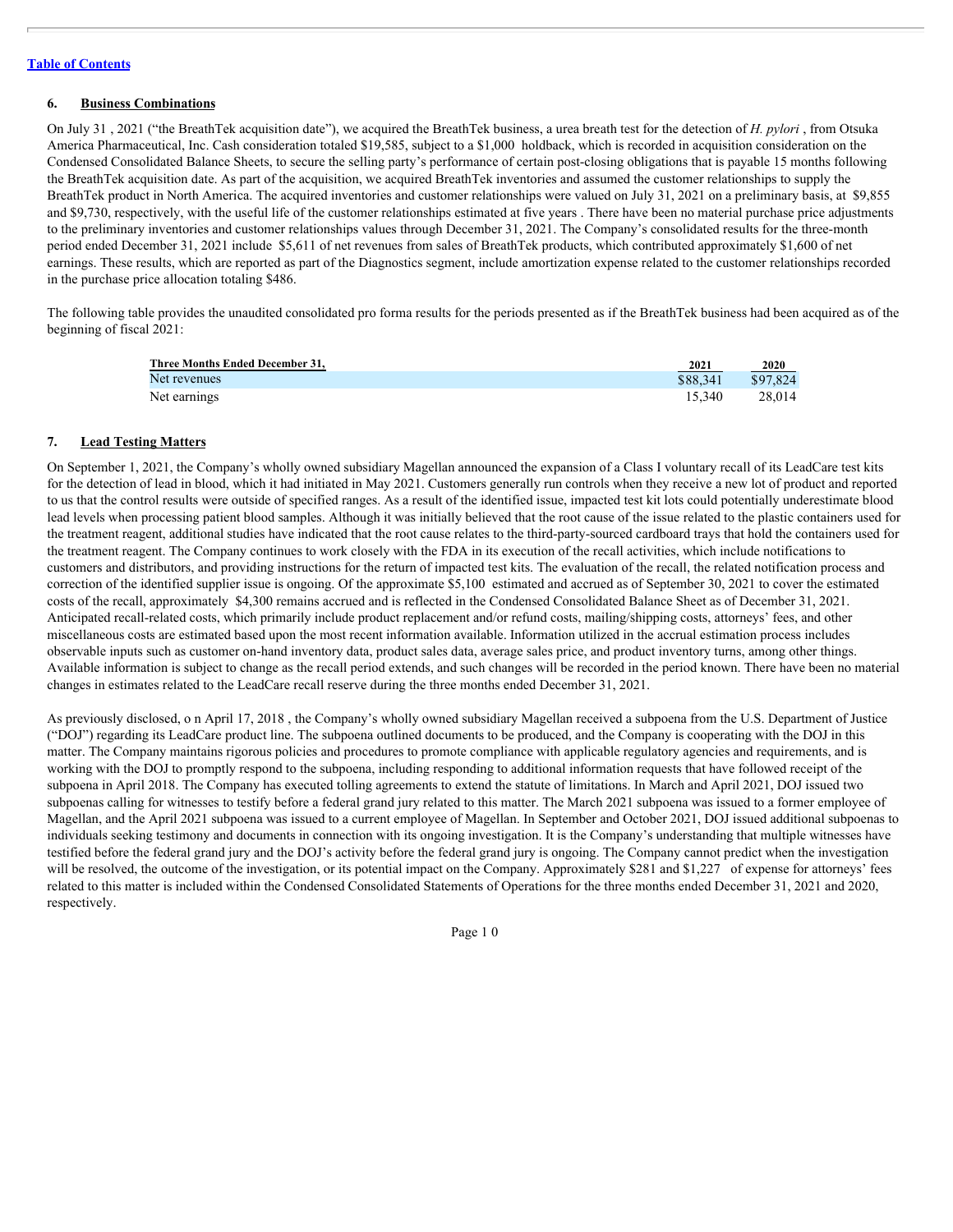# **8. Cash and Cash Equivalents**

Cash and cash equivalents include the following:

|                                  | December 31.<br>2021 |  | September 30,<br>2021 |
|----------------------------------|----------------------|--|-----------------------|
| Institutional money market funds | .020                 |  | ,020                  |
| Cash on hand, unrestricted       | 71<br>1,709          |  | 48,751                |
| Total                            | 72,729               |  | 49,771                |

Cash equivalents, institutional money market funds, are classified within Level 1 of the fair value hierarchy. Financial instruments classified as Level 1 are based on quoted market prices in active markets. The Company does not adjust the quoted market price for such financial instruments.

# **9. Inventories, Net**

Inventories, net, are comprised of the following:

|                                    | December 31,<br>2021 |  | September 30,<br>2021 |
|------------------------------------|----------------------|--|-----------------------|
| Raw materials                      | 15,104               |  | 14,843                |
| Work-in-process                    | 21,479               |  | 25,072                |
| Finished goods - instruments       | 2,699                |  | 2,260                 |
| Finished goods - kits and reagents | 34,916               |  | 34,667                |
| Total                              | 74,198               |  | 76,842                |

# **10. Goodwill and Other Intangible Assets, Net**

Goodwill is not amortized but is subject to an annual impairment test. Goodwill has been assigned to reporting units within the reportable segments. The Company assesses the carrying value of goodwill annually, or more often if events or changes in circumstances indicate there may be impairment. Impairment testing is performed at a reporting unit level. During the three months ended December 31, 2021, goodwill increased \$45, reflecting: (i) a \$4 increase from the currency translation adjustment on goodwill in the Diagnostics segment; and (ii) a \$41 increase from the currency translation adjustment on goodwill in the Life Science segment. During the three months ended December 31, 2021, the Company did not observe any triggering events or substantive changes in circumstances requiring the need for an interim impairment assessment.

A summary of other intangible assets, net, subject to amortization is as follows:

|                                                          |                            | December 31, 2021           |                                   | <b>September 30, 2021</b>   |  |  |
|----------------------------------------------------------|----------------------------|-----------------------------|-----------------------------------|-----------------------------|--|--|
|                                                          | Gross<br>Carrying<br>Value | Accumulated<br>Amortization | <b>Gross</b><br>Carrving<br>Value | Accumulated<br>Amortization |  |  |
| Manufacturing technologies, core products and cell lines | \$62,421                   | 23,592                      | 62,416                            | 22,633                      |  |  |
| Trade names, licenses and patents                        | 18,495                     | 9,806                       | 18,489                            | 9,492                       |  |  |
| Customer lists, customer relationships and               |                            |                             |                                   |                             |  |  |
| supply agreements                                        | 54,954                     | 20,887                      | 54,941                            | 19,649                      |  |  |
| Non-compete agreements                                   | 110                        | 37                          | 110                               |                             |  |  |
| Total                                                    | \$135,980                  | 54,322                      | \$135,956                         | 51,805                      |  |  |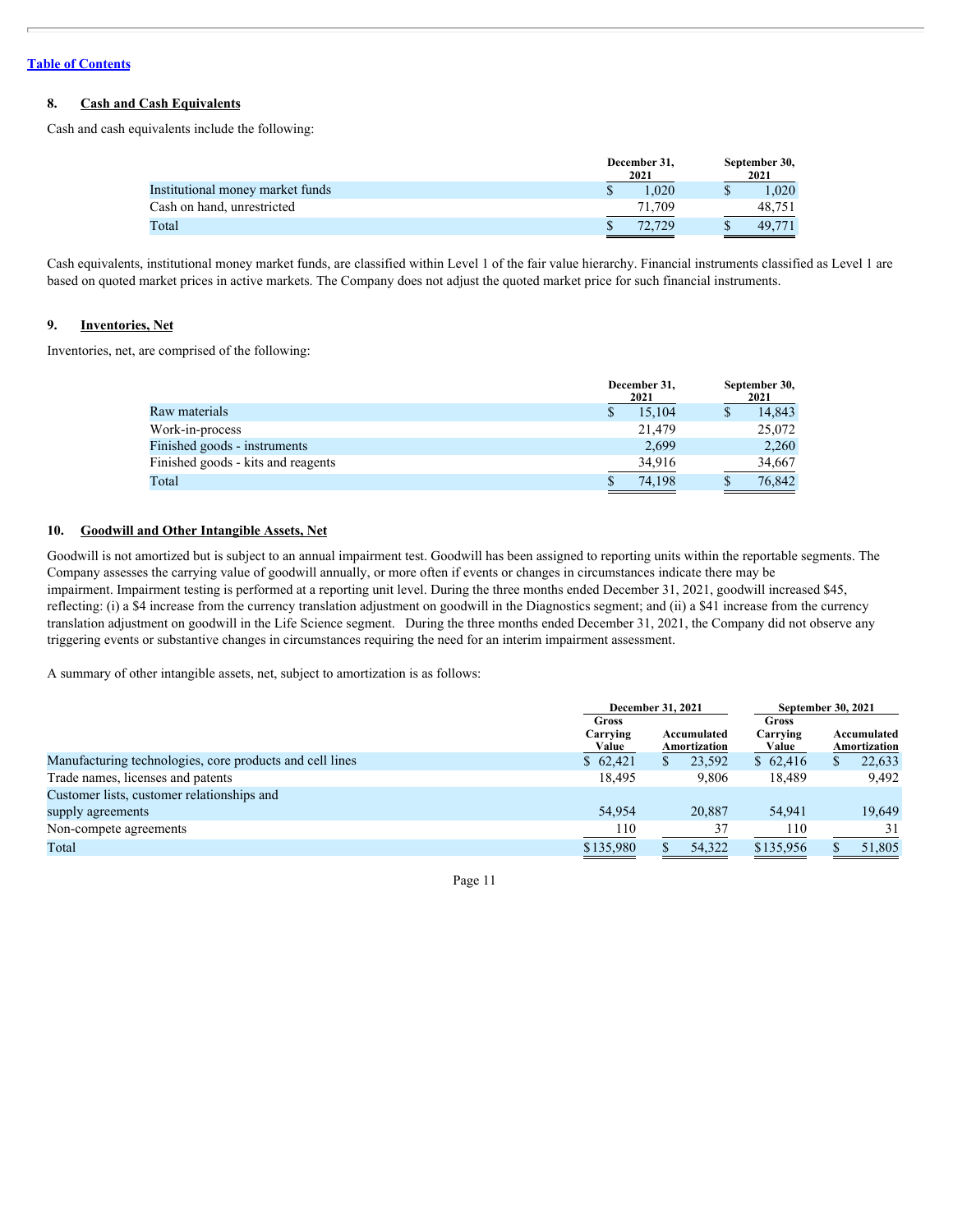#### **Table of Contents**

The aggregate amortization expense for these other intangible assets was \$2,483 and \$2,221 for the three months ended December 31, 2021 and 2020 , respectively. The estimated aggregate amortization expense for these other intangible assets for each of the fiscal years through fiscal 2027 is as follows: remainder of fiscal 2022 – \$7,455, fiscal 2023 – \$9,925, fiscal 2024 – \$9,920, fiscal 2025 – \$9,915, fiscal 2026 – \$8,920, and fiscal 2027 – \$6,645.

# **11. Leasing Arrangements**

The Company is party to several operating leases, the majority of which are related to office, warehouse and manufacturing space. The related operating lease assets and obligations are reflected within right-of-use assets, net, current operating lease obligations, and long-term operating lease obligations on the Condensed Consolidated Balance Sheets. Lease expense for these leases is recognized on a straight-line basis over the lease term, with variable lease payments recognized in the period those payments are incurred.

The lease costs for these operating leases reflected in our Condensed Consolidated Statements of Operations, as well as the right-of-use assets, net, obtained during these periods in exchange for operating lease liabilities, are as follows:

| Three Months Ended December 31.                                                | 2021  | 2020  |
|--------------------------------------------------------------------------------|-------|-------|
| Lease costs within cost of sales                                               | \$225 | \$158 |
| Lease costs within operating expenses                                          | 388   | 374   |
| Right-of-use assets, net, obtained in exchange for operating lease liabilities |       | 80    |

In addition, the Company periodically enters into other short-term operating leases, generally with an initial term of twelve months or less. These leases are not recorded on the Condensed Consolidated Balance Sheets and the related lease expense is immaterial for the three months ended December 31, 2021 and 2020.

The Company often has options to renew lease terms, with the exercise of lease renewal options generally at the Company's sole discretion. In addition, certain lease arrangements may be terminated prior to their original expiration date at our discretion. We evaluate renewal and termination options at the lease commencement date to determine if we are reasonably certain to exercise the option on the basis of economic factors. The discount rate implicit within our leases is generally not determinable and, therefore, the Company uses its incremental borrowing rate as the basis for its discount rate.

The weighted average remaining lease term for our operating leases and the weighted average discount rate used to measure our operating leases were as follows:

|                                       | December 31,              | September 30,  |
|---------------------------------------|---------------------------|----------------|
|                                       | 2021                      | 2021           |
| Weighted average remaining lease term | $\sim$<br>.3 years<br>ر . | 3.6 years      |
| Average discount rate                 | 2.20<br>3.27C             | 2.70/<br>3.470 |

Maturities of lease liabilities by fiscal year for the Company's operating leases were as follows as of December 31, 2021:

| 2022 (represents remainder of fiscal year)          | \$1,687            |
|-----------------------------------------------------|--------------------|
| 2023                                                | 1,690              |
| 2024                                                | 1,218              |
| 2025                                                | 908                |
| 2026                                                | 316                |
| Thereafter                                          | $\frac{62}{5,881}$ |
| Total lease payments                                |                    |
| Less amount of lease payments representing interest | (295)              |
| Total present value of lease payments               | \$5,586            |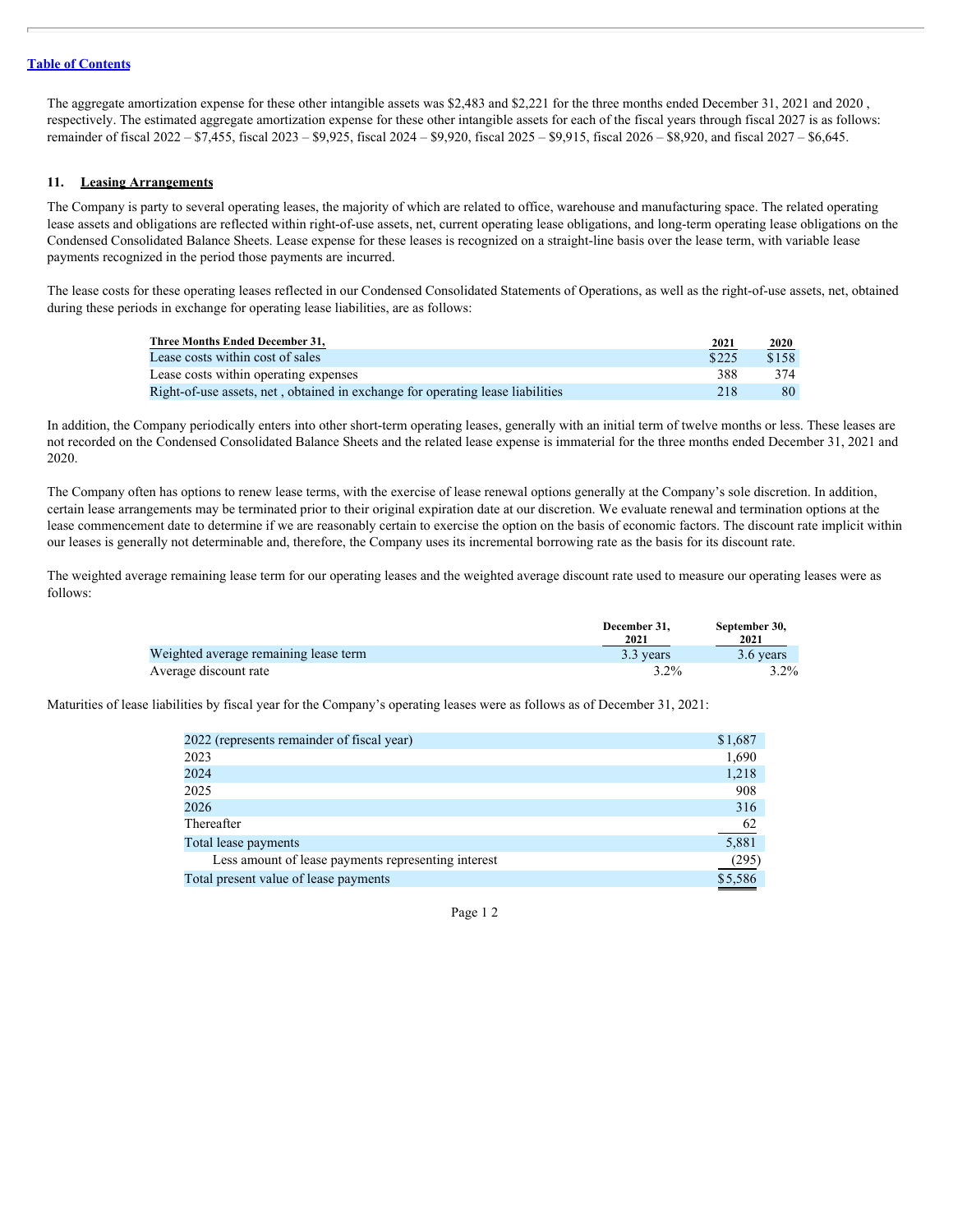Supplemental cash flow information related to the Company's operating leases is as follows:

| Three Months Ended December 31.                                         | 2021  | 2020  |
|-------------------------------------------------------------------------|-------|-------|
| Cash paid for amounts included in the measurement of lease liabilities: |       |       |
| Operating cash flows from operating leases                              | \$627 | \$494 |

#### **12. Bank Credit Arrangements**

The Company maintains a revolving credit facility with a commercial bank, which on October 25, 2021, was amended primarily to: (i) increase the borrowing capacity from \$150,000 to \$200,000; (ii) extend the term from May 24, 2024 to October 25, 2026; and (iii) modify the financial covenants to more closely align with the Company's size and strategic plans. Other provisions of the credit facility remain unchanged. Outstanding principal amounts bear interest at a fluctuating rate tied to, at the Company's option, either the federal funds rate or LIBOR, resulting in an effective interest rate of 2.22% and 2.54% on the revolving credit facility during the three months ended December 31, 2021 and 2020, respectively. In light of the interest being determined on a variable rate basis, the fair value of the borrowings under the revolving credit facility at both December 31, 2021 and September 30, 2021, approximates the current carrying value reflected in the Condensed Consolidated Balance Sheets of \$50,000 and \$60,000, respectively, which is consistent with a level 2 fair value measurement.

The revolving credit facility is collateralized by the business assets of the Company's U.S. subsidiaries and requires compliance with financial covenants that limit the amount of debt obligations and require a minimum level of coverage of fixed charges, as defined in the revolving credit facility agreement. As of December 31, 2021, the Company was in compliance with all covenants.

#### **13. Contingent Obligations and Non-Current Liabilities**

In connection with the acquisition of Exalenz Bioscience Ltd. ("Exalenz") in fiscal 2020, the Company assumed several Israeli government grant obligations. The repayment of the grants, along with interest incurred at varying stated fixed rates based on LIBOR at the time each grant was received, is not dictated by an established repayment schedule. Rather, the grants and related interest are required to be repaid using 3% of the net revenues generated from the sales of BreathID products, with the timing of repayment contingent upon the level and timing of such revenues. In addition, the grants have no collateral or financial covenant provisions generally associated with traditional borrowing instruments. T hese obligation amounts total \$5,833 and \$5,814 as of December 31, 2021 and September 30, 2021, respectively, bearing interest at rates ranging from 0.58% to 2.02%.

The grant obligations are reflected in the Condensed Consolidated Balance Sheets as follows:

|                            | December 31.<br>2021 |  | September 30,<br>2021           |
|----------------------------|----------------------|--|---------------------------------|
| <b>Current liabilities</b> | 765                  |  | $\epsilon \cap \epsilon$<br>ხპშ |
| Non-current liabilities    | 5,068                |  | 5,176                           |

Additionally, the Company has provided certain post-employment benefits to its former Chief Executive Officer, and these obligations total \$1,639 and \$1,676 at December 31, 2021 and September 30, 2021, respectively. In addition, the Company is required by the governments of certain foreign countries in which we operate to maintain a level of accruals for potential future severance indemnity. These accruals total \$707 and \$754 at December 31, 2021 and September 30, 202 1 , respectively.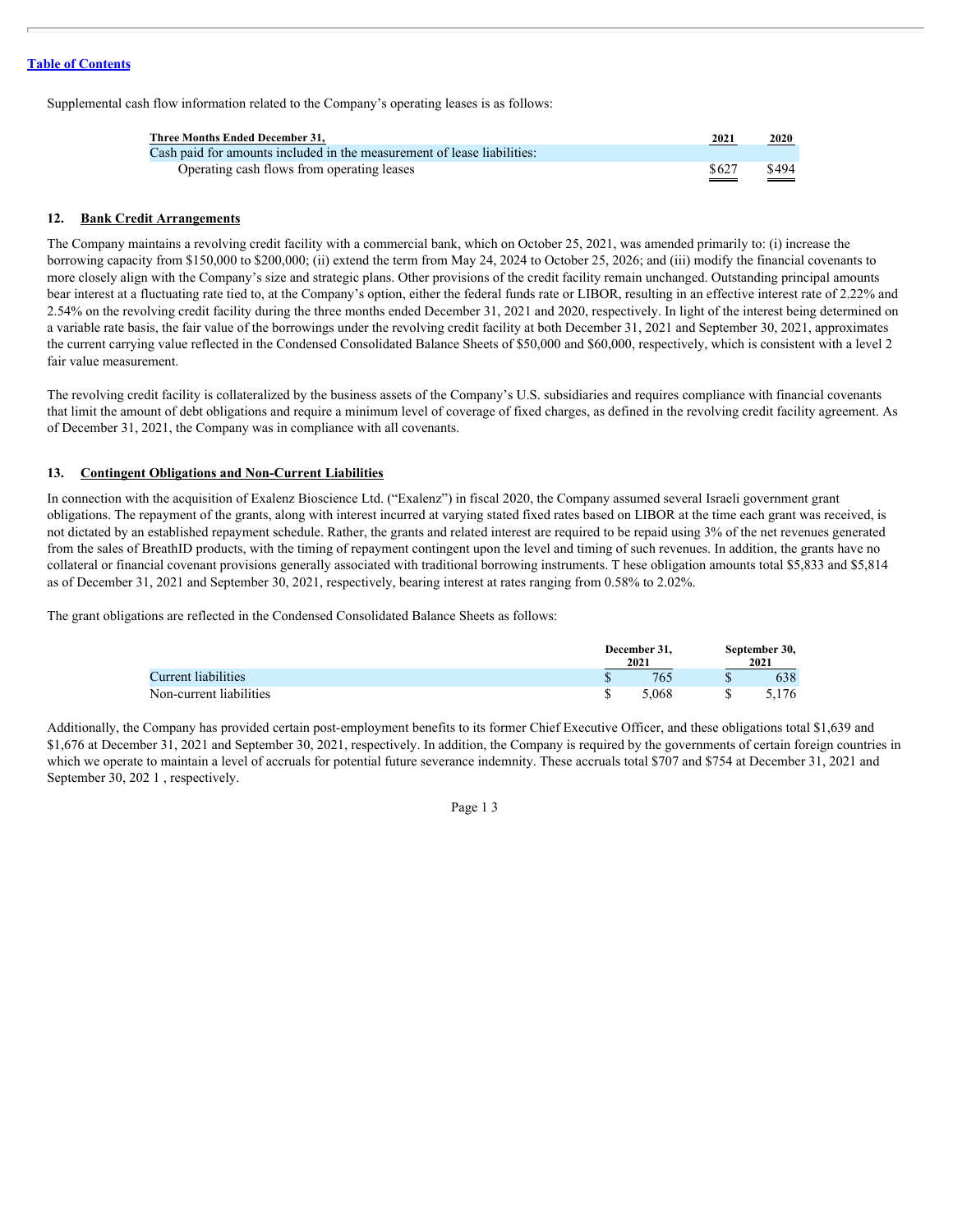#### **14. National Institutes of Health Contracts**

In December 2020, the Company entered into a sub-award grant contract with the University of Massachusetts Medical School as part of the National Institutes of Health Rapid Acceleration of Diagnostics ("RADx") initiative to support the Company's research and development of its diagnostic test for the SARS-CoV-2 antigen. During fiscal 2021, the Company received \$1,000 under the grant contract for reimbursement of eligible research and development expenditures, \$800 of which was received during the three months ended December 31, 2020 and is included within other income (expense) in the Condensed Consolidated Statement of Operations for that period.

Effective February 1, 2021, the Company entered into a second grant contract under the RADx initiative, the purpose of which is to support the Company's manufacturing production scale-up and expansion to meet the demand for COVID-19 testing. The contract is a twelve-month service contract, with payment of up to \$5,500 being made based on the Company achieving key milestones related to increasing its capacity to produce COVID-19 tests. As of December 31, 2021: (i) \$1,500 has been received related to this contract and is reflected as a reduction in the cost of equipment within construction in progress on the Condensed Consolidated Balance Sheet; and (ii) the Company was in the process of finalizing an amendment to the grant, which among other things, would increase the grant by \$ 2,500 to a total of \$ 8,000 and extend the term by 12 months (see Note 17 for discussion of subsequent amendment to the grant).

#### **15. Reportable Segment and Major Customers Information**

The Company's reportable segments maintain separate financial information for which results of operations are evaluated on a regular basis by the Company's chief operating decision maker in deciding how to allocate resources and in assessing performance.

The Company records the direct costs of business operations to the reportable segments, including allocations for certain corporate-wide costs such as treasury management, human resources and technology, among others. Corporate provides certain executive management and administrative services to each reportable segment. These services primarily include executive oversight by non-segment-specific executives, including the Board of Directors, along with certain other corporate-wide support functions such as insurance, legal and business development. The Company generally does not allocate these types of corporate expenses to the reportable segments.

Reportable segment and corporate information for the interim periods is as follows:

|                                                   | <b>Diagnostics</b> | <b>Life Science</b> | Corporate $(1)$ | Eliminations $(2)$       | Total    |
|---------------------------------------------------|--------------------|---------------------|-----------------|--------------------------|----------|
| <b>Three Months Ended December 31, 2021</b>       |                    |                     |                 |                          |          |
| Net revenues -                                    |                    |                     |                 |                          |          |
| Third-party                                       | \$33,204           | 55,137<br>S.        |                 | $\overline{\phantom{0}}$ | 88,341   |
| Inter-segment                                     | 34                 | 55                  |                 | (89)                     |          |
| Operating (loss) income                           | (2,612)            | 26,517              | (3,637)         | 15                       | 20,283   |
| Goodwill (December 31, 2021)                      | 94,908             | 19,805              |                 |                          | 114,713  |
| Other intangible assets, net (December 31, 2021)  | 81,656             |                     | $-$             |                          | 81,658   |
| Total assets (December 31, 2021)                  | 352,318            | 106,339             |                 | (17)                     | 458,640  |
| Three Months Ended December 31, 2020              |                    |                     |                 |                          |          |
| Net revenues -                                    |                    |                     |                 |                          |          |
| Third-party                                       | \$30,321           | 62,596<br>\$.       |                 |                          | \$92,917 |
| Inter-segment                                     | 69                 | 18                  |                 | (87)                     |          |
| Operating (loss) income                           | (1,182)            | 39,797              | (3,963)         | 12                       | 34,664   |
| Goodwill (September 30, 2021)                     | 94,904             | 19,764              |                 |                          | 114,668  |
| Other intangible assets, net (September 30, 2021) | 84,149             | $\sim$              |                 |                          | 84,151   |
| Total assets (September 30, 2021)                 | 339,208            | 110,536             |                 | (22)                     | 449,722  |
|                                                   |                    |                     |                 |                          |          |

(1) Includes selected legal costs of \$281 and \$1,227 in the three months ended December 31, 2021 and 2020, respectively.<br>Eliminations consist of inter-segment transactions

Eliminations consist of inter-segment transactions.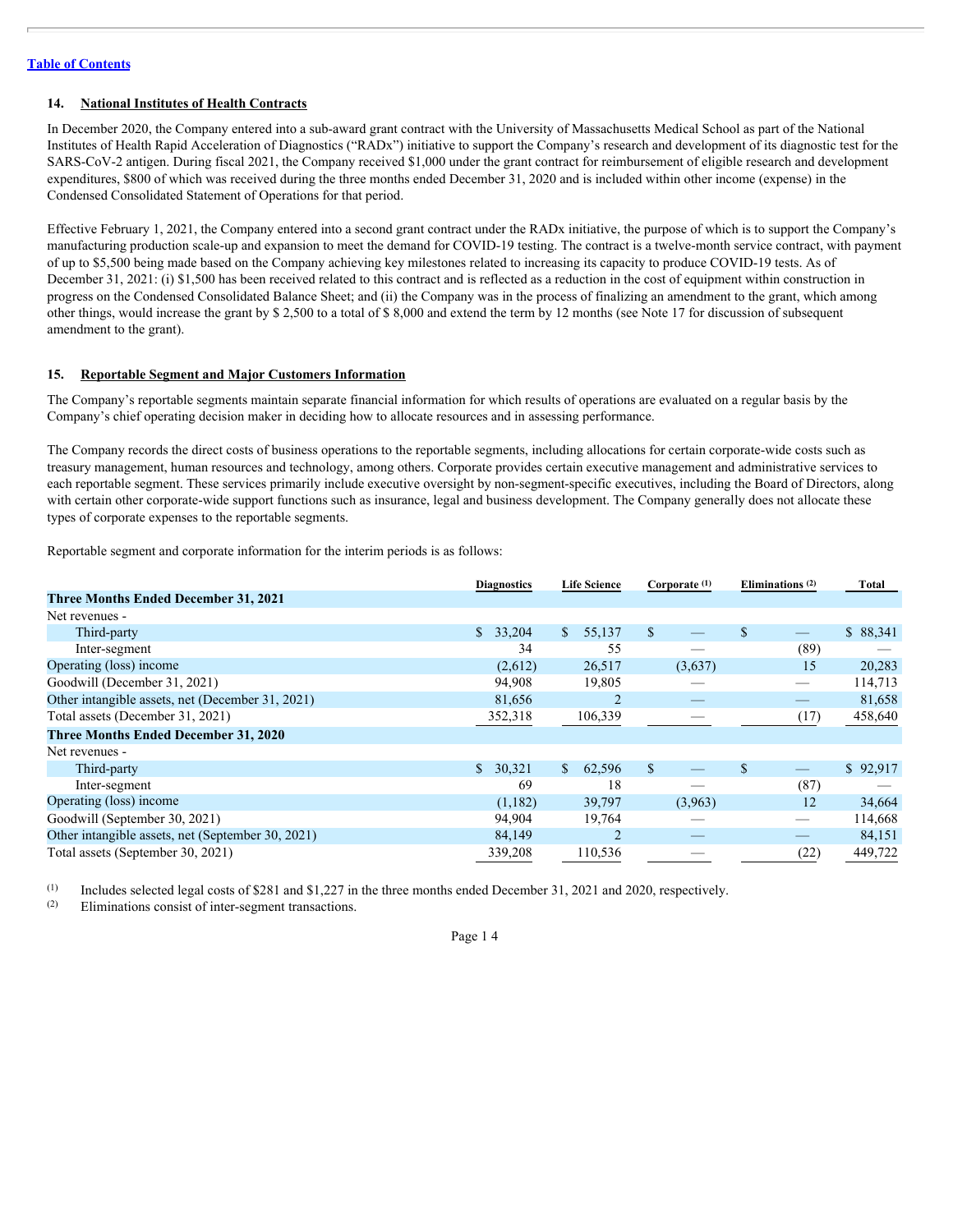#### **Table of Contents**

A reconciliation of reportable segment operating (loss) income to consolidated earnings before income taxes for the three months ended December 31, 2021 and 2020, is as follows:

| Three Months Ended December 31,           | 2021      | 2020      |
|-------------------------------------------|-----------|-----------|
| Operating (loss) income:                  |           |           |
| Diagnostics segment                       | \$(2,612) | \$(1,182) |
| Life Science segment                      | 26,517    | 39,797    |
| Eliminations                              | 15        |           |
| Total operating income                    | 23,920    | 38,627    |
| Corporate expenses                        | (3,637)   | (3,963)   |
| Interest income                           |           |           |
| Interest expense                          | (372)     | (534)     |
| RAD <sub>x</sub> initiative grant income  | —         | 800       |
| Other, net                                | (161)     | (691)     |
| Consolidated earnings before income taxes | \$19,751  | \$34,248  |

Transactions between reportable segments are accounted for at established intercompany prices for internal and management purposes, with all intercompany amounts eliminated in consolidation.

Net revenues generated by the Company's three major Diagnostics segment product families – gastrointestinal, respiratory illnesses and blood chemistry – accounted for 32% and 27% of consolidated net revenues during the three months ended December 31, 2021 and 2020, respectively.

Three individual Diagnostics and two Life Science segment customers, including their affiliates, comprising 10% or more of reportable segment net revenues were as follows:

| <b>Three Months Ended December 31,</b> | 2021<br><u>en de la provincia de la provincia de la provincia de la provincia de la provincia de la provincia de la provi</u> | 2020 |
|----------------------------------------|-------------------------------------------------------------------------------------------------------------------------------|------|
| Diagnostics                            |                                                                                                                               |      |
| Customer A                             | 10%                                                                                                                           | 12%  |
| Customer B                             | 11%                                                                                                                           | 10%  |
| Customer C                             | $11\%$                                                                                                                        | 11%  |
|                                        |                                                                                                                               |      |
| Life Science                           |                                                                                                                               |      |
| Customer D                             | 14%                                                                                                                           | 19%  |
| Customer E                             | 23%                                                                                                                           | 2%   |

In addition, the two Life Science segment customers, including their affiliates, identified above accounted for greater than 10% of consolidated net revenues as follows:

| Three Months Ended December 31, | 2021<br>$\sim$                                                                                                        | 2020<br><b>Contract Contract Contract</b>                                                                                                                              |
|---------------------------------|-----------------------------------------------------------------------------------------------------------------------|------------------------------------------------------------------------------------------------------------------------------------------------------------------------|
| Life Science                    | <b>Contract Contract Contract Contract Contract Contract Contract Contract Contract Contract Contract Contract Co</b> |                                                                                                                                                                        |
| Customer D                      | $Q_0$<br>$\sim$ $\sim$                                                                                                | 13%                                                                                                                                                                    |
| $\sim$<br>Customer E            | 14%                                                                                                                   | 20 <sub>l</sub><br>$\overline{\phantom{0}}$<br>$\mathcal{L}(\mathcal{L})$ and $\mathcal{L}(\mathcal{L})$ and $\mathcal{L}(\mathcal{L})$ and $\mathcal{L}(\mathcal{L})$ |

No individual Diagnostics segment customer accounted for greater than 10% of consolidated net revenues during the three months ended December 31, 2021 or 2020.

During the three months ended December 31, 2021 and 2020, the Life Science segment's ten largest customers, including their affiliates, accounted for approximately 67% and 55%, respectively, of Life Science segment net revenues, and 42% and 37%, respectively, of consolidated net revenues.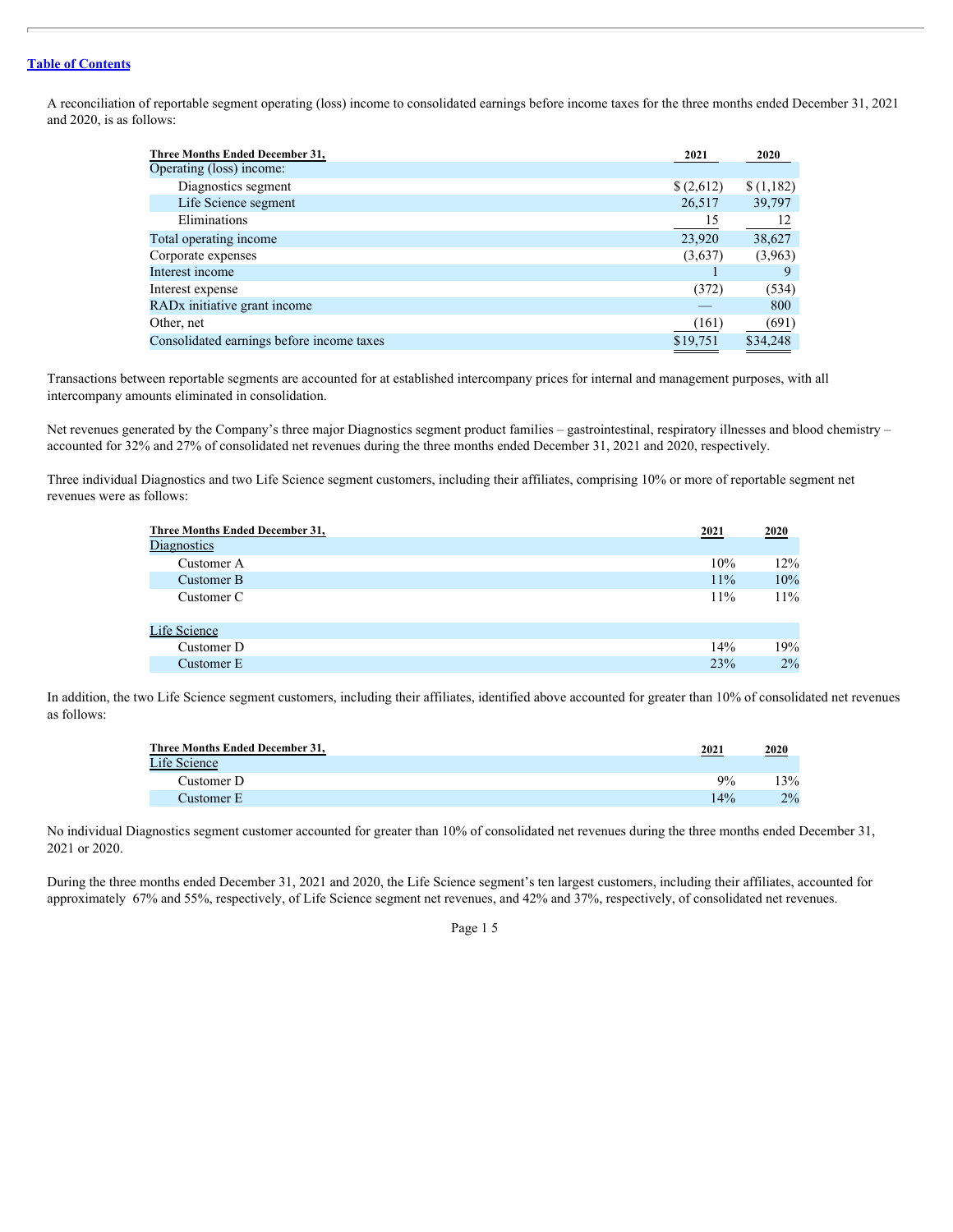No Diagnostics or Life Science segment customer accounted for greater than 10% of consolidated accounts receivable as of December 31, 2021, while one Diagnostics segment customer (Customer B above) and one Life Science segment customer (Customer D above) accounted for approximately 12% and 10%, respectively, of consolidated accounts receivable as of September 30, 2021.

# **16. Income Taxes**

The effective rate for income taxes was approximately 22% for each of the three months ended December 31, 2021 and 2020.

#### **17. Subsequent Event**

On January 25, 2022, the Company entered into an amended grant contract under the RADx initiative. The purpose of this grant is to support the Company's manufacturing production scale-up and expansion to meet the demand for COVID-19 testing, as well as the Company's Revogene respiratory assay. The amended contract is a twelve-month service contract through January 2023, with payment of up to an additional \$2,500 being made based on the Company achieving key milestones related to increasing its capacity to produce COVID-19 tests and the Revogene respiratory assay, bringing the total possible payment under the grant to \$8,000.

#### ITEM 2. MANAGEMENT'S DISCUSSION AND ANALYSIS OF FINANCIAL CONDITION AND RESULTS OF OPERATIONS

*Refer to "Forward-Looking Statements" following the Table of Contents in front of this Form 10-Q. In the discussion that follows, all dollar amounts are in thousands (both tables and text), except per share data.*

The purpose of Management's Discussion and Analysis is to provide an understanding of the financial condition, changes in financial condition and results of operations of Meridian Bioscience, Inc. ("Meridian", the "Company", "We"). This discussion should be read in conjunction with the Condensed Consolidated Financial Statements and notes. It should be noted that the terms revenue and/or revenues are utilized throughout the Management's Discussion and Analysis of Financial Condition and Results of Operations ("MD&A") to indicate net revenue and/or net revenues. In addition, throughout the MD&A, we refer to certain product tradenames and trademarks, which are protected under applicable intellectual property laws and are our property. Solely for convenience, these tradenames and trademarks are referred to without the *®* or ™ symbols, but such references are not intended to indicate in any way that we will not assert, to the fullest extent of the law, our rights to these tradenames and trademar ks.

#### **Reportable Segments**

Our reportable segments are Diagnostics and Life Science. The Diagnostics segment consists of manufacturing operations for infectious disease products in Cincinnati, Ohio; Quebec City, Canada; and Modi'in, Israel; and manufacturing operations for blood chemistry products in Billerica, Massachusetts. These diagnostic test products are sold and distributed in the countries comprising North and Latin America (the "Americas"); Europe, Middle East and Africa ("EMEA"); and other countries outside of the Americas and EMEA (rest of the world, or "ROW"). The Life Science segment consists of manufacturing operations in Memphis, Tennessee; Boca Raton, Florida; London, England; and Luckenwalde, Germany, and the sale and distribution of bulk antigens, antibodies, immunoassay blocking reagents, various Polymerase Chain Reaction ("PCR") master mixes, and bioresearch reagents domestically and abroad, including a sales and business development facility, with outsourced distribution capabilities, in Beijing, China to further pursue growing revenue opportunities in Asia.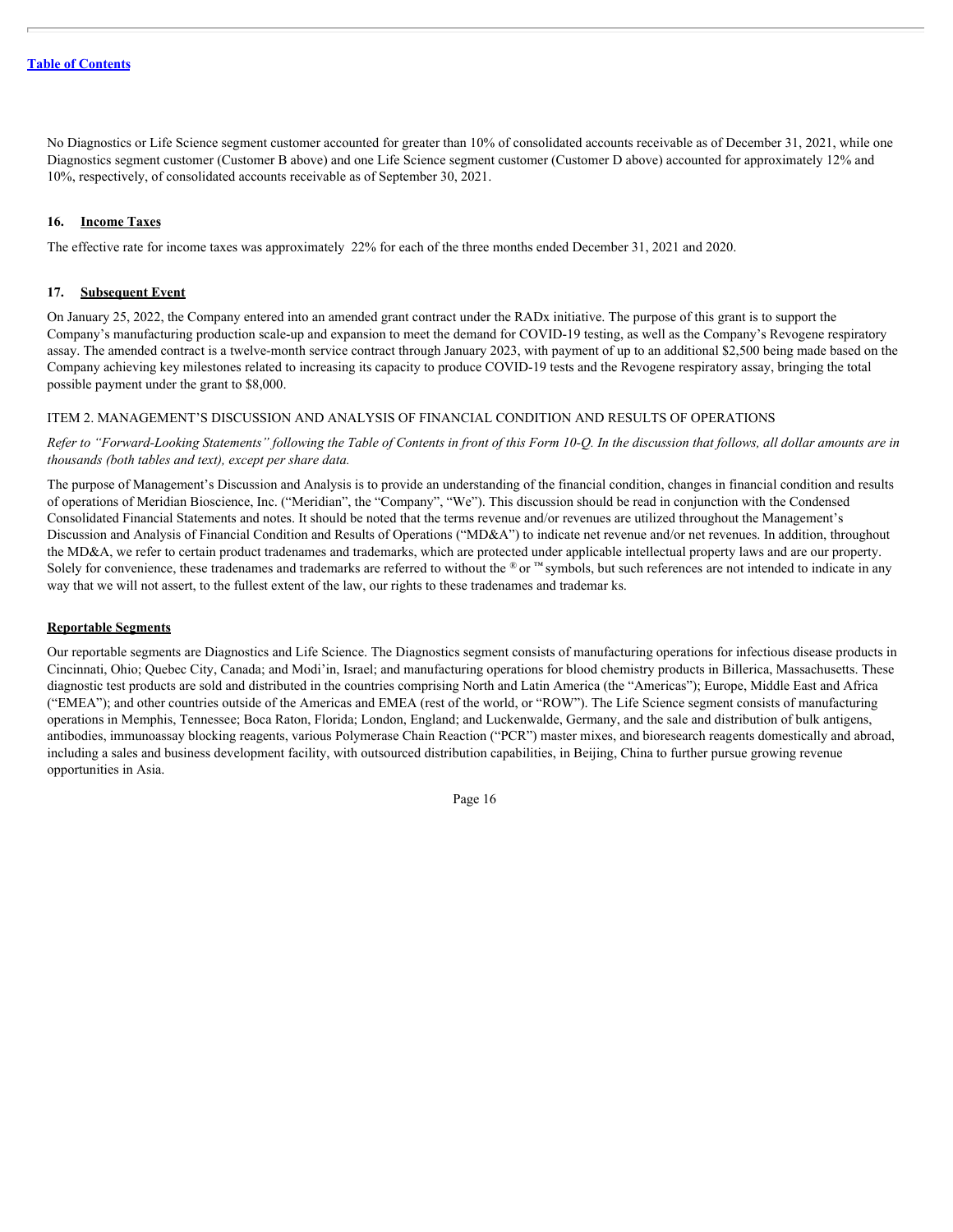#### **Recent Developments**

#### *Impact of COVID-19 Pandemic*

Starting in the latter half of fiscal 2020 and continuing to the date of this filing, the COVID-19 pandemic has had both positive and negative effects on our business.

Our Life Science segment's products have been well positioned to respond to in vitro device ("IVD") manufacturers' increased demand for reagents used in the manufacture of molecular, rapid antigen and serology tests. Consequently, our Life Science segment has consistently delivered significantly higher levels of net revenues and operating income than those achieved prior to the COVID-19 pandemic, with the to date peak in such levels occurring during the third quarter of fiscal 2020 and the first quarter of fiscal 2021, respectively.

Our Diagnostics segment, on the other hand, has generally been negatively impacted by health systems' increased focus on COVID-19 testing over traditional infectious disease testing. The impacts of the COVID-19 pandemic are most dramatically evident in the 34% year-over-year decline in revenues from respiratory illness assays in fiscal 2021, following flat year-over-year revenue levels experienced in fiscal 2020. Reflecting what we believe to be the start of a return to pre-pandemic activity levels, during the first quarter of fiscal 2022, revenues from respiratory illness assays were 33% higher than the first quarter of fiscal 2021 and 18% lower than the pre-pandemic first quarter of fiscal 2020, a marked improvement over the aforementioned 34% decline in fiscal 2021.

Despite these recent COVID-19 pandemic related trends, due to the many uncertainties surrounding the COVID-19 pandemic, we can provide no assurances with respect to our views of the longevity or severity of the positive or negative impacts to our consolidated financial condition of the ongoing COVID-19 pandemic.

#### Employee Safety

While our employee base in the U.S. has returned to working on-site at our facilities, we have implemented a hybrid work-from-home program for certain personnel, and we continue to utilize a work-from-home process as needed on a site-by-site basis outside the U.S. for those employees whose on-site presence has been deemed to be non-essential. We also continue to utilize enhanced cleaning and sanitizing procedures and provide additional personal hygiene supplies at all our sites. We have implemented policies for employees to adhere to Centers for Disease Control and Prevention ("CDC") guidelines on social distancing, and similar guidelines by authorities outside the U.S. To date, we have been able to manufacture and distribute products globally, and all our sites have continued to operate with little, if any, impact on shipments to customers to date. As the COVID-19 pandemic continues, along with continuing governmental restrictions which vary by locale and jurisdiction, there is an increased risk of employee absenteeism, which could materially impact our operations at one or more sites. To date, the steps we have taken, including our work-from-home processes, have not materially impacted the Company's financial reporting systems, internal controls over financial reporting or disclosure controls.

#### Supply Chains

Supply chains supporting our products have generally remained intact, providing access to sufficient inventory of the key materials needed for manufacturing. While we have experienced extended lead times for certain select raw materials, delays and allocations for raw materials have to date been limited and have not had a material impact on our results of operations. From time to time, we identify alternative suppliers to address the risk of a current supplier's inability to deliver materials in volumes sufficient to meet our manufacturing needs; or we may choose to purchase certain materials in bulk volumes where we have supply chain scarcity concerns. It remains possible that we may experience some sort of interruption to our supply chains, and such an interruption could materially affect our ability to timely manufacture and distribute our products and unfavorably impact our results of operations.

We are also starting to experience input cost inflation, including materials and labor. Pricing actions and supply chain productivity initiatives have mitigated and are expected to continue to mitigate some of these inflationary pressures, but we may not be successful in fully offsetting these incremental costs, which could have an impact on the Company's consolidated results of operations and cash flows during 2022 and beyond.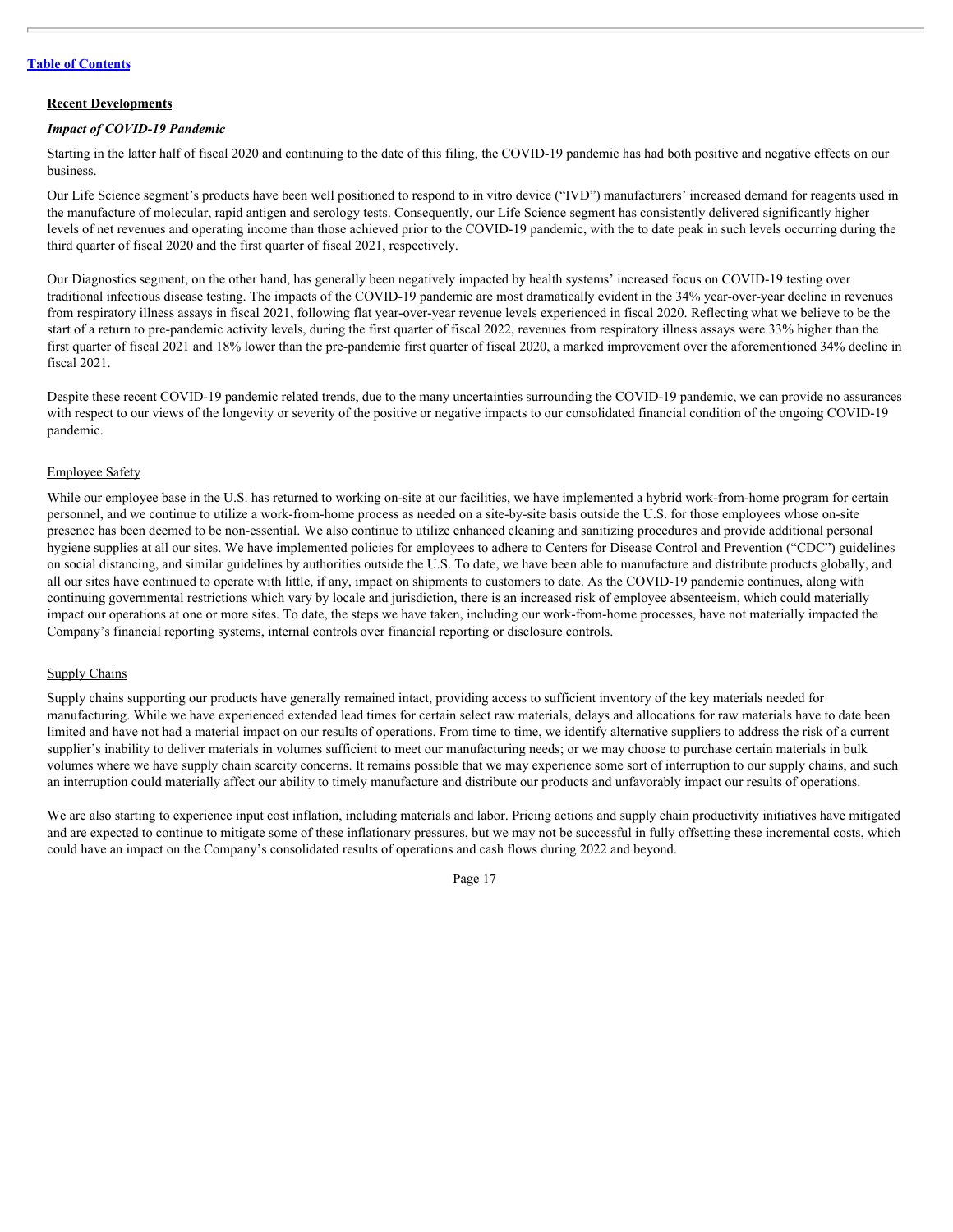#### Product Development and Clinical Trials

Our Diagnostics segment's new product development programs are continuing to progress at a slower pace than normal, due in part to the prevalence of certain infectious diseases having been lower than normal during the COVID-19 pandemic. These matters continue to impact our timing for filing applications for product clearances with the U.S. Food and Drug Administration ("FDA"), as well as related timing of FDA clearances of such filings. Additionally, the ongoing COVID-19 pandemic has slowed and could continue to slow down our efforts to expand our product portfolio through acquisitions and/or distribution opportunities, impacting the speed with which we are able to bring additional products to market.

#### Product Demand

Our Life Science segment manufactures, markets and sells a number of molecular and immunological reagents to IVD customers, including those who are making both molecular and immunoassay COVID-19 tests. Since late in the second quarter of fiscal 2020, we have generally experienced unprecedented demand for certain of our molecular reagents (e.g., ribonucleic acid ("RNA") master mixes and nucleotides), including a resurgence in such demand during our fiscal 2021 fourth quarter and throughout the first quarter of fiscal 2022. While we expect a continuation of this trend, this expectation will certainly be impacted by infection rates and the responses to such levels of infection varying by country based on their individual COVID-19 case statistics, infection rates and vaccine programs.

Our Diagnostics segment manufactures, markets and sells a number of molecular, immunoassay, blood chemistry and urea breath tests for various infectious diseases and blood-lead levels. Sales volumes for a number of these assays have been adversely affected by the COVID-19 pandemic over the past two years, as such assays are often used in non-critical care settings; however, we have seen indications of a return to more normal pre-pandemic levels. The COVID-19 pandemic also has depressed instrument orders and placements for our BreathID, Curian and Revogene platforms. Order activity for our Revogene platform was affected by the delay in obtaining emergency use authorization ("EUA") for our SARS-CoV-2 assay, as customers took a "wait and see" approach throughout our entire EUA application process. We received the EUA on November 9, 2021 but have not yet begun to ship product, as our SARS-CoV-2 assay is currently being enhanced to detect the recently prevalent Omicron variant of the COVID-19 infection. We anticipate completing the validation of these changes during the second quarter of fiscal 2022, with shipment of product to commence thereafter upon clearance by the FDA. Despite the situation encountered with our EUA application for the SARS-CoV-2 assay and the delay in shipment due to the Omicron variant related enhancements, we have proceeded with the process of increasing our capacity to produce these tests, as well as other tests on the Revogene platform, at our facilities in Quebec and Cincinnati. Specifically, we have added a second production line at our Quebec manufacturing facility and are installing two additional production lines in a leased facility near our corporate headquarters in Cincinnati. With approximately \$11,700 expended on these expansion efforts through December 31, 2021, we expect them to be completed during calendar 2022 at a total cost of approximately \$21,300, which is expected to be partially offset by the monies received under the National Institutes of Health Rapid Acceleration of Diagnostics ("RADx") initiative grant entered into on February 1, 2021, and as amended on January 25, 2022, \$1,500 of which had been received as of December 31, 2021 (see Note 14, *"National Institutes of Health Contracts"* and Note 17, *"Subsequent Event"* of the Condensed Consolidated Financial Statements for further discussion).

#### **Critical Accounting Estimates**

For the three months ended December 31, 2021, there were no significant changes to our critical accounting estimates, as outlined in our Annual Report on Form 10-K as of and for the year ended September 30, 2021, filed with the SEC on November 23, 2021.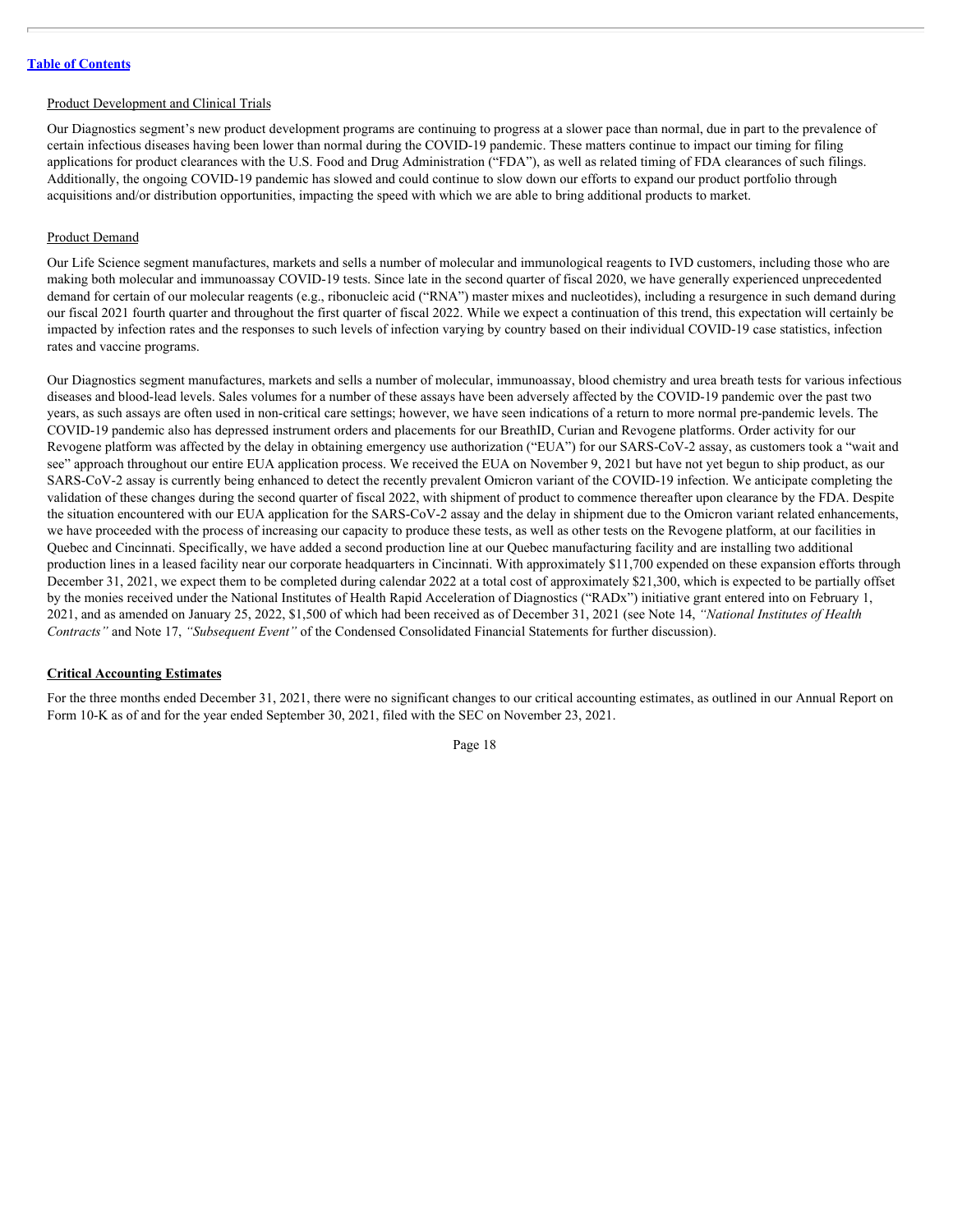#### **Table of Contents**

#### **Lead Testing Matters**

On September 1, 2021, the Company's wholly owned subsidiary Magellan announced the expansion of the Class I voluntary recall of its LeadCare test kits for the detection of lead in blood, which it had initiated in May 2021 after identifying an ongoing issue with the testing controls included in certain manufactured lots of its LeadCare test kits. As a result of the identified issue, impacted test kit lots could potentially underestimate blood lead levels when processing patient blood samples. Although it was initially believed that the root cause of the issue related to the plastic containers used for the treatment reagent, additional studies have indicated that the root cause relates to the third-party-sourced cardboard trays that hold the containers used for the treatment reagent. The Company continues to work closely with the FDA in its execution of the recall activities, which include Magellan notifying customers and distributors affected by the recall and providing instructions for the return of impacted test kits. The evaluation of the recall, the related notification process and correction of the identified supplier issue is ongoing. Of the approximate \$5,100 estimated and accrued as of September 30, 2021 to cover the estimated costs of the recall, approximately \$4,300 remains accrued and is reflected in the Condensed Consolidated Balance Sheet as of December 31, 2021. Anticipated recall-related costs primarily include product replacement and/or refund costs, mailing/shipping costs, attorneys' fees and other miscellaneous costs.

As previously disclosed, on April 17, 2018, the Company's wholly owned subsidiary Magellan received a subpoena from the U.S. Department of Justice ("DOJ") regarding its LeadCare product line. The subpoena outlined documents to be produced, and the Company is cooperating with the DOJ in this matter. The Company maintains rigorous policies and procedures to promote compliance with applicable regulatory agencies and requirements and is working with the DOJ to promptly respond to the subpoena, including responding to additional information requests that have followed receipt of the subpoena in April 2018. The Company has executed tolling agreements to extend the statute of limitations. In March and April 2021, DOJ issued two subpoenas calling for witnesses to testify before a federal grand jury related to this matter. The March 2021 subpoena was issued to a former employee of Magellan, and the April 2021 subpoena was issued to a current employee of Magellan. In September and October 2021, DOJ issued additional subpoenas to individuals seeking testimony and documents in connection with its ongoing investigation. It is the Company's understanding that multiple witnesses have testified before the federal grand jury and the DOJ's activity before the federal grand jury is ongoing. The Company cannot predict when the investigation will be resolved, the outcome of the investigation, or its potential impact on the Company. Approximately \$281 and \$1,227 of expense for attorneys' fees related to this matter is included within the Condensed Consolidated Statements of Operations for the three months ended December 31, 2021 and 2020, respectively.

Having issued a Warning Letter to Magellan on October 23, 2017 related to the Billerica location's manufacturing of LeadCare testing systems for venous blood samples (the "Warning Letter"), on August 3, 2021, the FDA sent Magellan a close-out letter for the Warning Letter. The FDA's close-out letter notified Magellan that the FDA has completed an evaluation of Magellan's corrective actions in response to the FDA's Warning Letter, and based on the FDA's evaluation, Magellan has addressed the issues identified in the Warning Letter. The FDA's close-out letter also stated that future FDA inspections of Magellan and regulatory activities will further assess the adequacy and sustainability of Magellan's corrections. For a more detailed discussion of this matter, see the "Lead Testing Matters" section beginning on page 29 of the Company's fiscal 2021 Annual Report on Form 10-K, filed with the SEC on November 23, 2021.

#### **RESULTS OF OPERATIONS**

#### **Three Months Ended December 31, 2021**

Net earnings for first quarter of fiscal 2022 decreased 43% to \$15,340, or \$0.35 per diluted share, from net earnings for the first quarter of fiscal 2021 of \$26,779, or \$0.61 per diluted share. The level of net earnings in the first quarter of fiscal 2022 resulted primarily from the decrease in net revenues and operating income in our Life Science segment, when compared to the record demand for the reagents utilized in COVID-19 related tests during the first quarter of fiscal 2021. As a significant number of our Life Science segment customers use our molecular reagents in multiple tests, including non-COVID-19 related tests, it has become increasingly difficult to accurately estimate the portion of molecular reagent sales related specifically to COVID-19. As a result, we are no longer reporting the portion of Life Science segment net revenues related to COVID-19. Such net revenues were identified and reported throughout fiscal 2021 and totaled approximately \$43,000 and \$111,900 in the first quarter and full year of fiscal 2021, respectively.

Consolidated net revenues for the first quarter of fiscal 2022 totaled \$88,341, a decrease of 5% compared to the first quarter of fiscal 2021.

Notwithstanding the impact of the LeadCare recall, net revenues from the Diagnostics segment for the first quarter of fiscal 2022 increased 10% compared to the first quarter of fiscal 2021, comprised of a 4% increase in molecular assay products and an 11% increase in non-molecular assay products. The first quarter of fiscal 2022 represents the third consecutive quarter our Diagnostics segment has shown positive revenue growth versus the same quarter in the prior fiscal year. Our Diagnostics segment generated a \$2,600 operating loss for the first quarter of fiscal 2022, compared to a \$1,200 operating loss in the first quarter of fiscal 2021, reflecting the decrease in gross profit margins and increase in operating expenses described in the respective sections below.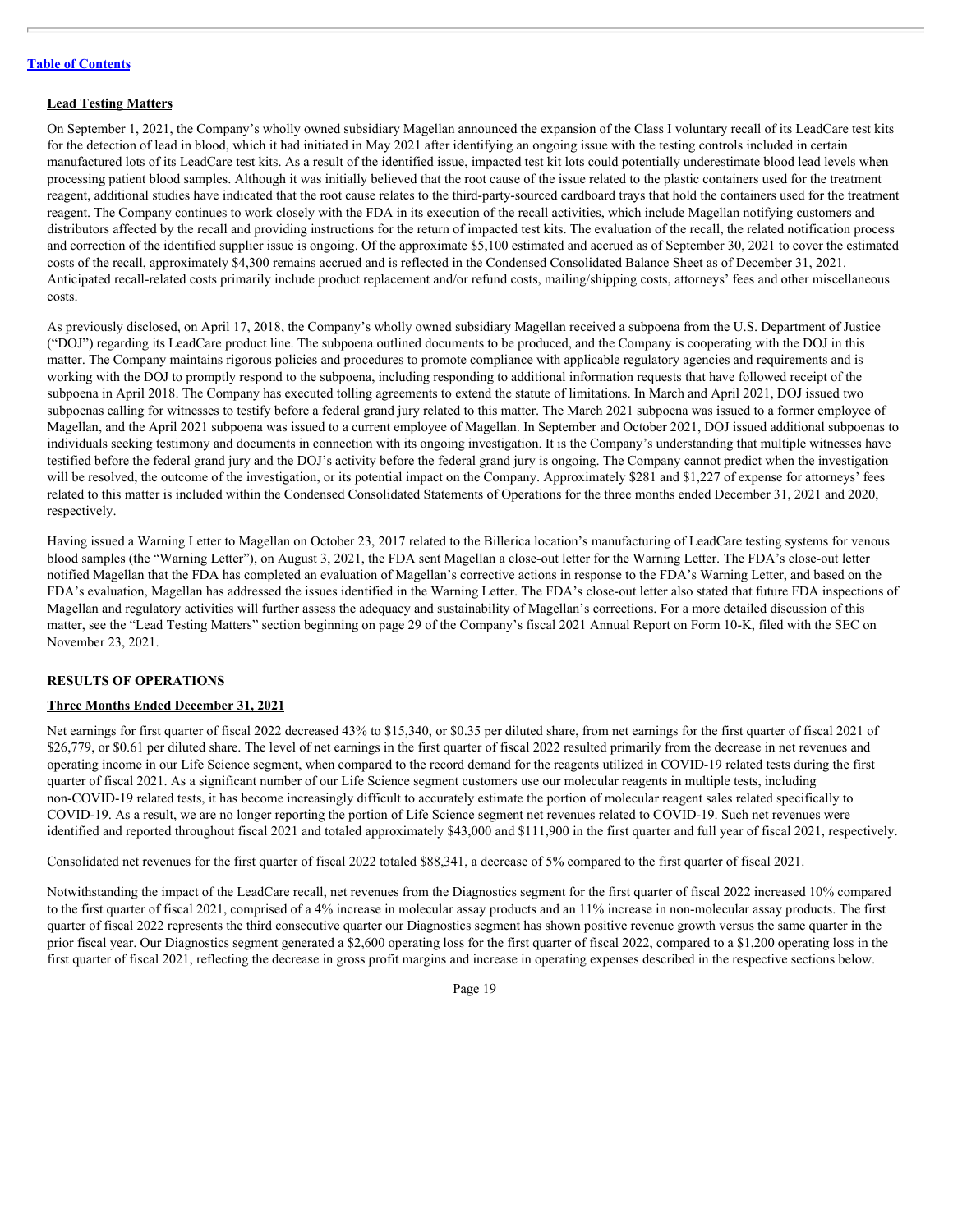#### **Table of Contents**

With a 32% decrease in net revenues from molecular reagent products, and a 43% increase in net revenues from immunological reagent products, net revenues for our Life Science segment decreased 12% during the first quarter of fiscal 2022 compared to the first quarter of fiscal 2021, the period in which the Life Science segment experienced near unprecedented demand from diagnostic test manufacturers for use in COVID-19 related tests. Our Life Science segment generated \$26,500 of operating income for the first quarter of fiscal 2022, a decline of \$13,300 from the first quarter of fiscal 2021, primarily resulting from the decrease in net revenues and gross profit margins described in the respective sections below.

# **REVENUE OVERVIEW**

Below are analyses of the Company's net revenues, provided for each of the following:

- By Reportable Segment & Geographic Region
- By Product Platform/Type

#### **Revenue Overview- By Reportable Segment & Geographic Region**

Revenues for the Diagnostics segment, in the normal course of business, may be affected from quarter to quarter by buying patterns of major distributors, seasonality and severity of seasonal diseases and outbreaks (including the COVID-19 pandemic), and foreign currency exchange rates. Revenues for the Life Science segment, in the normal course of business, may be affected from quarter to quarter by buying patterns of major IVD manufacturing customers, severity of disease outbreaks (including the COVID-19 pandemic), and foreign currency exchange rates.

See the "Revenue Disaggregation" section of Note 4, *"Revenue Recognition"* of the Condensed Consolidated Financial Statements for detailed revenue disaggregation information.

Following is a discussion of the net revenues generated by these product platforms/types and/or disease states:

#### **Diagnostics Segment Products**

The Diagnostics segment's overall 10% growth in net revenues during the first quarter of fiscal 2022 compared to the first quarter of fiscal 2021, primarily results from the combined effects of the following:

- Volume growth in the gastrointestinal products benefitting from sales of the BreathTek product, acquired on July 31, 2021 (approximately \$5,600 of net revenues from BreathTek in the first quarter of fiscal 2022);
- Volume growth in sales of respiratory illness products, comprised of tests for Group A Strep, Mycoplasma pneumonia, Influenza, and Pertussis, among others, reflecting an increase in the testing for these illnesses compared to the first quarter of fiscal 2021, despite the ongoing COVID-19 pandemic; and
- Volume declines from sales of blood chemistry products due to the ongoing LeadCare product recall, which commenced in May 2021 (\$4,316 decrease in net revenues compared to the first quarter of fiscal 2021).

#### **Life Science Segment Products**

Despite continuing to achieve net revenues levels that are significantly higher than pre-pandemic levels, the Life Science segment's 12% decline in net revenues during the first quarter of fiscal 2022 primarily results from a year-over-year quarterly comparison to the record levels of demand achieved during the first quarter of fiscal 2021. As previously noted, it was during the first quarter of fiscal 2021 that our Life Science segment experienced near unprecedented demand for its products by diagnostic test manufacturers for use in COVID-19 related tests.

#### *Significant Customers*

Revenue concentrations related to certain customers within our Diagnostics and Life Science segments are set forth in Note 15, *"Reportable Segments and Major Concentration Data"* of the Condensed Consolidated Financial Statements.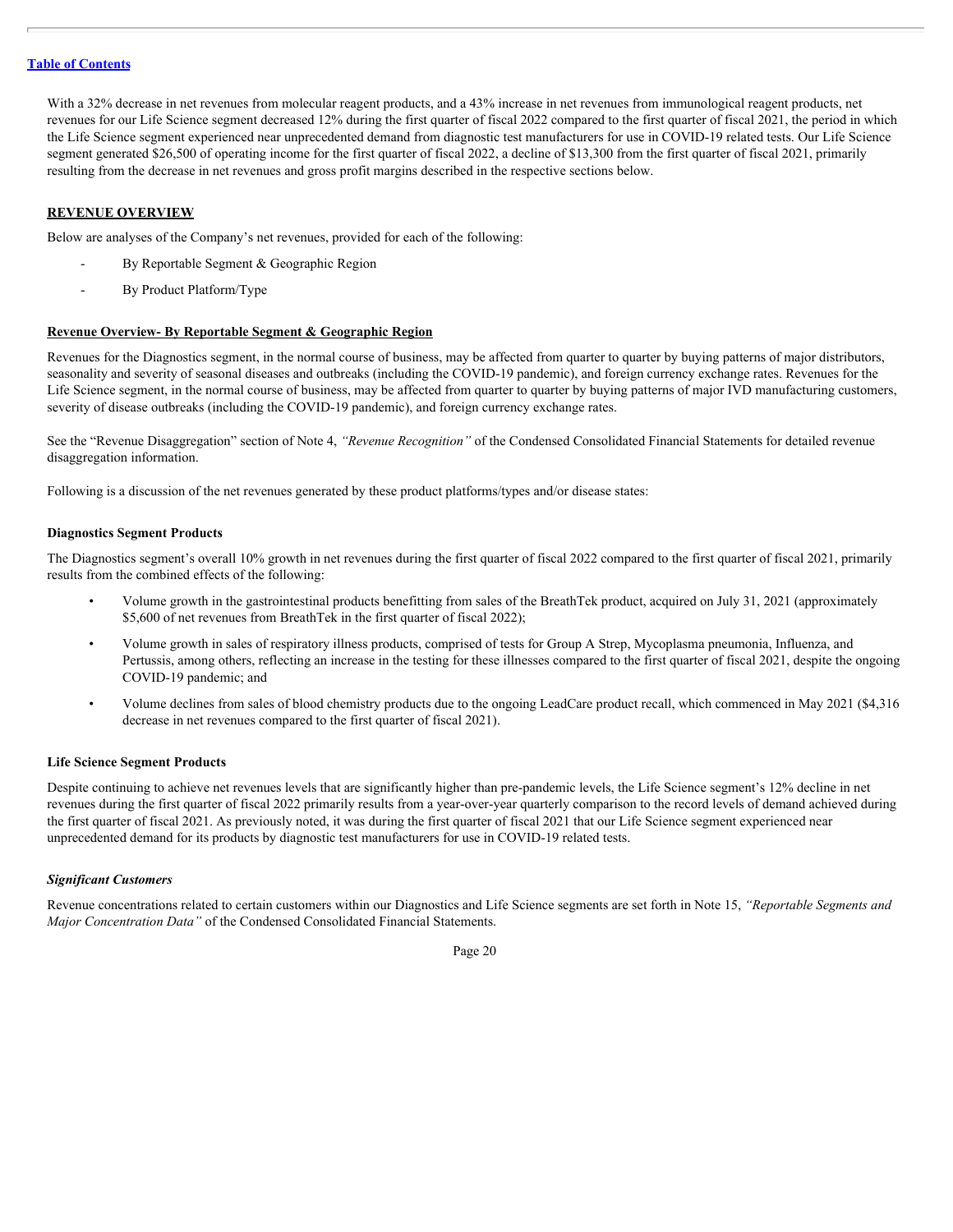# **Gross Profit**

|                     |          | Three Months Ended December 31, |              |  |  |  |
|---------------------|----------|---------------------------------|--------------|--|--|--|
|                     | 2021     | 2020                            | Change       |  |  |  |
| Gross Profit        | \$49,159 | \$61,548                        | $(20)\%$     |  |  |  |
| Gross Profit Margin | 56%      | 66%                             | $-10$ points |  |  |  |

Overall gross profit margins during the first quarter of fiscal 2022 have been unfavorably impacted by a decline in net revenues contributions from our Life Science segment's molecular reagent products, which are some of our highest margin products. During the first quarter of fiscal 2022, approximately 36% of consolidated net revenues related to sales of molecular reagent products, compared to approximately 50% during the first quarter of fiscal 2021, when the Life Science segment experienced the to date peak in net revenues from sales of molecular reagent products.

Additionally, overall gross profit margins in the first quarter of fiscal 2022 have been unfavorably impacted in our Diagnostics segment by the previously discussed LeadCare product recall (see "Lead Testing Matters" above) and production capacity ramp-up costs at our Cincinnati and Quebec Revogene manufacturing facilities.

#### **Operating Expenses – Segment Detail and Corporate**

|                                          | Research &<br>Development | Selling &<br>Marketing |   | General &<br>Administrative | Other                    | <b>Total Operating</b><br><b>Expenses</b> |
|------------------------------------------|---------------------------|------------------------|---|-----------------------------|--------------------------|-------------------------------------------|
| Fiscal 2021 First Quarter:               |                           |                        |   |                             |                          |                                           |
| Diagnostics                              | 5.070                     | 5,728                  | S | 5,748                       | \$1,047                  | 17,593                                    |
| Life Science                             | 581                       | 1,293                  |   | 3,454                       | $\overline{\phantom{m}}$ | 5,328                                     |
| Corporate                                |                           |                        |   | 2,736                       | 1,227                    | 3,963                                     |
| <b>Total 2021 First Quarter Expenses</b> | 5,651                     | 7,021                  |   | 11,938                      | \$2,274                  | 26,884                                    |
| Fiscal 2022 First Quarter:               |                           |                        |   |                             |                          |                                           |
| Diagnostics                              | 5,556                     | 6,009                  | Ж | 7,143                       | $\overline{\phantom{m}}$ | 18,708                                    |
| Life Science                             | 638                       | 1,732                  |   | 4,161                       | $\overline{\phantom{m}}$ | 6,531                                     |
| Corporate                                | __                        | $\hspace{0.05cm}$      |   | 3,356                       | 281                      | 3,637                                     |
| <b>Total 2022 First Quarter Expenses</b> | 6,194                     | 7,741                  |   | 14,660                      | \$ 281                   | 28,876                                    |

Compared to the prior year period, operating expenses increased \$1,992 to \$28,876 in the first quarter of fiscal 2022. Major components of this increase were as follows:

- Increased Research & Development costs, reflecting increased clinical trial spending and product development costs within our Diagnostics segment;
- Increased Selling & Marketing costs in both the Diagnostics and Life Science segments, primarily reflecting the effects of filling certain open positions and the easing of certain travel and meeting restrictions imposed during the prior year in connection with the COVID-19 pandemic; and
- Increased General & Administrative costs, primarily reflecting the combined effects of additional investment in incentive compensation, the timing of certain outside services costs and increased commercial insurance costs for Directors & Officers and Property & Casualty coverages.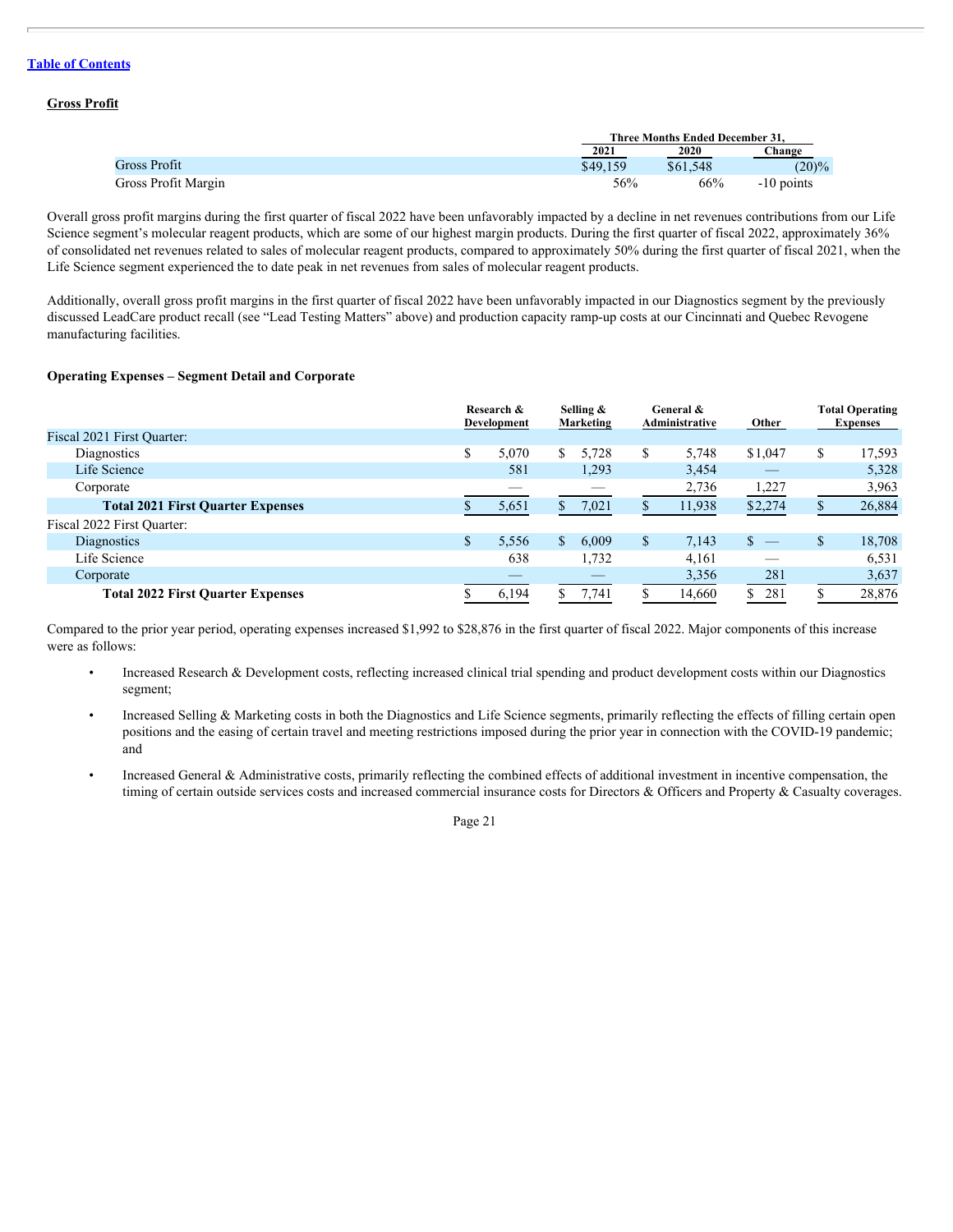#### **Table of Contents**

Offsetting these increases were: (i) a \$1,047 year-over-year decrease in expense within our Diagnostics segment, resulting from the adjustment to the fair value of acquisition consideration in the fiscal 2021 first quarter; and (ii) lower spending on selected legal costs.

#### **Operating Income**

Compared to the prior year period, operating income decreased 41% to \$20,283 in the first quarter of fiscal 2022, as a result of the factors discussed above.

# **Income Taxes**

The effective rate for income taxes was approximately 22% for both the first quarter of fiscal 2022 and fiscal 2021.

#### **Impact of Inflation**

To the extent feasible, we have consistently followed the practice of reviewing our prices to consider the impacts of inflation on salaries and fringe benefits for employees and the cost of purchased materials and services. Inflation and changing prices did not have a material adverse impact on our gross margin, revenues or operating income in the first quarter of fiscal 2022 or fiscal 2021.

#### **Liquidity and Capital Resources**

#### *Liquidity*

Our cash flow and financing requirements are determined by analyses of operating and capital spending budgets and debt service. We have historically maintained a credit facility to augment working capital requirements and to respond quickly to acquisition opportunities.

We have an investment policy that guides the holdings of our investment portfolio, which presently consists of bank savings accounts and institutional money market mutual funds. Our objectives in managing the investment portfolio are to: (i) preserve capital; (ii) provide sufficient liquidity to meet working capital requirements and fund strategic objectives such as acquisitions; and (iii) capture a market rate of return commensurate with market conditions and our policy's investment eligibility criteria. As we look forward, we will continue to manage the holdings of our investment portfolio with preservation of capital being the primary objective.

We intend to continue to fund our working capital requirements from current cash flows from operating activities and cash on hand, and such sources are anticipated to be adequate to fund working capital requirements, capital expenditures and debt service during the next twelve months. However, if needed, we also have an additional source of liquidity through the amount remaining available on our \$200,000 bank revolving credit facility, which totaled \$150,000 as of December 31, 2021. Our liquidity needs may change if overall economic conditions worsen and/or liquidity and credit within the financial markets tightens for an extended period, and such conditions impact the collectability of our customer accounts receivable, impact credit terms with our vendors, or disrupt the supply of raw materials and services.

As of December 31, 2021, our cash and cash equivalents balance was \$72,729 or \$22,958 higher than at September 30, 2021. This increase primarily results from generating \$35,555 of cash flow from operations, an increase of 42% over the first quarter of fiscal 2021, and the use of cash to pay down \$10,000 on the revolving credit facility.

Considering these factors, our balance of cash and cash equivalents on hand exceeded our total debt (defined as bank debt, government grant obligations and obligations related to acquisitions) by approximately \$16,000 at December 31, 2021.

# *Capital Resources*

As described in Note 12, *"Bank Credit Arrangements"* of the Condensed Consolidated Financial Statements, the Company maintains a \$200,000 revolving credit facility, which is secured by substantially all of our U.S. assets and includes certain restrictive financial covenants. The Company also maintains a shelf registration statement on file with the SEC.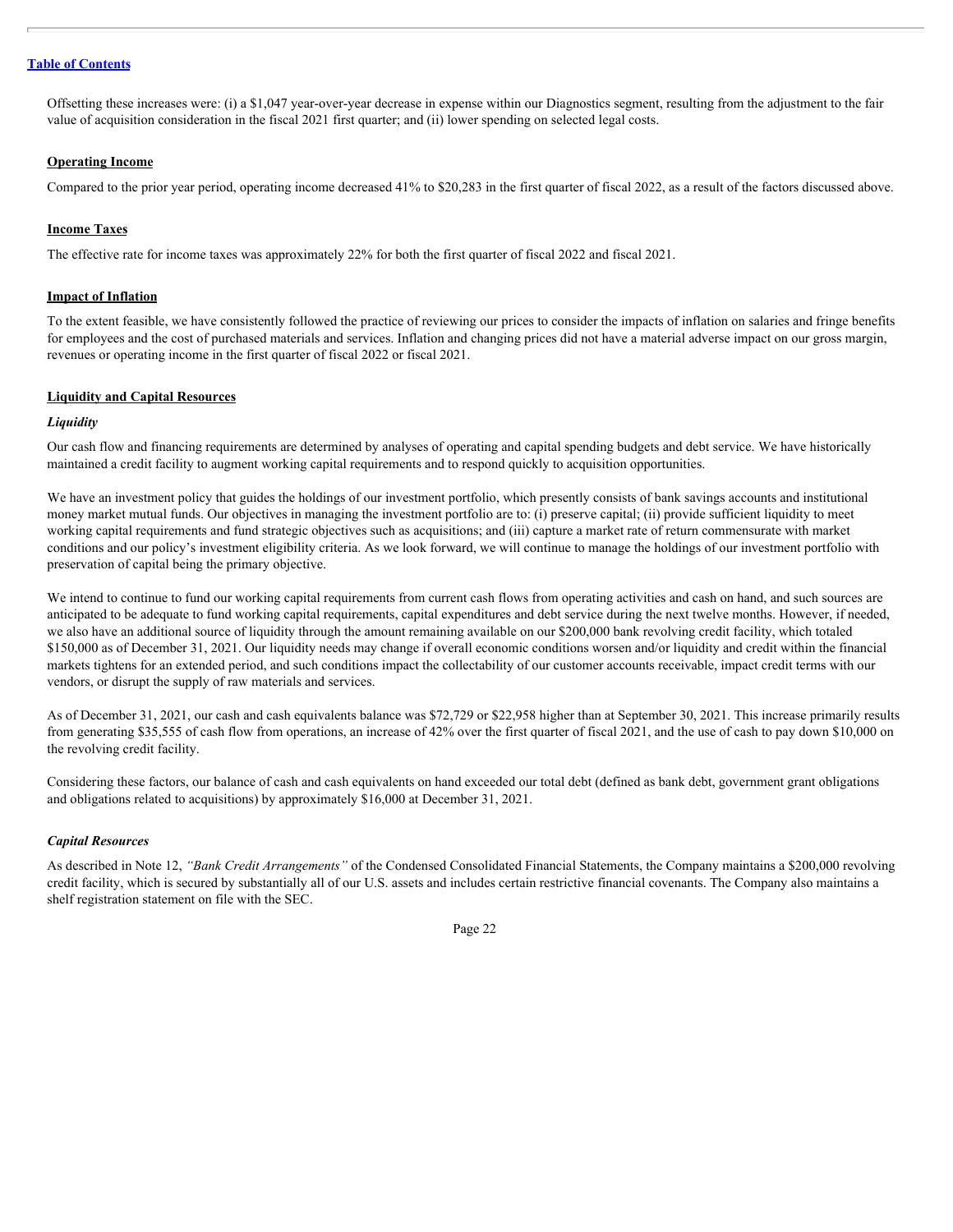#### **Table of Contents**

During fiscal 2022 our capital expenditures are estimated to total approximately \$15,000, comprised of approximately \$12,000 and \$3,000 in the Diagnostics and Life Science segments, respectively. Included within the Diagnostics segment capital expenditures estimate is approximately \$10,400 related to completion of the manufacturing capacity scale-up and automation initiatives for Revogene assay production. Such expenditures may be funded with cash and cash equivalents on hand, operating cash flows, and/or availability under the \$200,000 revolving credit facility discussed above. In addition, a portion of the Diagnostics segment expansion may be funded by the remaining amounts to be received under the previously noted RADx grant entered into on February 1, 2021, and as amended on January 25, 2022 (see Note 14, *"National Institutes of Health Contracts"* and Note 17, *"Subsequent Event"* of the Condensed Consolidated Financial Statements for further discussion).

#### *License Agreements*

The Company has entered into various license agreements that require payment of royalties based on a specified percentage of sales of related products. During the first quarter of fiscal 2022, royalty expense totaled approximately \$800, with 35% and 65% of such expense relating to our Diagnostics and Life Science segments, respectively. This compares to a total of approximately \$450 of royalty expense in the first quarter of fiscal 2021, with 70% and 30% relating to our Diagnostics and Life Science segments, respectively. The Company expects that payments under these agreements will amount to approximately \$3,000 in fiscal 2022, a decrease from the \$5,200 in fiscal 2021.

#### *Off-Balance Sheet Arrangements*

We utilize foreign currency exchange forward contracts to limit exposure to volatility in foreign currency gains and losses related to financial assets denominated in other than the holding subsidiary's functional currency. These contracts are generally settled within a 30-day time frame and are not formally designated or accounted for as accounting hedges. We also utilize interest rate swap agreements to limit exposure to volatility in the LIBOR interest rate in connection with the revolving credit facility. The interest rate swap agreements are designated and accounted for as accounting hedges (see Note 5, *"Fair Value Measurements"* of the Condensed Consolidated Financial Statements). Aside from these instruments, we do not utilize special-purpose financing vehicles or have any material undisclosed off-balance sheet arrangements.

#### ITEM 3. QUANTITATIVE AND QUALITATIVE DISCLOSURES ABOUT MARKET RISK

As of December 31, 2021, there were no material changes to the information provided under Item 7A, "Quantitative and Qualitative Disclosures About Market Risk" in the Company's Form 10-K for the year ended September 30, 2021, filed with the SEC on November 23, 2021.

#### ITEM 4. CONTROLS AND PROCEDURES

#### **Evaluation of Disclosure Controls and Procedures**

Under the supervision and with the participation of the Company's management, including the Chief Executive Officer and Principal Accounting Officer, we have evaluated the effectiveness of the Company's disclosure controls and procedures, as defined in Rules 13a-15(e) and 15d-15(e) under the Securities Exchange Act of 1934, as amended (the "Exchange Act"), as of December 31, 2021. Based on this evaluation, our Chief Executive Officer and Principal Accounting Officer have concluded that the Company's disclosure controls and procedures were effective as of the period covered by this report.

Control systems, no matter how well designed and operated, can provide only reasonable, not absolute, assurance that control objectives are met. Because of inherent limitations in all control systems, no evaluation of controls can provide assurance that all control issues and instances of fraud, if any, within a company will be detected. Additionally, controls can be circumvented by individuals, by collusion of two or more people or by management override. Over time, controls can become inadequate because of changes in conditions or the degree of compliance may deteriorate. Further, the design of any system of controls is based in part upon assumptions about the likelihood of future events. There can be no assurance that any design will succeed in achieving its stated goals under all future conditions. Because of the inherent limitations in any cost-effective control system, misstatements due to errors or fraud may occur and not be detected.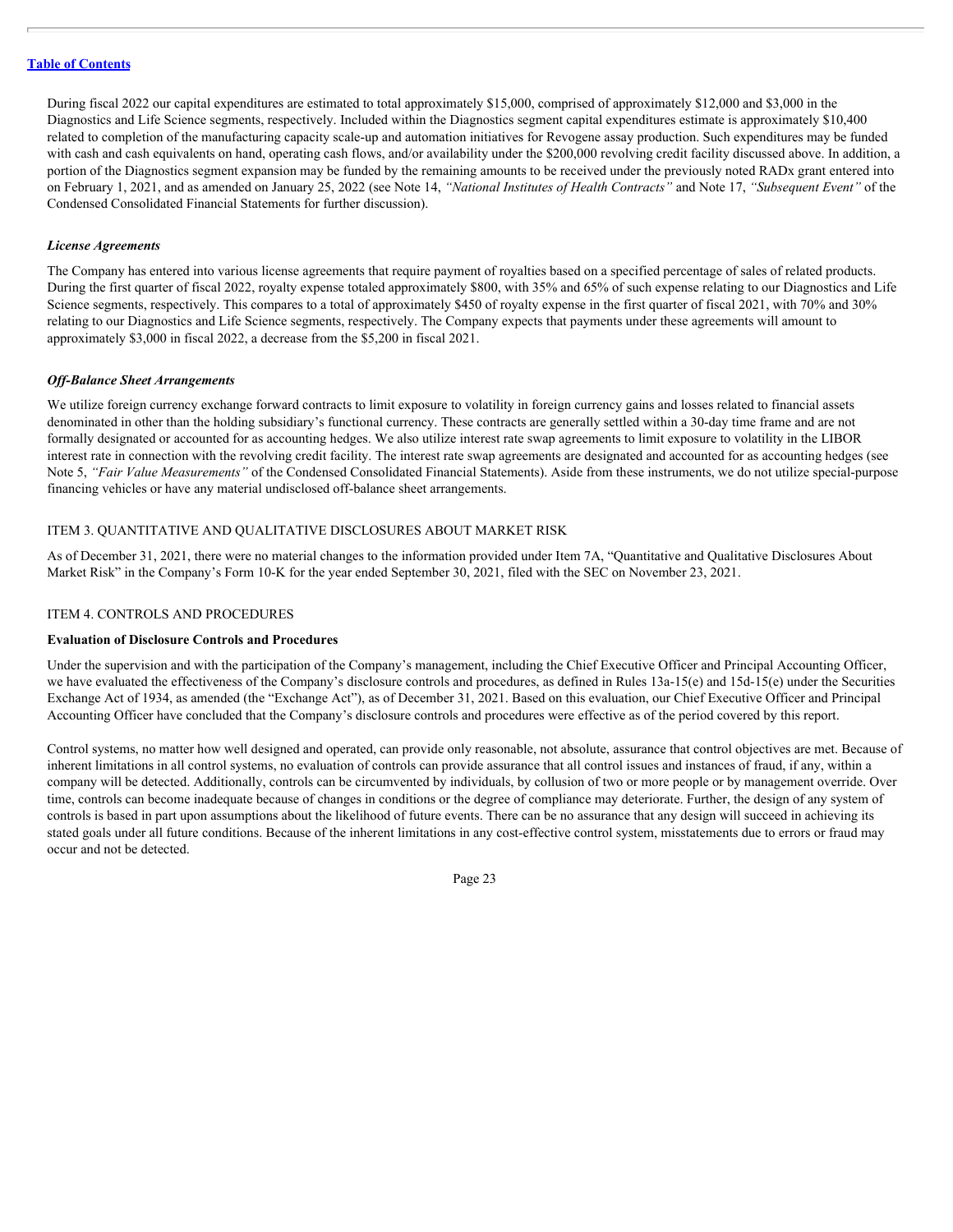#### **Changes in Internal Control over Financial Reporting**

In the ordinary course of business, we routinely enhance our information systems by either upgrading current systems or implementing new ones. There were no changes in our internal control over financial reporting (as that term is defined in Rules 13a-15(f) and 15d-15(f) under the Exchange Act) during the quarter ended December 31, 2021 that have materially affected, or are reasonably likely to materially affect, our internal control over financial reporting.

# **PART II. OTHER INFORMATION**

#### ITEM 1. LEGAL PROCEEDINGS

Information with respect to legal proceedings can be found in Note 7, *"Lead Testing Matters"* of the Condensed Consolidated Financial Statements in Part I, Item 1 of this Quarterly Report on Form 10-Q and is incorporated herein by reference.

#### ITEM 1A. RISK FACTORS

In addition to the other information set forth in this report, careful consideration should be given to the factors discussed in Item 1A, "Risk Factors" in our Annual Report on Form 10-K for the year ended September 30, 2021, filed with the SEC on November 23, 2021, as may be supplemented by our Quarterly Reports on Form 10-Q, any or all of which could materially affect our business, financial condition or future results. The risks described therein are not the only risks facing us. Additional risks and uncertainties not currently known to us, or that we currently deem to be immaterial, also may adversely affect our business, financial condition and/or operating results. There have been no material changes with respect to the risk factors disclosed in our Annual Report on Form 10-K for the year ended September 30, 2021, filed with the SEC on November 23, 2021, as may be supplemented by our Quarterly Reports on Form 10-Q.

#### ITEM 6. EXHIBITS

The following exhibits are being filed or furnished as a part of this Quarterly Report on Form 10-Q:

Section 906 of the Sarbanes-Oxley Act of 2002

| $10.1* +$ | <b>Chief Executive Officer Cash-Based Incentive Compensation Plan for Fiscal Year 2022</b>                                                                                                                                                                                                                                                                                                                                                                                                                   |
|-----------|--------------------------------------------------------------------------------------------------------------------------------------------------------------------------------------------------------------------------------------------------------------------------------------------------------------------------------------------------------------------------------------------------------------------------------------------------------------------------------------------------------------|
| $10.2* +$ | <b>Executive Vice President Cash-Based Incentive Compensation Plan for Fiscal Year 2022</b>                                                                                                                                                                                                                                                                                                                                                                                                                  |
| $10.3* +$ | Form of Performance-Based Restricted Share Unit Award Agreement                                                                                                                                                                                                                                                                                                                                                                                                                                              |
| 10.4      | Amended and Restated Credit Agreement, dated as of October 25, 2021, by and among Meridian Bioscience, Inc., as Borrower, the<br>Guarantors party thereto, the Lenders party thereto, PNC Bank, National Association, as administrative agent, PNC Capital Markets<br>LLC, as joint lead arranger and sole bookrunner, and Fifth Third Bank, National Association, as joint lead arranger and syndication<br>agent (Incorporated by reference to Meridian's Form 8-K filed with the SEC on October 29, 2021) |
| 31.1      | Certification of Principal Executive Officer Pursuant to Securities Exchange Act Rule 13a-14(a)/15d-14(a)                                                                                                                                                                                                                                                                                                                                                                                                    |
| 31.2      | Certification of Principal Accounting Officer Pursuant to Securities Exchange Act Rule 13a-14(a)/15d-14(a)                                                                                                                                                                                                                                                                                                                                                                                                   |
| 32        | Certification of Chief Executive Officer and Principal Accounting Officer pursuant to 18 U.S.C. Section 1350, as Adopted Pursuant to                                                                                                                                                                                                                                                                                                                                                                         |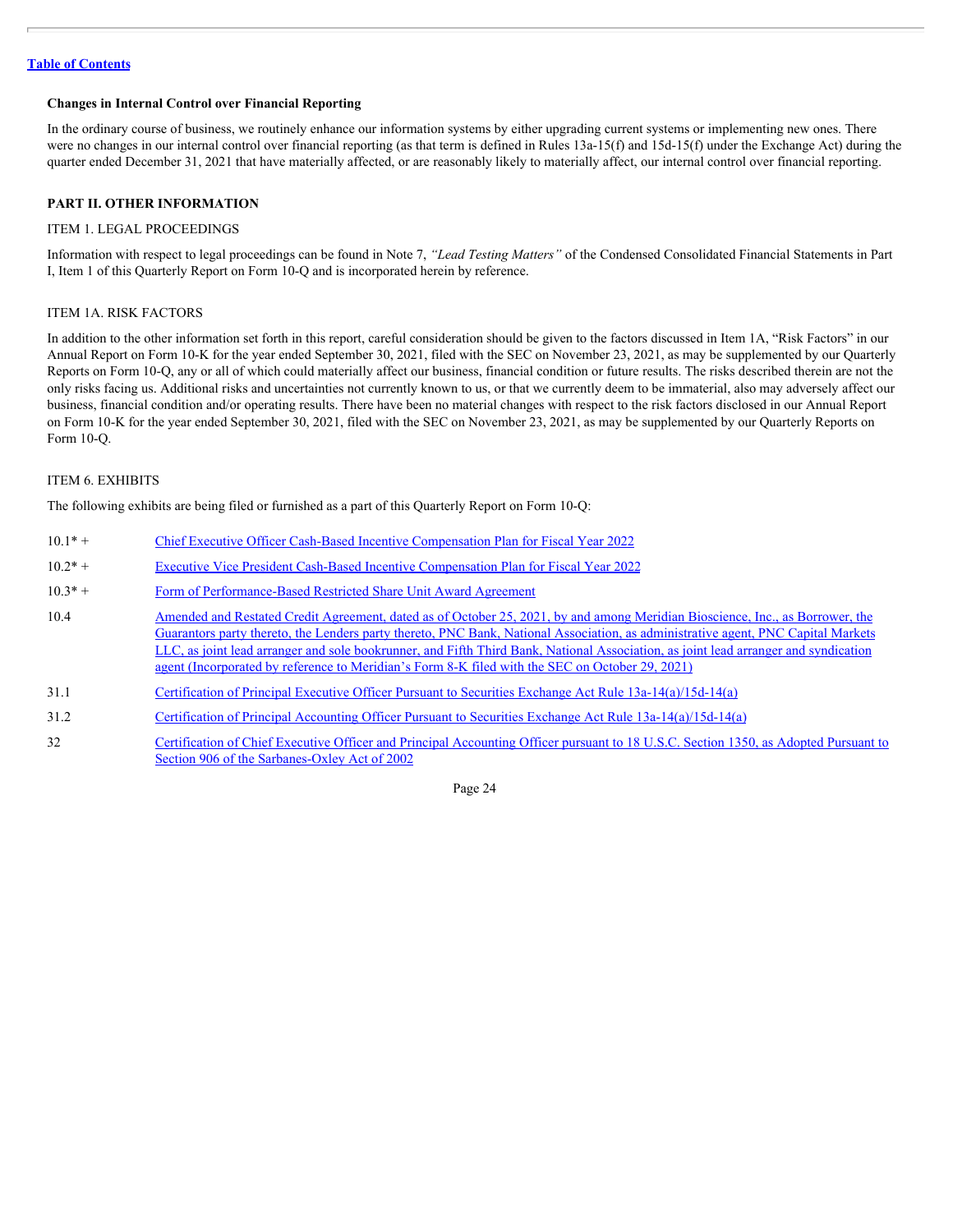# **Table of Contents**

| 101.INS   | Inline XBRL Instance Document                        |
|-----------|------------------------------------------------------|
| 101.SCH   | Inline XBRL Instance Extension Schema                |
| 101.CAL   | Inline XBRL Instance Extension Calculation Linkbase  |
| 101.DEF   | Inline XBRL Instance Extension Definition Linkbase   |
| $101$ LAB | Inline XBRL Instance Extension Label Linkbase        |
| 101.PRE   | Inline XBRL Instance Extension Presentation Linkbase |
|           |                                                      |

- 104 Cover Page Interactive Data File (formatted as Inline XBRL and contained in Exhibit 101)
- Management Compensatory Contracts
- + Certain portions of these exhibits have been omitted pursuant to Item 601(b)(2) of Regulation S-K. The omitted information is not material and would likely cause competitive harm to the Registrant if publicly disclosed. The Registrant hereby agrees to furnish a copy of any omitted schedule or other portion to the SEC upon request.

#### SIGNATURE

Pursuant to the requirements of the Securities Exchange Act of 1934, the Registrant has duly caused this report to be signed on its behalf by the undersigned thereunto duly authorized.

#### **MERIDIAN BIOSCIENCE, INC.**

Julie Smith Senior Vice President and Controller (Principal Accounting Officer)

Page 25

Date: February 4, 2022 By: /s/ Julie Smith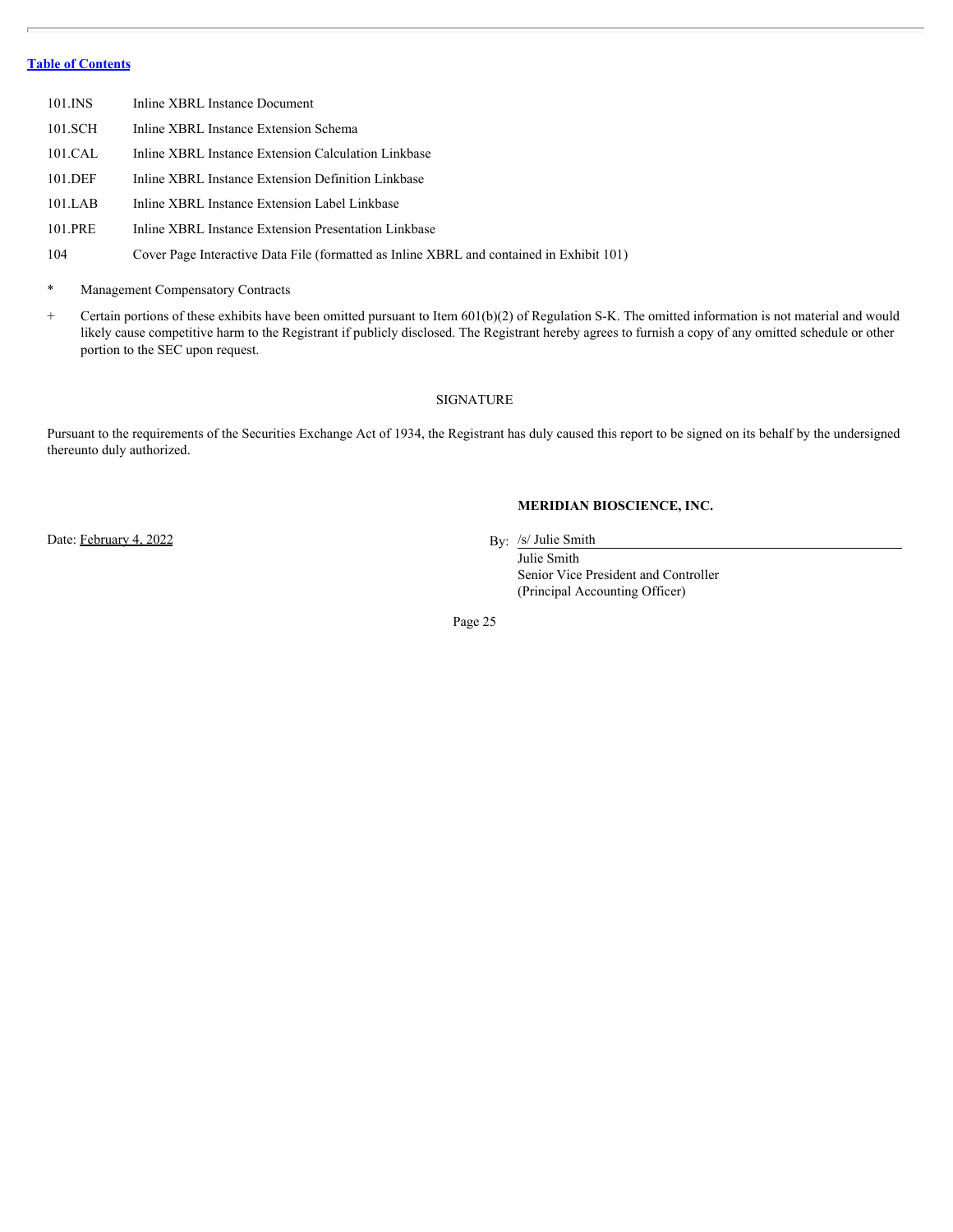# **CASH-BASED INCENTIVE COMPENSATION PLAN FISCAL YEAR 2022 CHIEF EXECUTIVE OFFICER LEVEL 9 CERTAIN IDENTIFIED INFORMATION HAS BEEN EXCLUDED FROM THIS EXHIBIT BECAUSE IT IS NOT MATERIAL AND WOULD LIKELY CAUSE COMPETITIVE HARM TO THE REGISTRANT IF PUBLICLY DISCLOSED. [\*\*\*]**

#### **I. PURPOSE**

The purpose of this cash-based incentive compensation plan (the "Plan") is to define a mechanism for stimulating and rewarding the achievement of business goals by eligible employees, as proposed by the Compensation Committee of the Board of Directors of the Company (the "Board") and agreed by the Board.

#### **II. SCOPE**

This Plan is for the Chief Executive Officer of Meridian Bioscience, Inc. and its subsidiaries (the "Company").

#### **III. ELIGIBILITY REQUIREMENTS**

Eligibility for participation in this Plan is limited to an elected officer of the Company in the chief executive officer position as determined in the sole discretion of the Compensation Committee of the Board (the "Executive" or "Participant").

- 1. An Executive hired after October 1, 2021 are eligible for a pro-rated bonus based on the number of days employed during the fiscal year. Employees hired after July 1, 2022 will not be eligible for Bonus until Fiscal Year 2023.
- 2. An Executive who terminates after September 30, 2022 but prior to the date the bonus is paid are eligible for his or her bonus, including any "business accelerators" noted in Section IV below, except in the case where the Executive is terminated for Cause as defined in the Meridian Bioscience, Inc. 2021 Stock Incentive Plan.
- 3. The Executive's base compensation as of September 30, 2022 will be used for purposes of calculating bonus payout, unless Section VII.4 is applicable in which case the Executive's base compensation at the time of termination of employment shall be used for purposes of calculating bonus payout.
- 4. The Company expects that any payments earned under this Plan will be paid by December 15, 2022.
- 5. The Plan is subject to the Company's Compensation Recoupment Policy adopted by the Board of Directors on December 9, 2020.
- 6. The Plan is subject to the terms of any applicable Change in Control Agreement executed with a terminating Executive.

#### **IV. PERFORMANCE TARGETS AND PAYOUT PERCENTAGES**

The Plan consists of three components, with a weighting factor assigned to each: Consolidated Net Revenues (30% weighting), Consolidated Operating Income (30% weighting), and Individual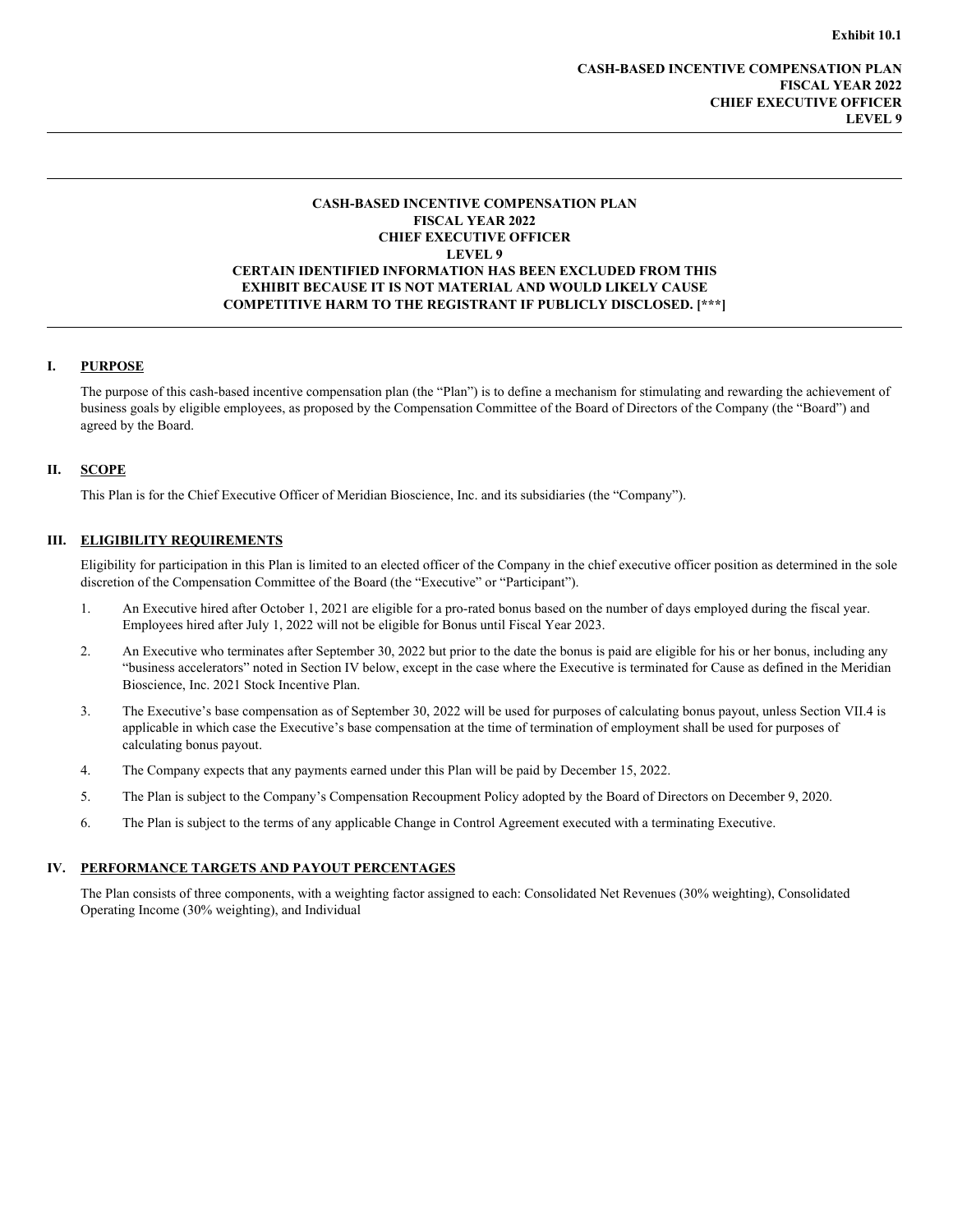Performance (40% weighting). The Plan is designed to payout **95%** of base salary at target, which is revenue of [\*\*\*] million and adjusted operating income of [\*\*\*] million. The Plan also includes "business accelerators" that are aimed at rewarding performance for revenue achievement and growth above our financial guidance and internal operating plan. Such "business accelerators" are effective at revenues ranging from [\*\*\*] million to [\*\*\*] million. The Compensation Committee shall be responsible for determining if the targets have been met and may not increase compensation payable under this Plan in excess of the amounts provided herein. Subsequent to the Compensation Committee's determination that targets have been met, each Participant shall receive a cash lump sum payment of the bonus, less required payroll withholdings. In no event shall payment be made later than two and one-half (2 <sup>1</sup>/<sub>2</sub>) months following the Company's fiscal year end; *provided, however*, the Participant may make the deferral election described in Section VI.

See Appendices I and II for payout percentages at various levels of revenues, adjusted (non-GAAP) operating income and individual performance as well as "business accelerators" for achievement of revenues starting at  $[***]$  million.

# **V. NON-GAAP MEASUREMENT**

Non-GAAP items shall consist of items disclosed in the Company's Non-GAAP Financial Measures disclosures in the fiscal 2022 Form 10-K. Upon the proposal of the Compensation Committee, the Board may in its discretion consider non-GAAP items, which may include restructuring and extraordinary charges, in the calculation of Operating Income.

In the event of an acquisition during the Plan year, to the extent not already captured in the non-GAAP disclosures noted above, the Board, upon the proposal of the Compensation Committee, may in its discretion consider restructuring, purchase accounting and extraordinary charges associated with such acquisitions as disclosed in the Company's Form 10-K to be considered in the calculation of Operating Income.

Additionally, the Compensation Committee will determine the treatment of revenue and/or operating income or operating losses from acquired companies in the calculation (acquired during the fiscal year). For example, the Compensation Committee may exclude the revenue and/or operating income or loss of the acquired company from the calculation or the Compensation Committee may approve new revenue and operating income targets developed by management reflecting the impact of the acquisition.

The Compensation Committee shall evaluate certain events, in its discretion, for determination of treatment in the bonus calculation. Examples include the impact of tax legislation and the impact of implementing new accounting standards.

#### **VI. DEFERRAL OF BONUS PAYMENT**

Executives may elect to defer payment of bonus to no later than January 15, 2023. Such election must be made in writing prior to March 31, 2022.

# **VII. GENERAL PROVISIONS**

1. Payments will be made in a cash lump sum payment, less required payroll withholdings, and will be paid on or about December 15, 2022.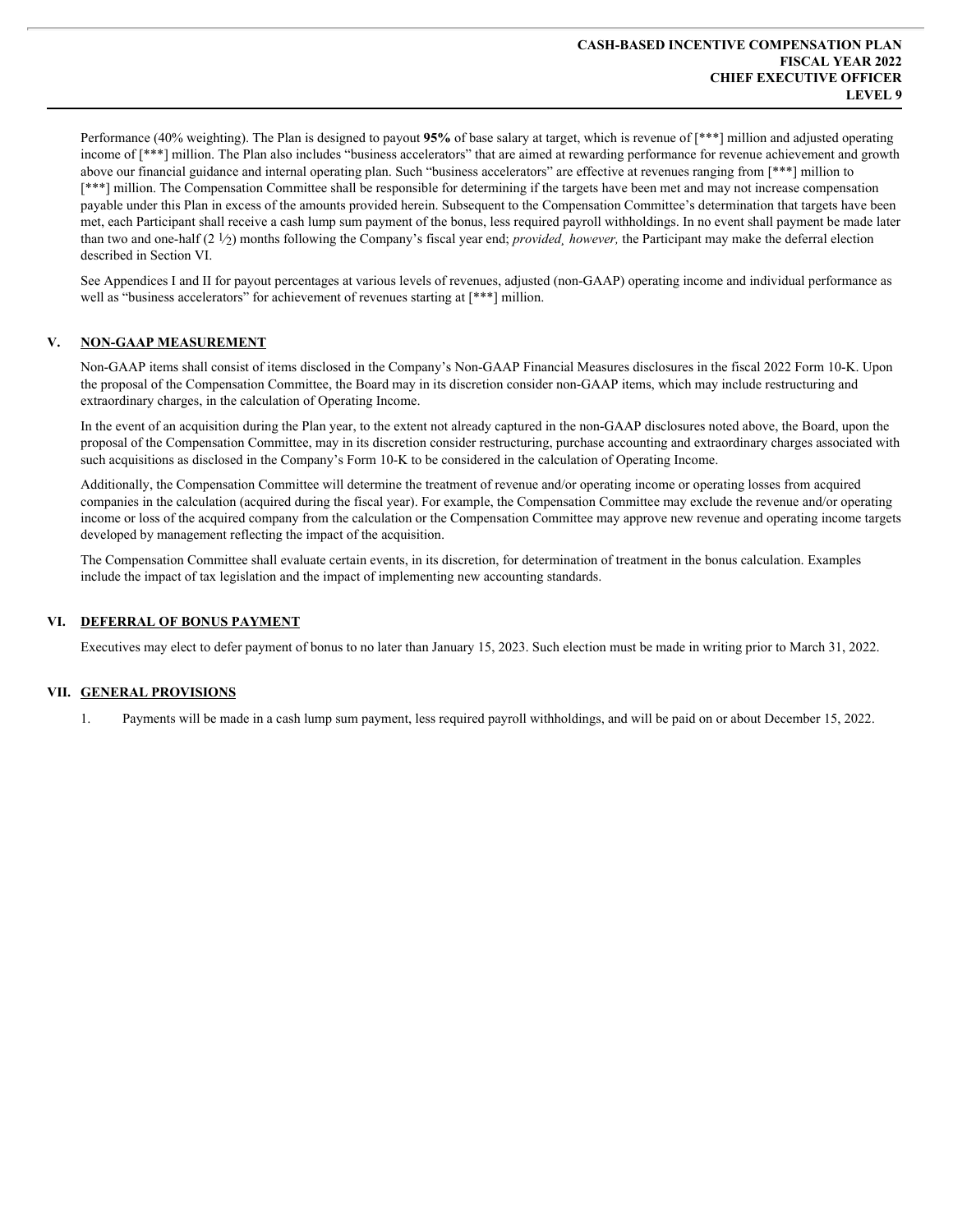- 2. For U.S. Participants, appropriate withholdings will be deducted from the bonus award, including income taxes, FICA, and 401k plan contributions. Appropriate withholdings will also be made for international employees based on local requirements.
- 3. A Participant's rights and interests under the Plan may not be assigned, pledged or transferred.
- 4. A Participant who leaves during the plan year due to death, long-term disability, retirement, or as the result of a reduction in force, are eligible for a pro-rated payout of his or her target bonus (i.e., 50% of base salary) upon termination of employment. Retirement shall be defined as termination of employment at age 55 or older with greater than 10 years of service.
- 5. Nothing in the Plan shall confer upon any Participant the right to continue in the employment of the Company or affect the right of the Company to terminate the employment of any Participant.
- 6. It is intended that payments under the Plan qualify as short-term deferrals exempt from the requirements of Section 409A of the Code.
- 7. A Participant with an individual performance rating of "Not Achieved" will not be eligible for payout, unless an exception for payment is approved by the Compensation Committee.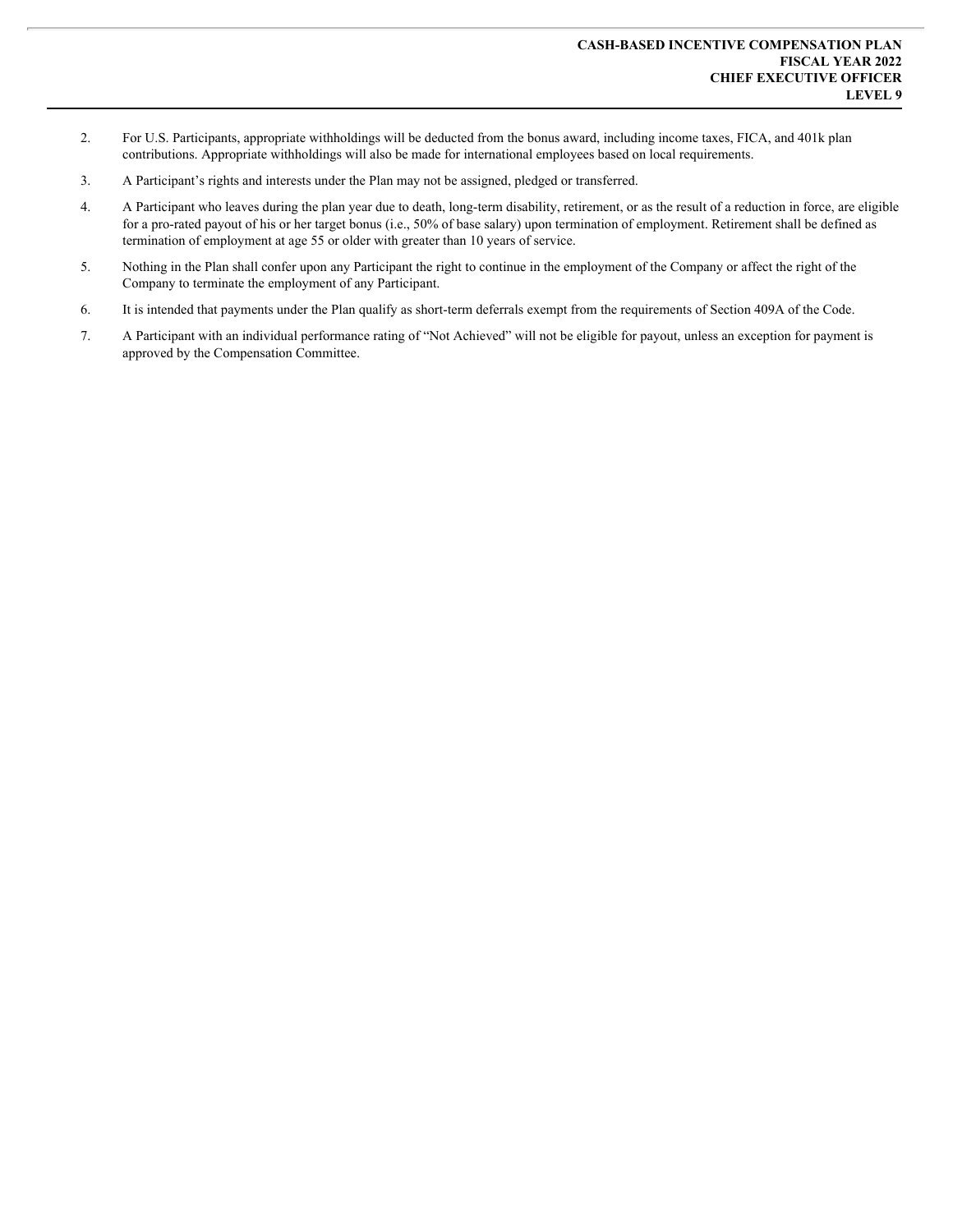# **APPENDIX I**

# **CASH-BASED INCENTIVE COMPENSATION PLAN FISCAL YEAR 2022**

[\*\*\*]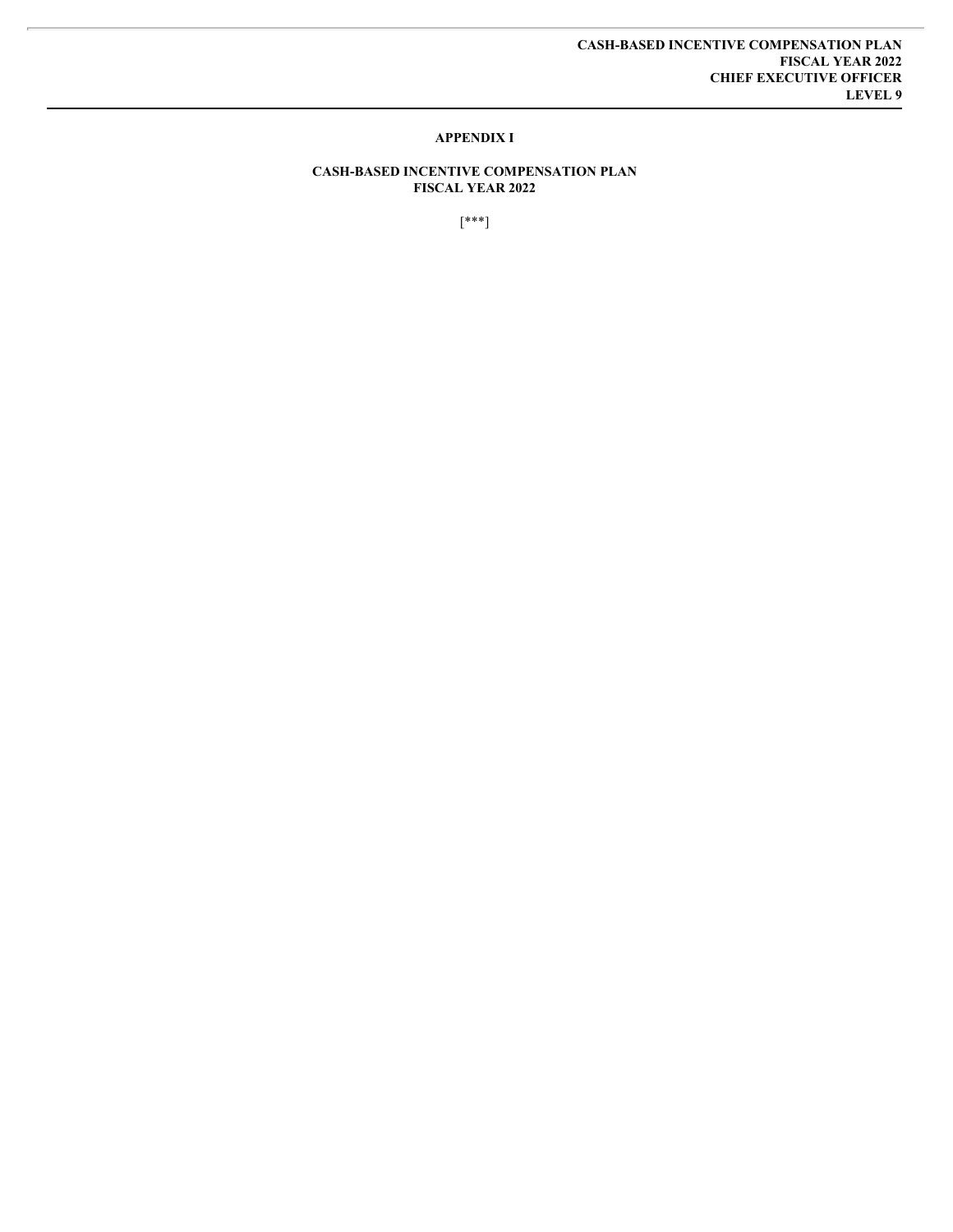# **APPENDIX II**

# **CASH-BASED INCENTIVE COMPENSATION PLAN FISCAL YEAR 2022**

[\*\*\*]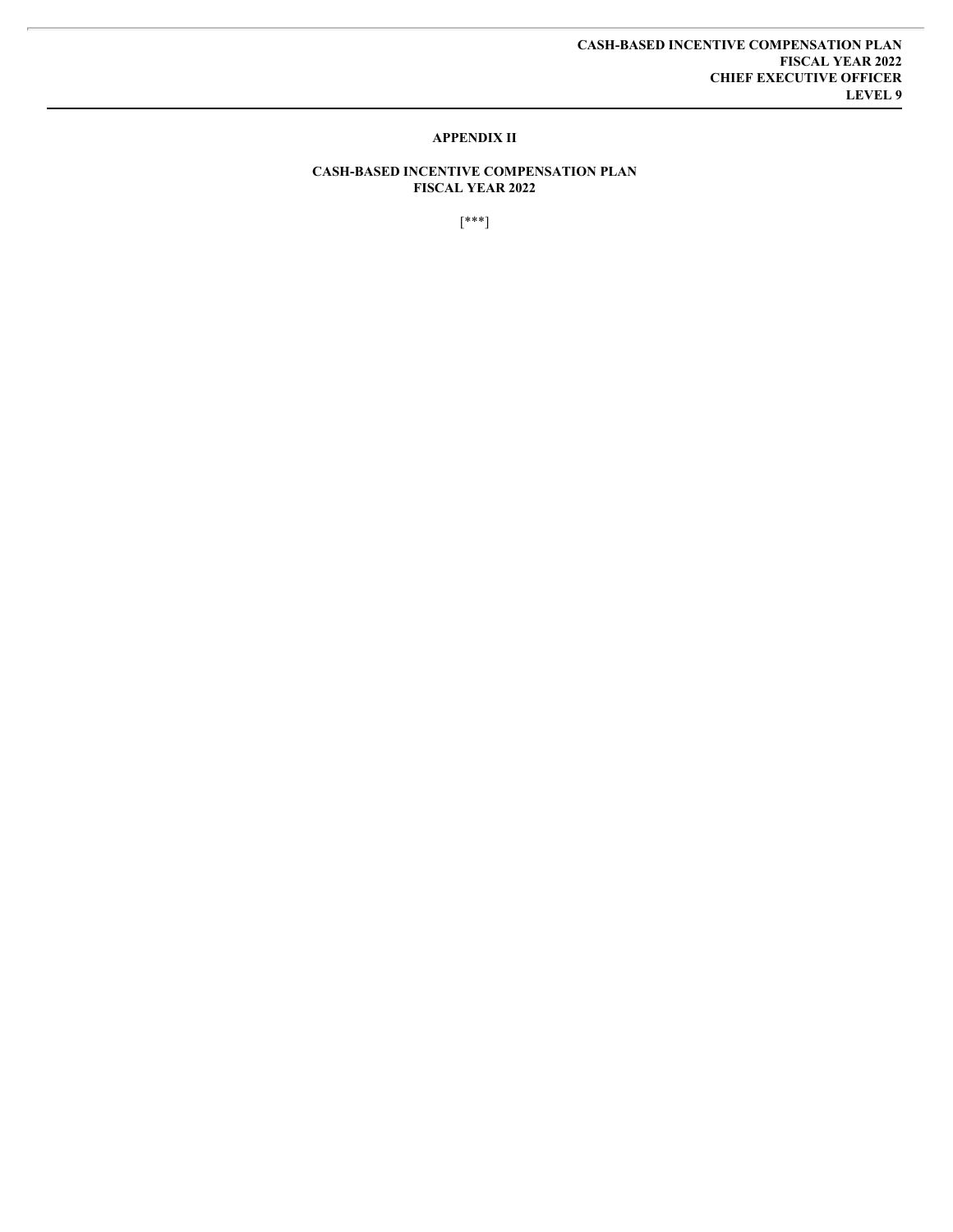#### **CASH-BASED INCENTIVE COMPENSATION PLAN FISCAL YEAR 2022 OFFICERS LEVEL 8**

#### **CERTAIN IDENTIFIED INFORMATION HAS BEEN EXCLUDED FROM THIS EXHIBIT BECAUSE IT IS NOT MATERIAL AND WOULD LIKELY CAUSE COMPETITIVE HARM TO THE REGISTRANT IF PUBLICLY DISCLOSED. [\*\*\*]**

#### **I. PURPOSE**

The purpose of this cash-based incentive compensation plan (the "Plan") is to define a mechanism for stimulating and rewarding the achievement of business goals by eligible employees, as proposed by the Compensation Committee of the Board of Directors of the Company (the "Board") and agreed by the Board.

#### **II. SCOPE**

This Plan includes certain executives as designated by the CEO of Meridian Bioscience, Inc. and its subsidiaries (the "Company").

#### **III. ELIGIBILITY REQUIREMENTS**

Eligibility for participation in this Plan is limited to elected officers of the Company who are in an executive vice president position as determined in the sole discretion of the Compensation Committee of the Board (the Executives" or "Participants").

- 1. Executives hired after October 1, 2021 are eligible for a pro-rated bonus based on the number of days employed during the fiscal year. Employees hired after July 1, 2022 will not be eligible for Bonus until Fiscal Year 2022.
- 2. Executives who terminate after September 30, 2022 but prior to the date the bonus is paid are eligible for his or her bonus, including any "business accelerators" noted in Section IV below, except in the case where the Executive is terminated for Cause as defined in the Meridian Bioscience, Inc. 2022 Stock Incentive Plan.
- 3. The Executive's base compensation as of September 30, 2022 will be used for purposes of calculating bonus payout, unless Section VII.4 is applicable in which case the Executive's base compensation at the time of termination of employment shall be used for purposes of calculating bonus payout.
- 4. The Company expects that any payments earned under this Plan will be paid by December 15, 2022.
- 5. The Plan is subject to the Company's Compensation Recoupment Policy adopted by the Board of Directors on December 9, 2020.
- 6. The Plan is subject to the terms of any applicable Change in Control Agreement executed with a terminating Executive.

#### **IV. PERFORMANCE TARGETS AND PAYOUT PERCENTAGES**

The Plan consists of three components, with a weighting factor assigned to each: Consolidated Net Revenues (30% weighting), Consolidated Operating Income (30% weighting), and Individual Performance (40% weighting). The Plan is designed to payout **55%** of base salary at target, which is revenue of [\*\*\*] million and adjusted operating income of [\*\*\*] million. The Plan also includes "business accelerators" that are aimed at rewarding performance for revenue achievement and growth above our financial guidance and internal operating plan. Such "business accelerators" are effective at revenues ranging from [\*\*\*] million to [\*\*\*] million. Notwithstanding the foregoing, for a participant to earn "business accelerators"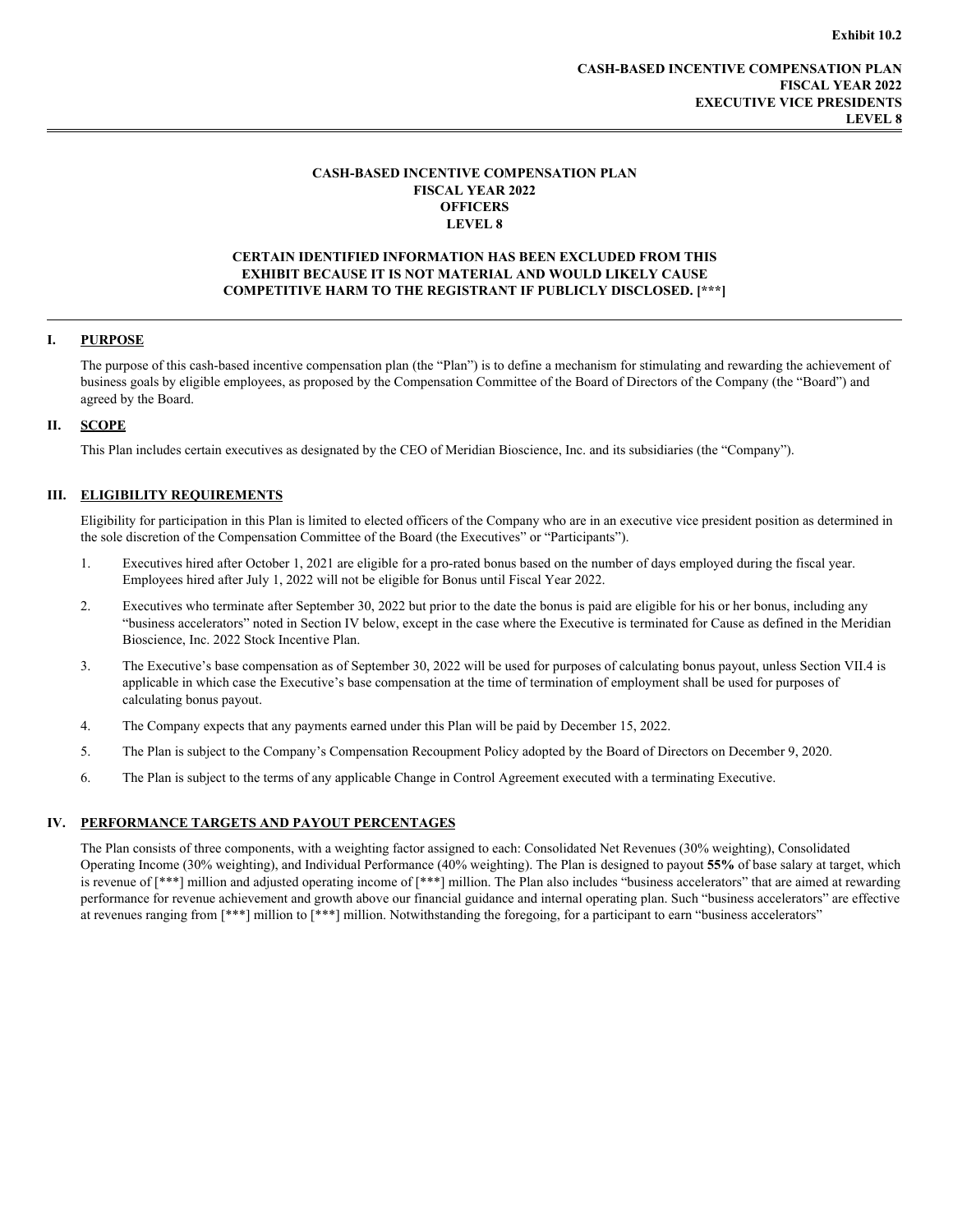related to consolidated revenue achievement at or above [\*\*\*] million, the following criteria must be met: (1) the participant's business unit achievement must be at least 100% of it [\*\*\*] million next revenue plan, (2) the individual must earn a performance rating of 3 or higher, and (3) the compensation committee must approve the payout amount. The Compensation Committee shall be responsible for determining if the targets have been met and may not increase compensation payable under this Plan in excess of the amounts provided herein. Subsequent to the Compensation Committee's determination that targets have been met, each Participant shall receive a cash lump sum payment of the bonus, less required payroll withholdings. In no event shall payment be made later than two and one-half  $(2 \frac{1}{2})$  months following the Company's fiscal year end; *provided*, *however,* the Participant may make the deferral election described in Section VI.

See Appendices I and II for payout percentages at various levels of revenues, adjusted (non-GAAP) operating income and individual performance as well as "business accelerators" for achievement of revenues starting at [\*\*\*] million.

# **V. NON-GAAP MEASUREMENT**

Non-GAAP items shall consist of items disclosed in the Company's Non-GAAP Financial Measures disclosures in the fiscal 2022 Form 10-K. Upon the proposal of the Compensation Committee, the Board may in its discretion consider non-GAAP items, which may include restructuring and extraordinary charges, in the calculation of Operating Income.

In the event of an acquisition during the Plan year, to the extent not already captured in the non-GAAP disclosures noted above, the Board, upon the proposal of the Compensation Committee, may in its discretion consider restructuring, purchase accounting and extraordinary charges associated with such acquisitions as disclosed in the Company's Form 10-K to be considered in the calculation of Operating Income.

Additionally, the Compensation Committee will determine the treatment of revenue and/or operating income or operating losses from acquired companies in the calculation (acquired during the fiscal year). For example, the Compensation Committee may exclude the revenue and/or operating income or loss of the acquired company from the calculation or the Compensation Committee may approve new revenue and operating income targets developed by management reflecting the impact of the acquisition.

The Compensation Committee shall evaluate certain events, in its discretion, for determination of treatment in the bonus calculation. Examples include the impact of tax legislation and the impact of implementing new accounting standards.

#### **VI. DEFERRAL OF BONUS PAYMENT**

Executives may elect to defer payment of bonus to no later than January 15, 2023. Such election must be made in writing prior to March 31, 2022.

#### **VII. GENERAL PROVISIONS**

- 1. Payments will be made in a cash lump sum payment, less required payroll withholdings, and will be paid on or about December 15, 2022.
- 2. For U.S. Participants, appropriate withholdings will be deducted from the bonus award, including income taxes, FICA, and 401k plan contributions. Appropriate withholdings will also be made for international employees based on local requirements.
- 3. A Participant's rights and interests under the Plan may not be assigned, pledged or transferred.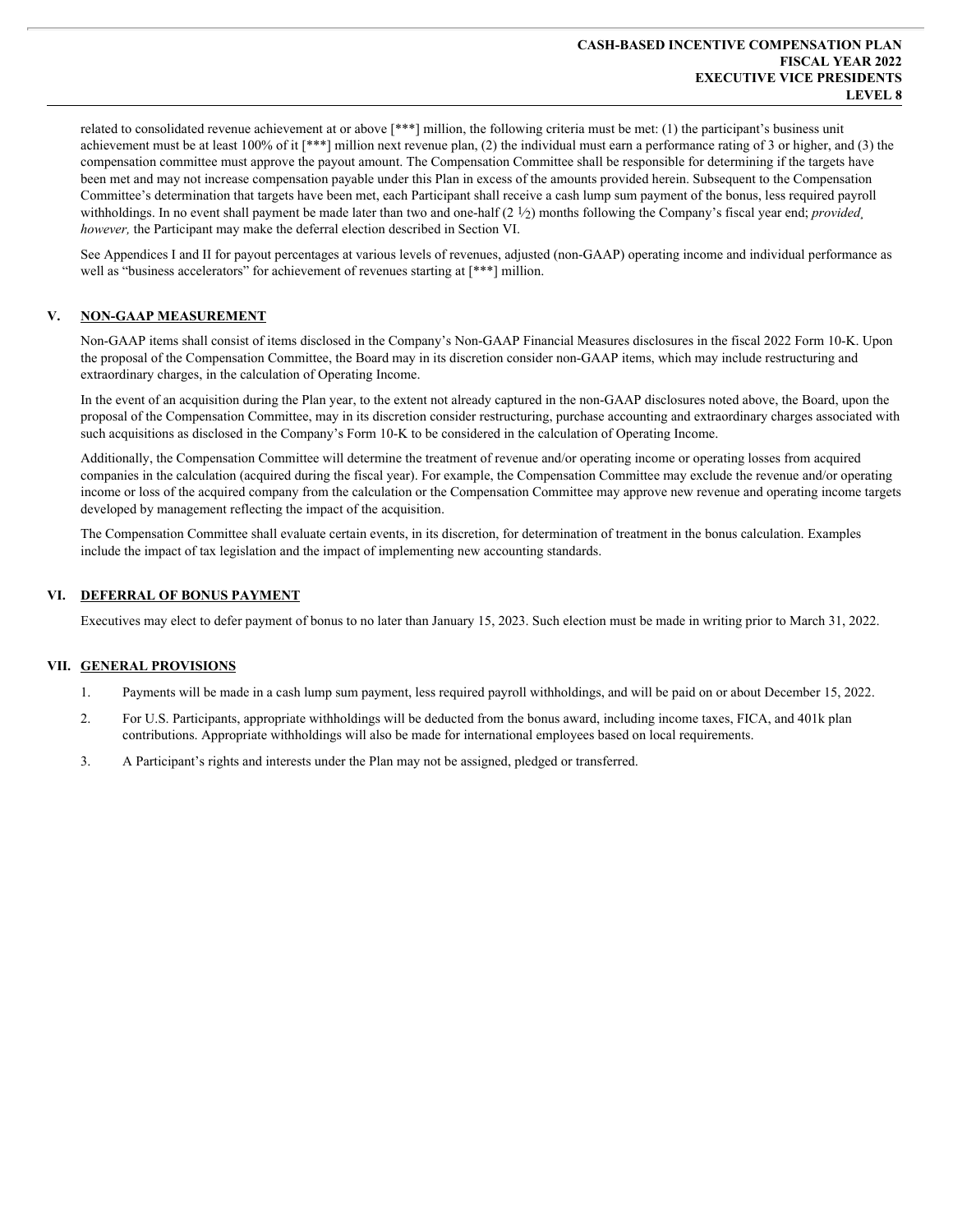- 4. Participants who leave during the plan year due to death, long-term disability, retirement, or as the result of a reduction in force, are eligible for a pro-rated payout of his or her target bonus (i.e., 50% of base salary) upon termination of employment. Retirement shall be defined as termination of employment at age 55 or older with greater than 10 years of service.
- 5. Nothing in the Plan shall confer upon any Participant the right to continue in the employment of the Company or affect the right of the Company to terminate the employment of any Participant.
- 6. It is intended that payments under the Plan qualify as short-term deferrals exempt from the requirements of Section 409A of the Code.
- **7. Participants with an individual performance rating of "Not Achieved" will not be eligible for payout, unless an exception for payment is approved by the Compensation Committee.**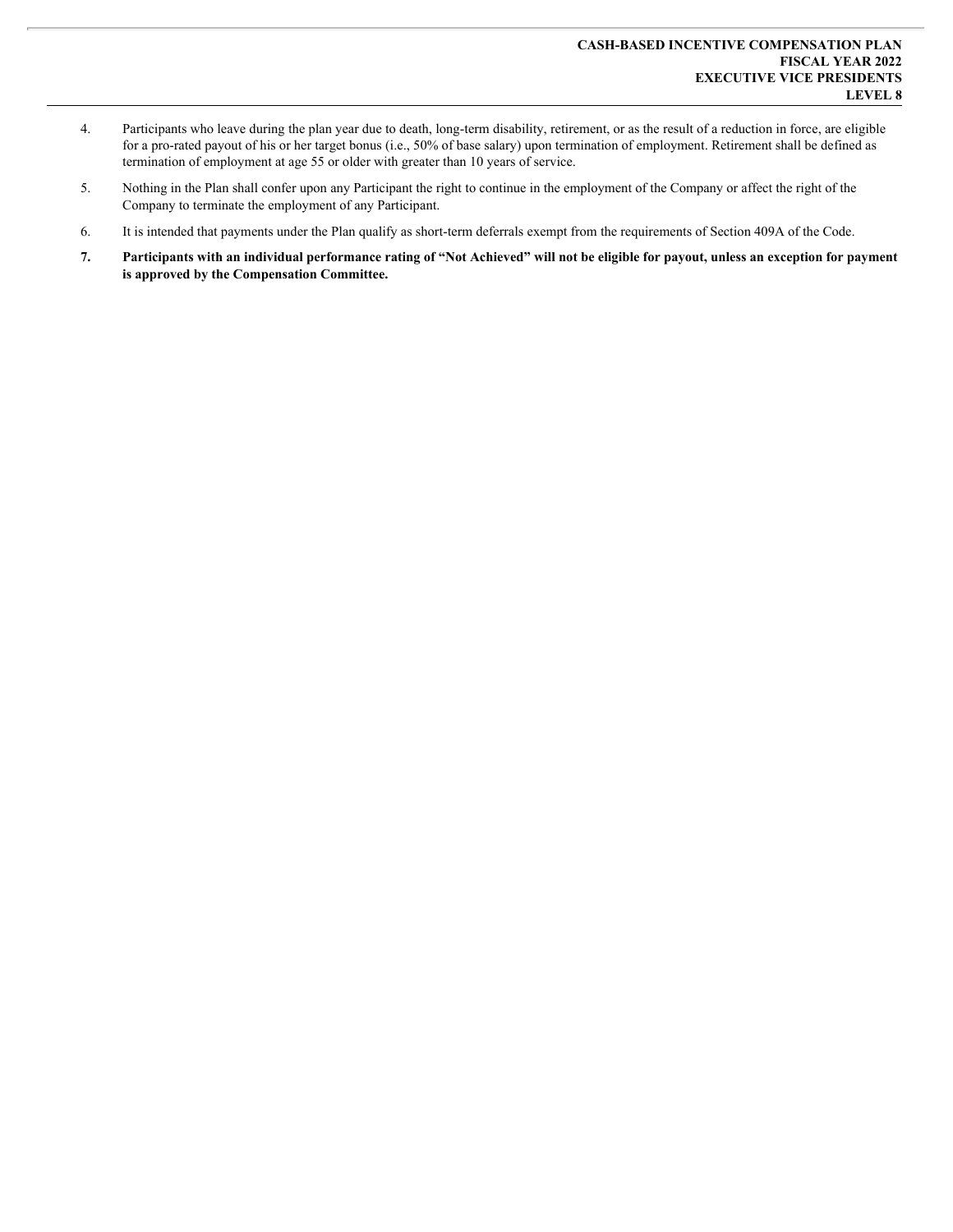# **APPENDIX I**

# **CASH-BASED INCENTIVE COMPENSATION PLAN FISCAL YEAR 2022**

[\*\*\*]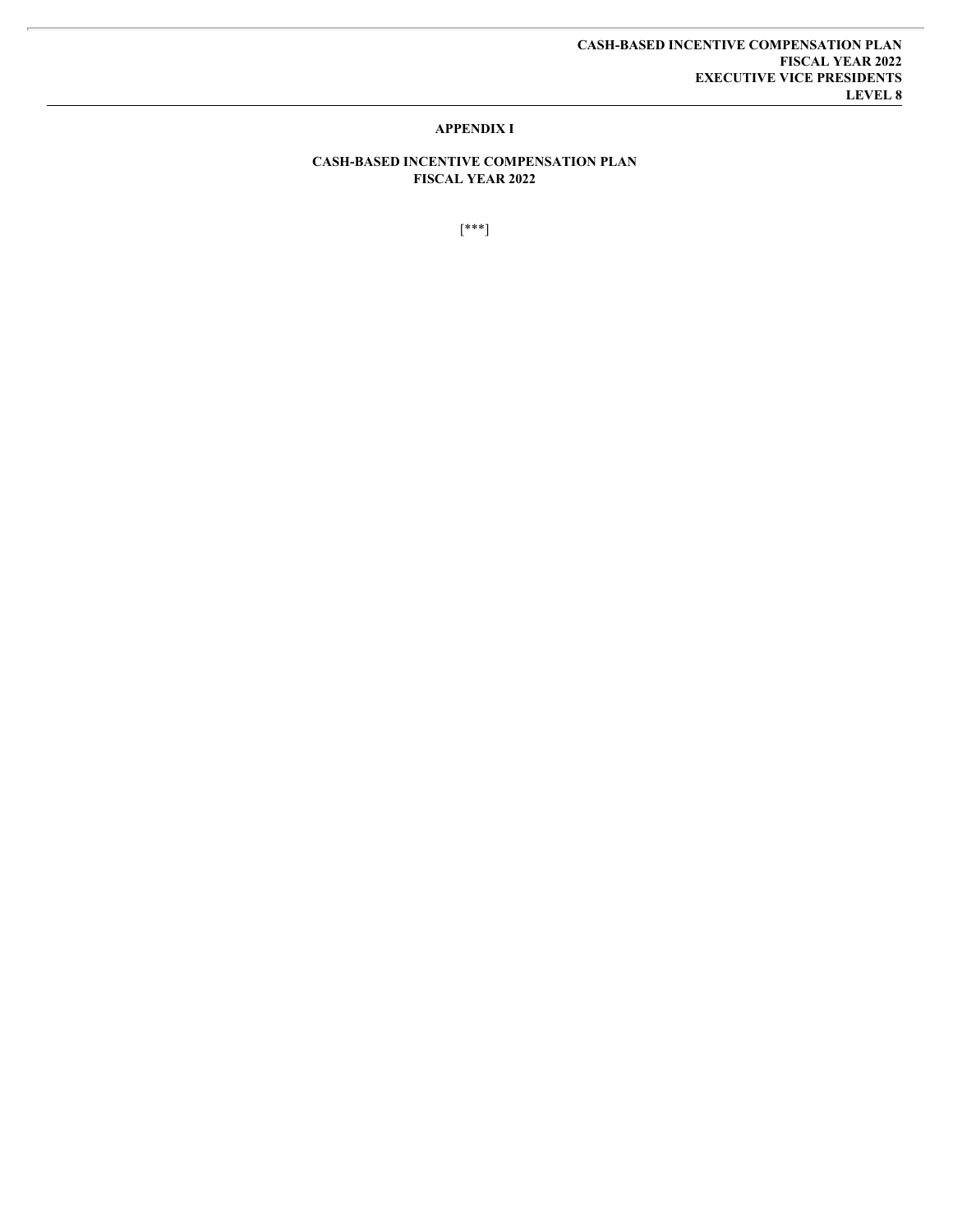# **APPENDIX II**

# **CASH-BASED INCENTIVE COMPENSATION PLAN FISCAL YEAR 2022**

[\*\*\*]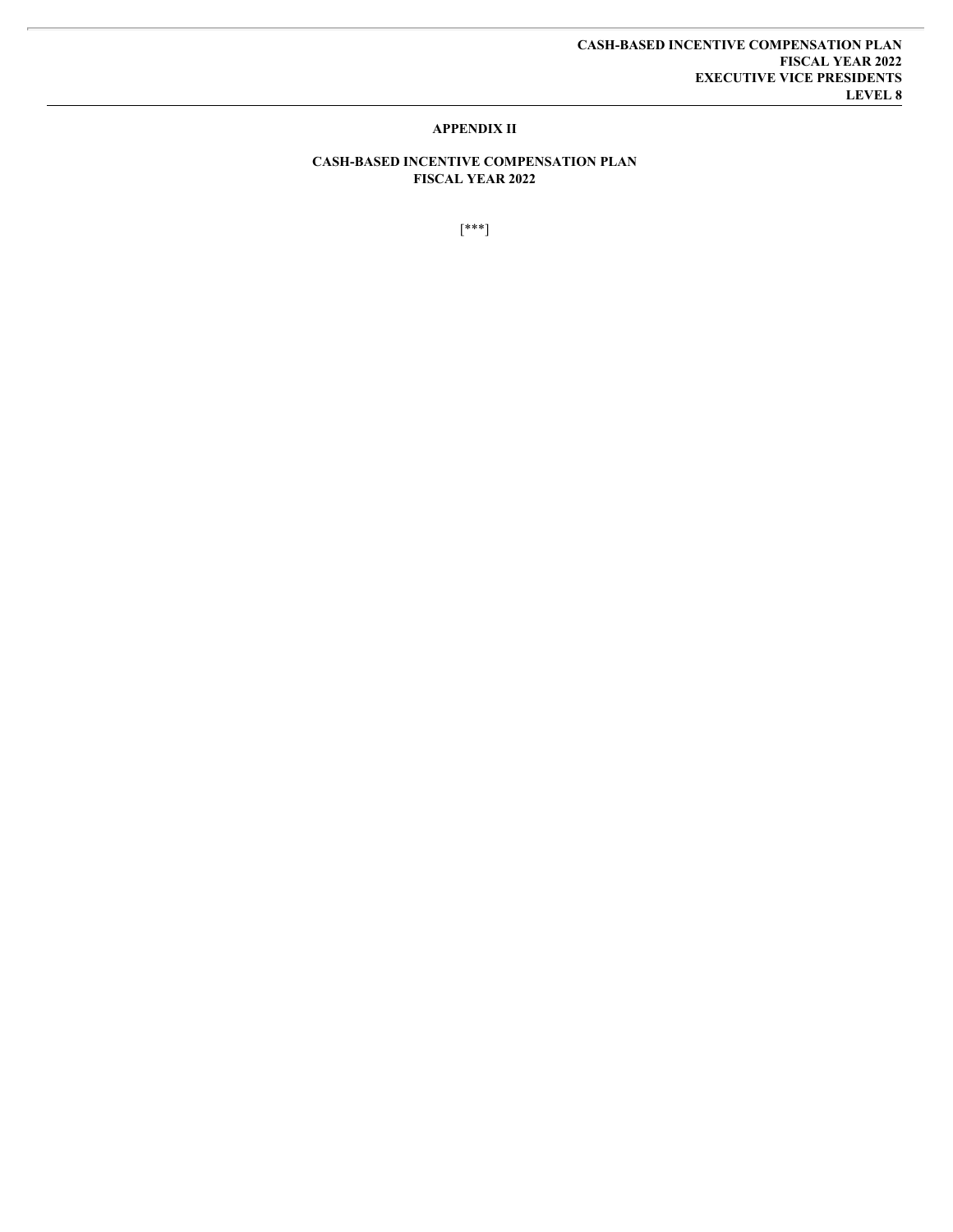#### **MERIDIAN BIOSCIENCE, INC. 2021 OMNIBUS AWARD PLAN**

#### **FISCAL YEAR 2022 PERFORMANCE SHARE UNIT AWARD AGREEMENT**

# **CERTAIN IDENTIFIED INFORMATION HAS BEEN EXCLUDED FROM THIS EXHIBIT BECAUSE IT IS NOT MATERIAL AND WOULD LIKELY CAUSE COMPETITIVE HARM TO THE REGISTRANT IF PUBLICLY DISCLOSED. [\*\*\*]**

#### Summary of Performance Share Unit Award Grant

MERIDIAN BIOSCIENCE, INC. (the "**Company**"), pursuant to the 2021 Omnibus Award Plan, as amended from time to time (the "**Plan**") hereby irrevocably grants you (the "**Participant**"), effective November 4, 2021 (the "**Grant Date**"), a Performance Share Unit Award (the "**Award**") of forfeitable performance share units of the Company ("**PSUs**"), each PSU representing the right to receive one share of the Company's common stock, no par value per share ("**Common Stock**"), subject to the restrictions, terms and conditions herein.

| Name of Grantee:       |                    |
|------------------------|--------------------|
| Target Number of PSUs: |                    |
| Grant Date:            | November 4, 2021   |
| Vesting Date:          | See Section $3(e)$ |

WHEREAS, the Participant has been selected as a participant in the performance share unit program of the Company covering the Company's 2024 fiscal year; and

WHEREAS the Compensation Committee (the "**Committee**") of the Board of Directors of the Company (the "**Board**") has determined that it would be in the best interests of the Company and its shareholders to grant the award provided for herein to the Participant, on the terms and conditions described in this Performance Share Unit Award Agreement (including Appendix A, the "**Agreement**").

NOW, THEREFORE, for and in consideration of the promises and the covenants of the parties contained in this Agreement, and for other good and valuable consideration, the receipt and sufficiency of which is hereby acknowledged, the parties hereto, for themselves, and their permitted successors and assigns, hereby agree as follows:

#### 1. **Terms and Conditions.**

(a) Award. Subject to the other terms and conditions contained in this Agreement and in the Plan, the Company hereby grants to the Participant as of the Grant Date the Award of PSUs described herein. The number of PSUs to which the Participant may be entitled, based on achievement of the Performance Criteria and the business unit to which the Participant is assigned, are set forth on Appendix A. The actual number of PSUs that are earned, if any, pursuant to the terms and conditions of the Award will be determined by the Committee (the "**Total Award**") and shall be computed in accordance with the terms and conditions of this Agreement and Appendix A.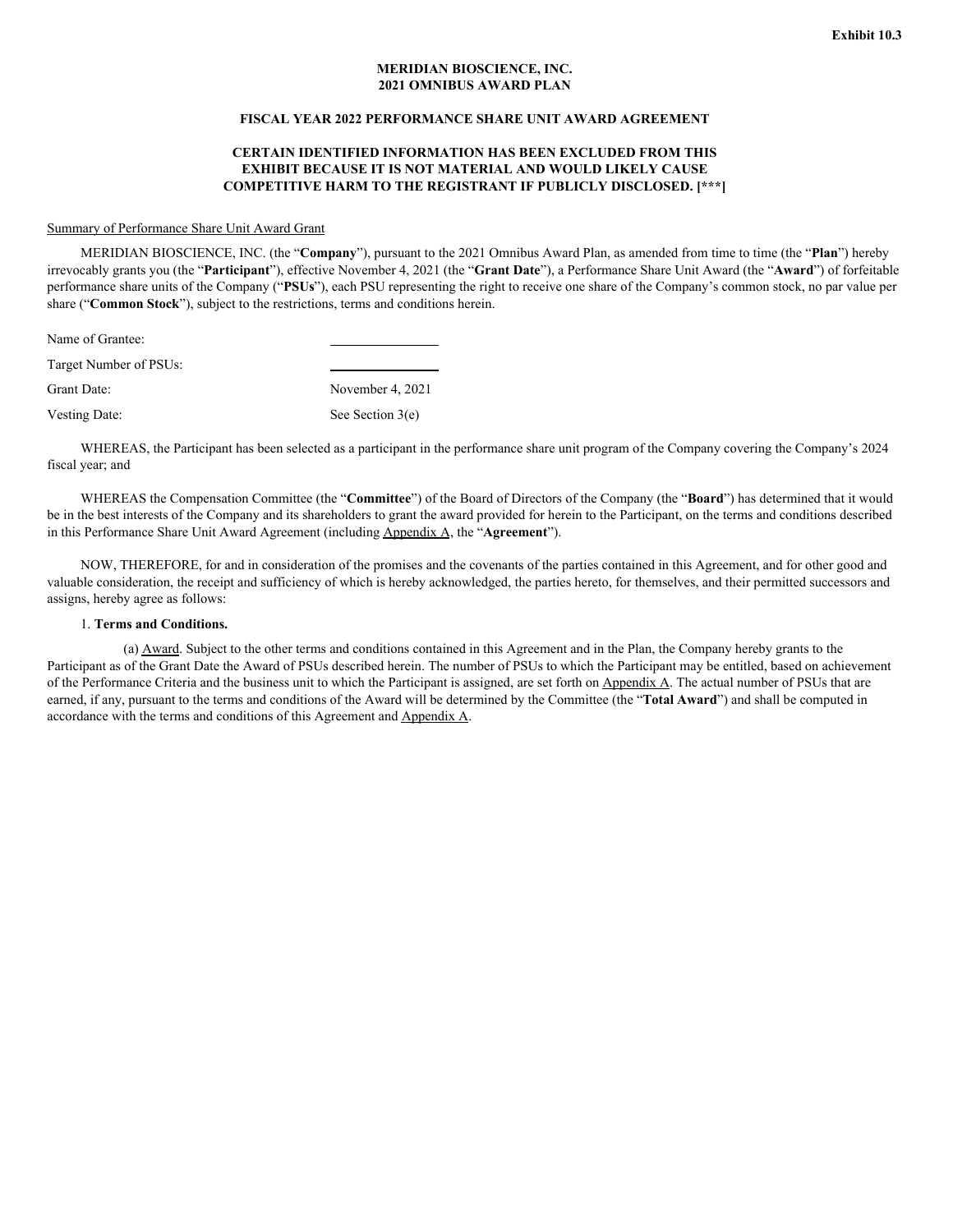(b) Performance Period. Subject to the other terms and conditions contained in this Agreement, the performance period for the Award shall commence on October 1, 2023 and shall terminate on September 30, 2024 (the "**Performance Period**"). The extent to which the Award shall be earned at the end of the Performance Period shall be based upon: (i) the Company's Diagnostics and Life Science business units' Revenues during the Performance Period; and (ii) the Company's Consolidated Adjusted Operating Income, before stock-based compensation expense, during the Performance Period (the "**Performance Criteria**"). Award payout percentages are set forth on Appendix A.

(c) Settlement. The Company shall settle the Award by causing one share of Common Stock for each PSU in the Total Award that is outstanding (and not previously forfeited) as of the Payout Date to be registered in the name of the Participant and held in book-entry form on the Payout Date.

# 2. **Forfeiture of PSUs.**

(a) Termination of Employment Generally. Except as otherwise determined by the Company in its sole discretion or as otherwise provided in this Agreement, all PSUs shall be forfeited without consideration to the Participant upon the Participant's termination of employment with the Company or its Affiliates for any reason (and the Participant shall forfeit any rights to receive shares of Common Stock or cash in respect of the Award).

(b) Termination due to Death, Disability or Retirement. In the event the Participant's employment with the Company is terminated due to death, Disability or Retirement, the Participant shall be entitled to receive a prorated portion of the Award determined in accordance with Section 3.

(c) Brokerage Account Requirement. The Participant hereby acknowledges that in order for the PSUs to vest, Participant must, prior to the first Vesting Date: (i) accept the PSUs online or by telephone in accordance with the procedures established by the Company and Merrill Lynch; and (ii) open a Merrill Lynch brokerage account through the system maintained on behalf of the Company. If the Participant has not completed both of the tasks prior to the Vesting Date, the PSUs shall be forfeited as of such date.

(d) Clawback. In addition, in 2020 the Board adopted a compensation recoupment or "clawback" policy (the "**Clawback Policy**") applicable to all Company officers subject to Section 16 of the Exchange Act. The PSUs are subject to the Clawback Policy.

#### 3. **Performance Determinations.**

(a) If the Participant is employed with the Company or its Affiliates at the completion of the Performance Period, then following completion of the Performance Period the Company will determine the amount of the Total Award payable to the Participant based on Appendix A.

(b) If the Participant's employment with the Company or its Affiliates has terminated prior to the end of the Performance Period due to death or Disability, then as soon as administratively feasible (in the Committee's sole discretion) following such termination the Company will determine the Total Award payable to Participant. The Total Award shall be calculated based on the Target Number of PSUs identified on Appendix A.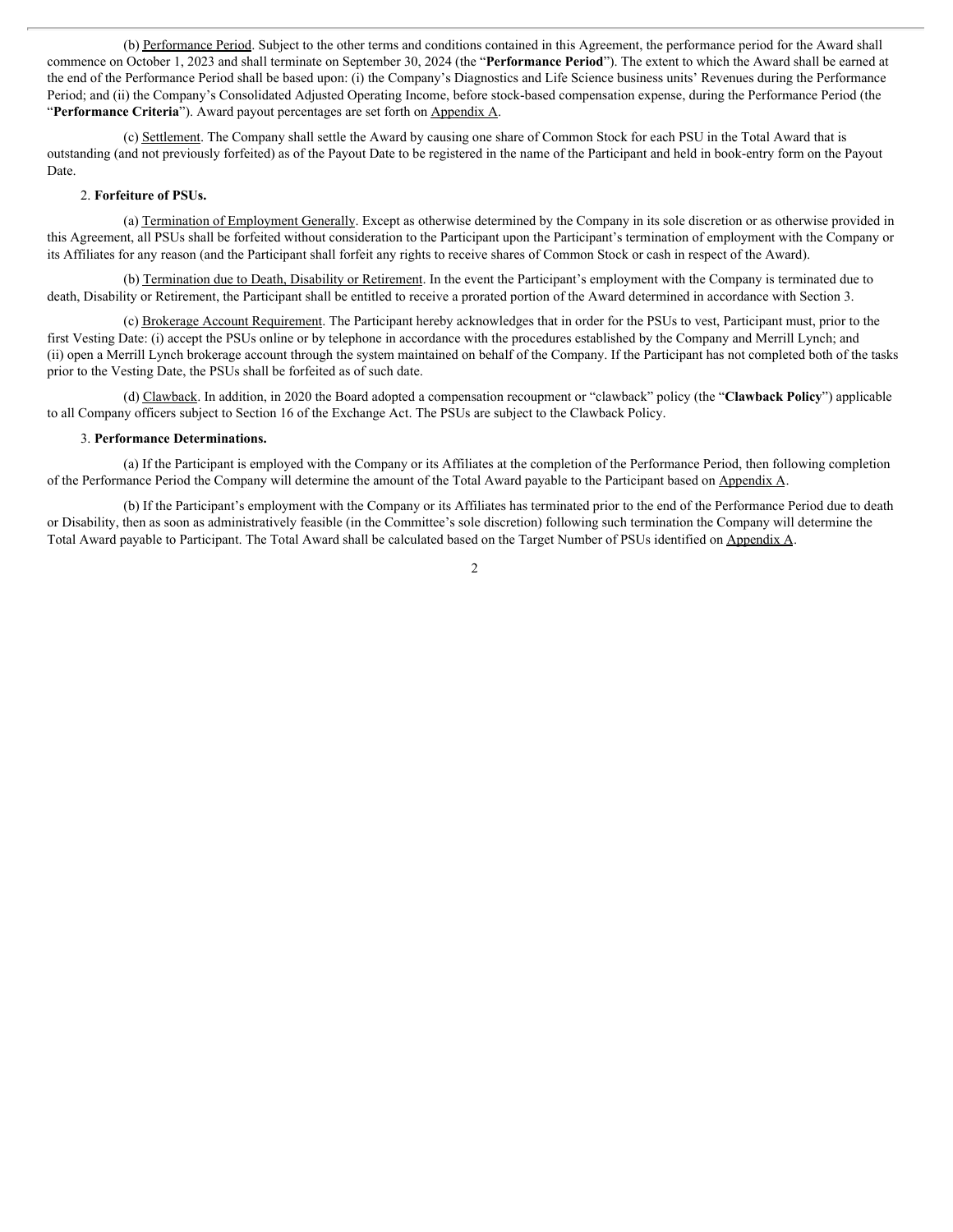(c) If at any time after the one-year anniversary of the date of this Agreement the Participant's employment with the Company or its Affiliates has terminated prior to the end of the Performance Period due to Participant's Retirement, then as soon as administratively feasible (in the Committee's sole discretion) following the Performance Period the Company will determine the Total Award payable to Participant. The Total Award shall be calculated based on the actual number of PSUs as earned and certified based on the Company's achievement of the Performance Criteria during the Performance Period and the business unit assigned to the Participant, as described on Appendix A multiplied by a fraction, the numerator of which is the total number of complete months worked by the Participant from November 1, 2021 to the date of termination of employment, and the denominator of which is thirty-five (35), the total number of months from the date of this Agreement and the end of the Performance Period.

(d) If, in connection with a Change in Control, the successor company, or a parent of the successor company, in the Change in Control does not agree to assume, replace, or substitute the PSUs granted hereunder (as of the consummation of such Change in Control) with PSUs on substantially identical terms, as determined by the Committee, then as of immediately prior to such Change in Control, the Company will determine the Total Award, without proration, calculated based on the higher of: (i) the Company's actual performance to date with respect to the Performance Criteria or (ii) the Target Award. The date of the consummation of the Change in Control shall be the Vesting Date for purposes of this Section 3(d).

(e) Payment of awards shall be made on a date not later than thirty (30) days following the completion of the Performance Period and the Company's filing with the Securities and Exchange Commission of its Annual Report on Form 10-K for the fiscal year ended September 30, 2024 (the "**Vesting Date**"). On the Vesting Date, the Participant shall be entered as the stockholder of record for the number of PSUs covered by the Award which the Committee determines, in writing, have been earned and certified pursuant to Appendix A, and which have vested pursuant to the terms and conditions of this Agreement.

(f) If the Participant is a "specified employee" within the meaning of Section 409A of the Code on the date of the Participant's separation from service and the Participant's PSUs are subject to Section 409A of the Code, then payment pursuant to Section 3(c) shall be made on the first day of the seventh month following the Participant's separation from service, or, if earlier, the date of the Participant's death.

(g) The Committee may, in its sole discretion, modify the Performance Criteria, including the entirety of Appendix A, in whole or in part, as the Committee deems appropriate and equitable to reflect a change in the business (including, without limitation, the Company's acquisition of another business or company), operations, corporate structure or capital structure of the Company or its Subsidiaries, the manner in which it conducts its business, or other events or circumstances.

(h) Except as may be otherwise provided in this Agreement, at no time prior to such Vesting Date shall the Participant be deemed for any purpose to be the owner of shares of Common Stock in connection with an Award and the Participant shall have no right prior to applicable Vesting Dates to vote Shares in respect of the Award. The Participant will not have any rights of a shareholder of the Company with respect to the PSUs until the delivery of the underlying Shares. The obligations of the Company under this Agreement will be merely that of an unfunded and unsecured promise of the Company to deliver Shares in the future, and the rights of the Participant will be no greater than that of an unsecured general creditor. No assets of the Company will be held or set aside as security for the obligations of the Company under this Agreement.

(i) All determinations with respect to the Award or this Agreement by the Company or Committee, including, without limitation, determinations of the Total Award, and timing of settlements, shall be within the Company's absolute discretion and shall be final, binding and conclusive on the Participant.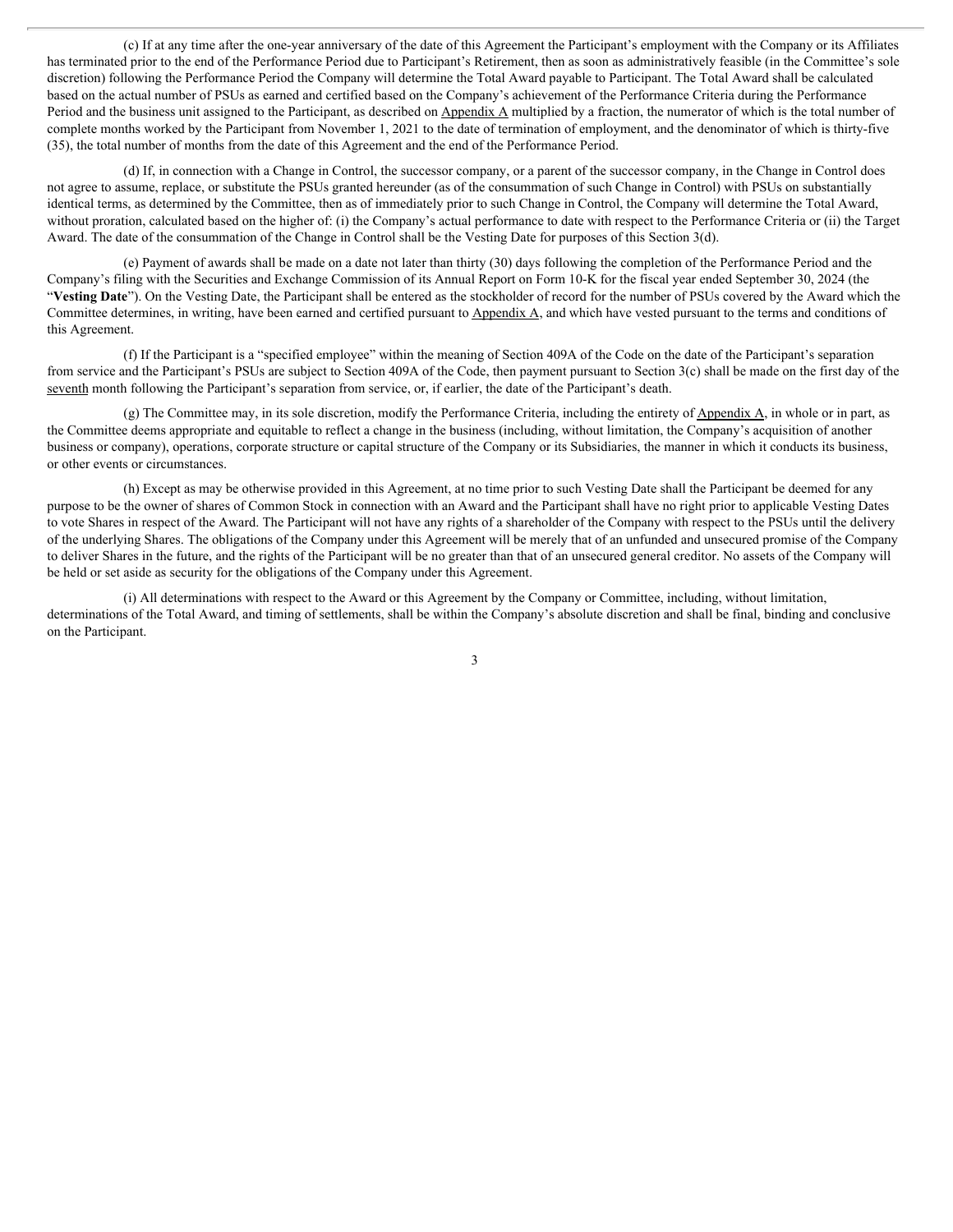#### 4. **Voting and Other Rights; Incorporation by Reference.**

(a) Voting and Other Rights. The Participant will not have any rights of a shareholder of the Company with respect to the PSUs until the delivery of the underlying Shares. The Participant shall possess no dividend equivalent payment rights with respect to the PSUs.

(b) Incorporation by Reference. The provisions of the Plan are hereby incorporated herein by reference. Except as otherwise expressly set forth herein, this Agreement shall be construed in accordance with the provisions of the Plan and any capitalized terms not otherwise defined in this Agreement shall have the definitions set forth in the Plan. In the event that any provision of this Agreement is inconsistent with the terms of the Plan, the terms of this Agreement shall control. The Committee acting pursuant to the Plan, as constituted from time to time, shall, except as expressly provided otherwise herein, have the right to determine any questions which arise in connection with the grant of the Award. The number and kind of Shares deliverable pursuant to the Award are subject to adjustment as provided in Section 12 of the Plan.

5. **Compliance with Legal Requirements.** The granting and delivery of the Award, and any other obligations of the Company under this Agreement, shall be subject to all applicable federal, state, local, and foreign laws, rules, and regulations and to such approvals by any regulatory or governmental agency as may be required.

6. **Transferability.** The PSUs granted hereunder may not be assigned, alienated, pledged, attached, sold, or otherwise transferred or encumbered by the Participant other than as may be permitted by the Plan and any such purported assignment, alienation, pledge, attachment, sale, transfer, or encumbrance shall be void and unenforceable against the Company or any Affiliate.

#### 7. **Miscellaneous.**

(a) Waiver. Any right of the Company contained in this Agreement may be waived in writing by the Committee. No waiver of any right hereunder by any party shall operate as a waiver of any other right, or as a waiver of the same right with respect to any subsequent occasion for its exercise, or as a waiver of any right to damages. No waiver by any party of any breach of this Agreement shall be held to constitute a waiver of any other breach or a waiver of the continuation of the same breach.

(b) Severability. The invalidity or unenforceability of any provision of this Agreement shall not affect the validity or enforceability of any other provision of this Agreement and each other provision of this Agreement shall be severable and enforceable to the extent permitted by law.

(c) No Right to Employment; Continuous Employment. Nothing contained in this Agreement shall be construed as giving the Participant any right to be retained, in any position, as an employee, consultant, or director of the Company or its Affiliates or shall interfere with or restrict in any way the right of the Company or its Affiliates, which are hereby expressly reserved, to remove, terminate or discharge the Participant with or without cause at any time for any reason whatsoever. Although over the course of employment terms and conditions of employment may change, the at-will term of employment of the Participant will not change. Unless otherwise specified by the Plan, for purposes of this Agreement, the continuous employment of the Participant with the Company shall not be deemed to have been interrupted, and the Participant shall not be deemed to have ceased to be an employee of the Company, by reason of the transfer of Participant's employment among the Company or a leave of absence approved by the Committee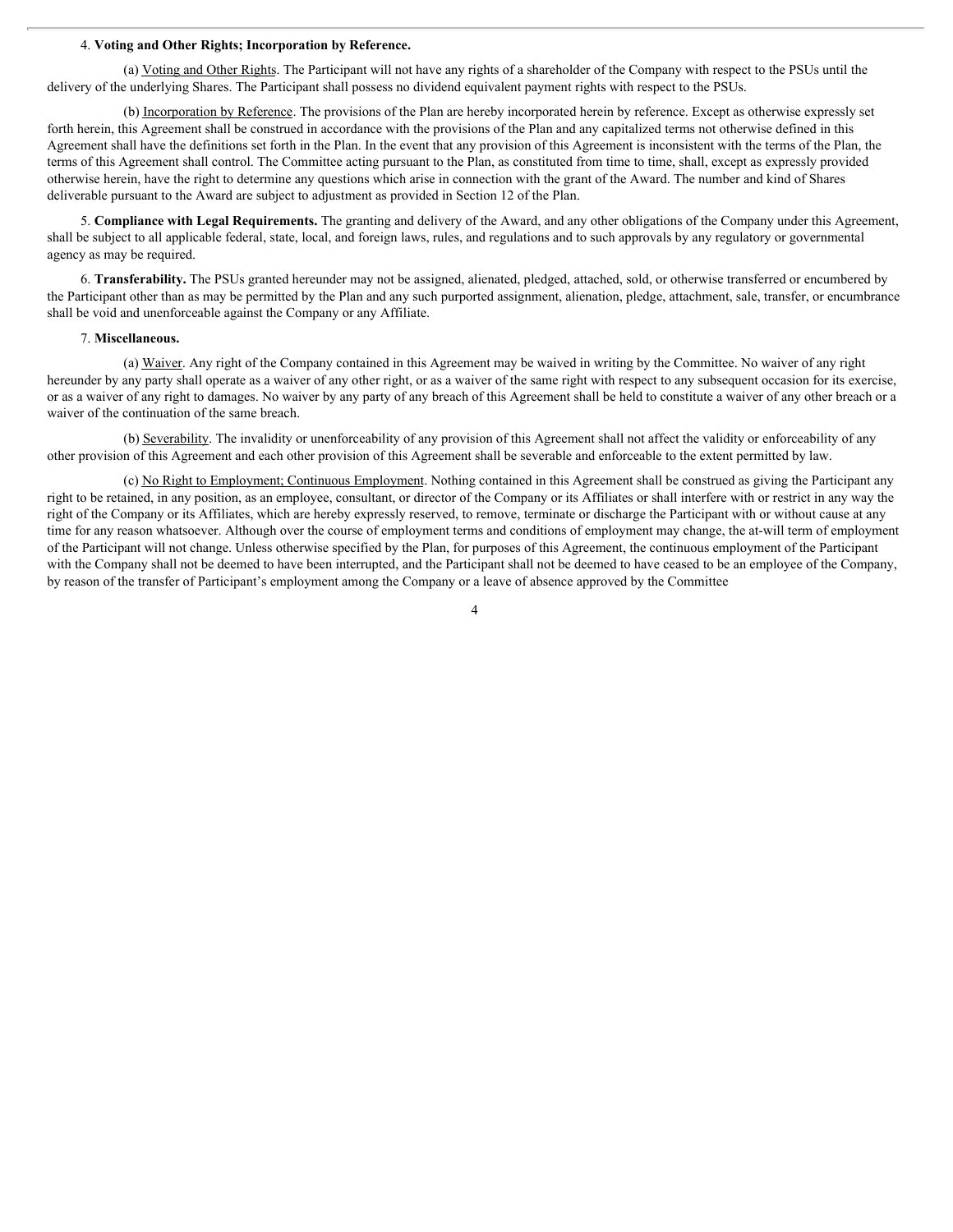(d) Successors. The terms of this Agreement shall be binding upon and inure to the benefit of the Company, its successors and assigns, the Participant and the beneficiaries, executors, administrators, heirs and successors of the Participant.

(e) Relation to Other Benefits. Any economic or other benefit to the Participant under this Agreement or the Plan shall not be considered in determining any benefits to which the Participant may be entitled under any profit-sharing, retirement or other benefit or compensation plan maintained by the Company and shall not affect the amount of any life insurance coverage available to any beneficiary under any life insurance plan covering employees of the Company.

(f) Taxes and Withholding. To the extent that the Company is required to withhold any federal, state, local, foreign or other tax in connection with the PSUs thereon pursuant to this Agreement, it shall be a condition to earning the award that the Participant make arrangements satisfactory to the Company for payment of such taxes required to be withheld. With respect to payments under Section 3 herein, the Committee may, in its sole discretion, require the Participant to satisfy such required withholding obligation by surrendering to the Company a portion of the Shares earned by the Participant hereunder, and the Shares so surrendered by the Participant shall be credited against any such withholding obligation at the Fair Market Value of such Shares on the date of surrender. Further, the Committee may accelerate the payment of a portion of the Shares earned by the Participant hereunder to pay the Federal Insurance Contributions Act (FICA) tax under Sections 3101, 3121(a) and 3121(v)(2) of the Code and the corresponding income tax withholding related to the FICA amount.

(g) Amendments. Subject to the terms of the Plan, the Committee may modify this Agreement upon written notice to the Participant. Any amendment to the Plan shall be deemed to be an amendment to this Agreement to the extent that the amendment is applicable hereto; provided, however, no amendment of the Plan or this Agreement shall adversely affect the rights of the Participant under this Agreement without the Participant's consent unless the Committee determines, in good faith, that such amendment is required for the Agreement to either be exempt from the application of, or comply with, the requirements of Section 409A of the Code, or as otherwise may be provided in the Plan.

(h) Section 409A of the Code. It is intended that the PSUs shall be exempt from the application of, or comply with, the requirements of Section 409A of the Code. The terms of this Agreement shall be construed, administered, and governed in a manner that effects such intent, and the Committee shall not take any action that would be inconsistent with such intent. Without limiting the foregoing, the PSUs shall not be deferred, accelerated, extended, paid out, settled, adjusted, substituted, exchanged or modified in a manner that would cause the award to fail to satisfy the conditions of an applicable exception from the requirements of Section 409A of the Code or otherwise would subject the Participant to the additional tax imposed under Section 409A of the Code.

(i) Entire Agreement. This Agreement and the Plan contain the entire agreement and understanding of the parties hereto with respect to the subject matter contained herein and supersede all prior communications, representations and negotiations in respect thereto; provided, however, the Participant understands that the Participant may have an existing agreement(s) with the Company, through prior awards, acquisition of a prior employer or otherwise, that may include restrictive covenants, and acknowledges that the covenants in the agreements that provide the Company with the greatest protection enforceable under applicable law shall control, and that the parties do not intend to create any ambiguity or conflict that would release the Participant from the obligations the Participant has assumed under the restrictive covenants in any of these agreements. No change, modification or waiver of any provision of this Agreement shall be valid unless the same be in writing and signed by the parties hereto, except for any changes permitted without consent of the Participant under the Plan.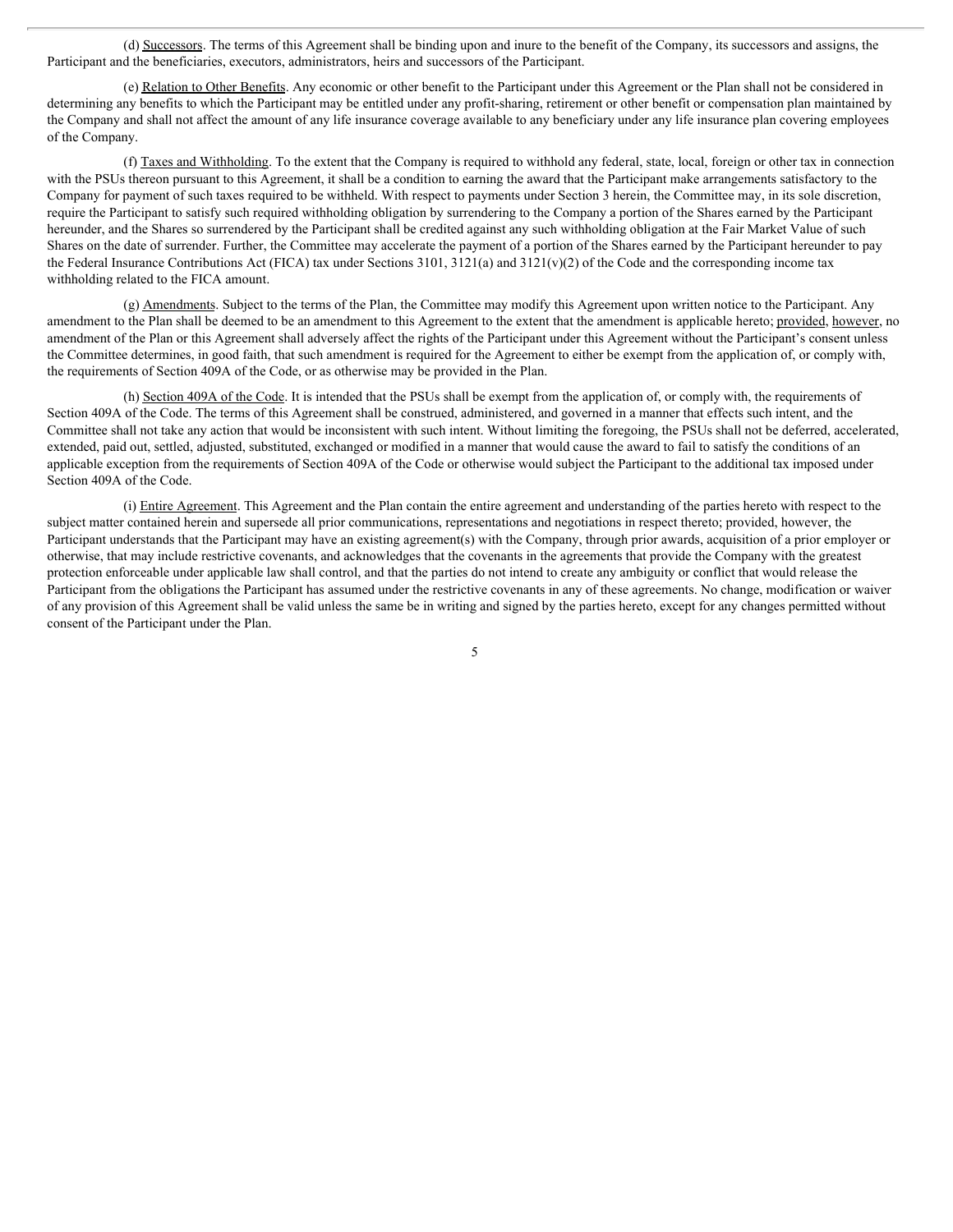(j) Governing Law. This Agreement shall be construed and interpreted in accordance with the laws of the State of Ohio without regard to principles of conflicts of law thereof, or principles of conflicts of laws of any other jurisdiction which could cause the application of the laws of any jurisdiction other than the State of Ohio. Each of the Company and the Participant submits to the exclusive jurisdiction (both personal and subject matter) of (i) the United States District Court for the Southern District of Ohio sitting in Cincinnati, Ohio and its appellate courts, and (ii) any court of the State of Ohio sitting in Cincinnati, Ohio and its appellate courts, for the purposes of all legal actions and proceedings arising out of or related to this Agreement. Each of the Company and the Participant waives, to the fullest extent permitted by law, (i) any objection which it may now or later have to the laying of venue of any legal action or proceeding arising out of or relating to this Agreement brought in any court of the State of Ohio sitting in Cincinnati, Ohio or the United States District Court for the Southern District of Ohio sitting in Cincinnati, Ohio, including, without limitation, a motion to dismiss on the grounds of *forum non conveniens* or lack of subject matter jurisdiction; and (ii) any claim that any action or proceeding brought in any such court has been brought in an inconvenient forum.

(k) Headings. The headings of the Sections hereof are provided for convenience only and are not to serve as a basis for interpretation or construction and shall not constitute a part of this Agreement.

(l) Language. If the Participant receives this Agreement or any other document related to the Plan translated into a language other than English and if the meaning of the translated version is different than the English version, the English version will control.

(m) No Advice Regarding Award. The Company is not providing any tax, legal or financial advice, nor is the Company making any recommendations regarding the Participant's participation in the Plan or the acquisition or sale of the underlying securities. The Participant is hereby advised to consult with the Participant's personal tax, legal or financial advisors regarding the decision to participate in the Plan before taking any action related to the Plan.

(n) Electronic Delivery. The Participant hereby consents and agrees to electronic delivery of any documents that the Company may elect to deliver (including, but not limited to, prospectuses, prospectus supplements, grant or award notifications and agreements, account statements, annual and quarterly reports, and all other forms of communications) in connection with this and any other award made or offered under the Plan. The Participant understands that, unless earlier revoked by the Participant by giving written notice to the Secretary of the Company, this consent shall be effective for the duration of the Agreement. The Participant also understands that he or she shall have the right at any time to request that the Company deliver written copies of any and all materials referred to above at no charge. The Participant hereby consents to any and all procedures the Company has established or may establish for an electronic signature system for delivery and acceptance of any such documents that the Company may elect to deliver, and agrees that his or her electronic signature is the same as, and shall have the same force and effect as, his or her manual signature. The Participant consents and agrees that any such procedures and delivery may be effected by a third party engaged by the Company to provide administrative services related to the Plan.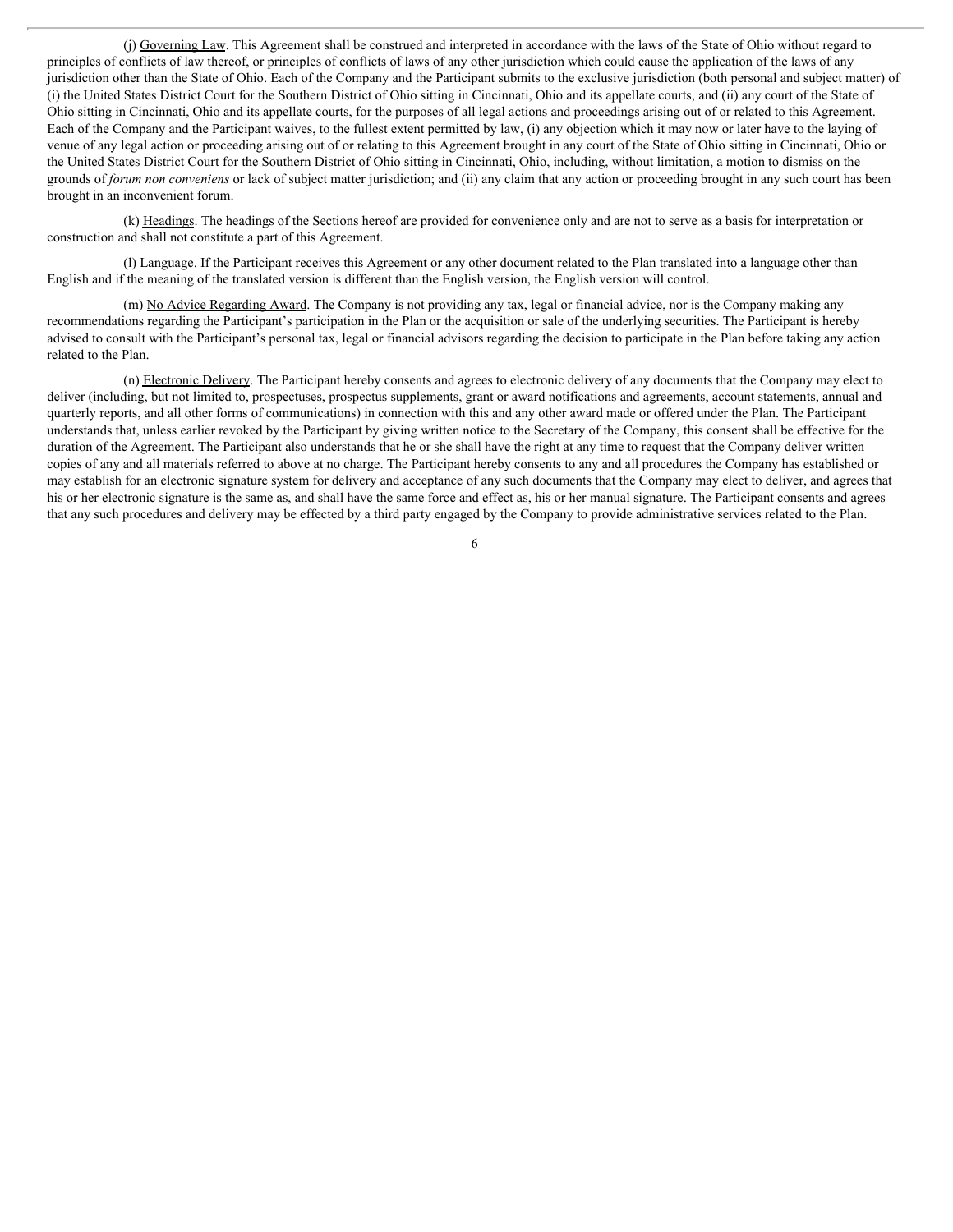**IN WITNESS WHEREOF,** the Company has caused this Agreement to be executed on its behalf by its duly authorized officer and the Participant has also executed this Agreement, as of the date first set forth above.

#### **MERIDIAN BIOSCIENCE, INC.**

By: Name: Bryan Baldasare Title: Chief Financial Officer

You must accept the award online or by telephone in accordance with the procedures established by the Company and the Plan administrator. By accepting your award in accordance with these procedures, you acknowledge that a copy of the Plan, Plan Summary and Prospectus, and the Company's most recent Annual Report and Proxy Statement (the "**Prospectus Information**") either have been received by you or are available for viewing on the Company's intranet site or internet site at www.meridianbioscience.com, and consent to receiving this Prospectus Information electronically, or, in the alternative, agree to contact Julie Smith at (513) 272-5230 to request a paper copy of the Prospectus Information at no charge. You also represent that you are familiar with the terms and provisions of the Prospectus Information and hereby accept the award on the terms and conditions set forth herein and in the Plan. These terms and conditions constitute a legal contract that will bind both you and the Company as soon as you accept the award as described above.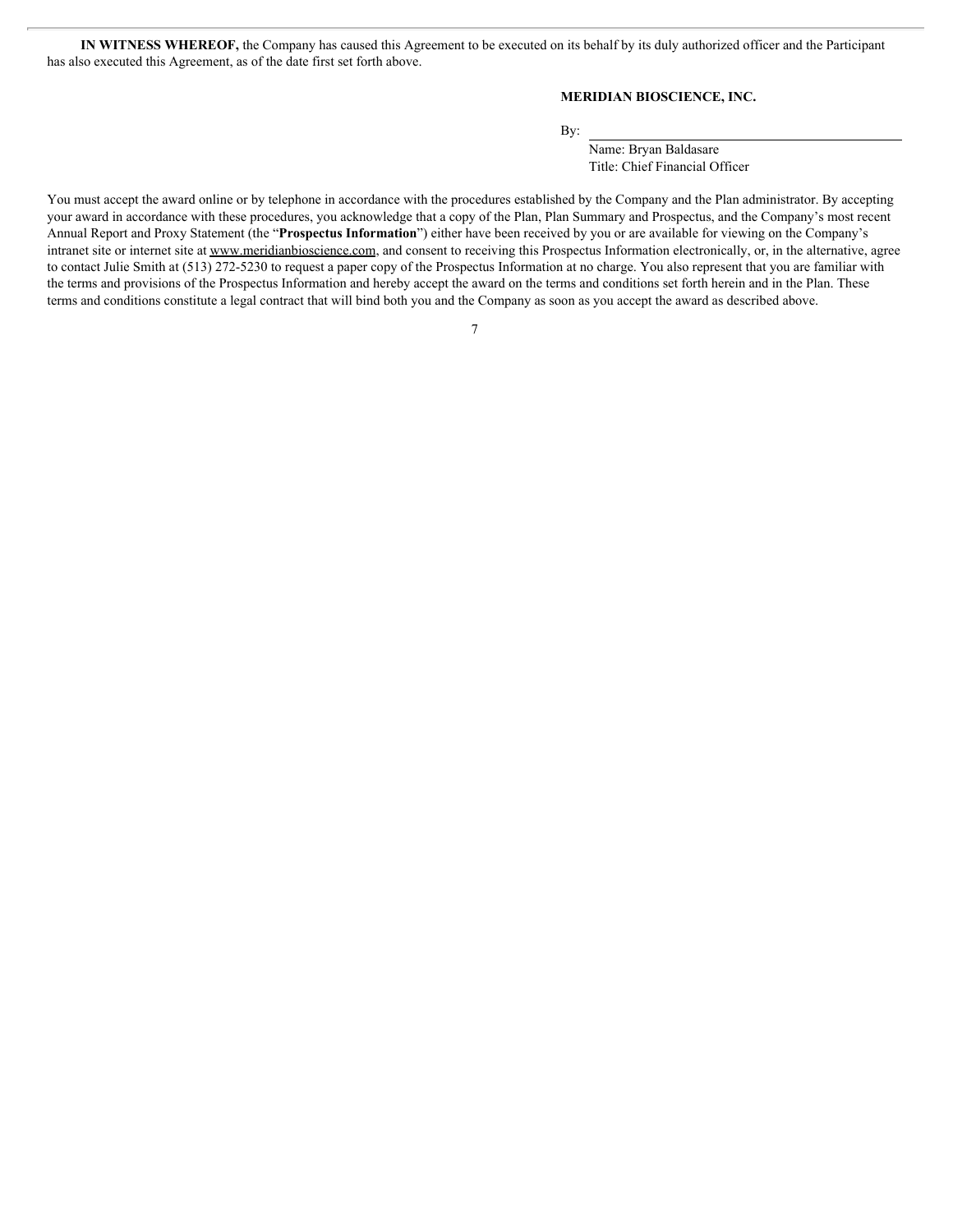# **Appendix A Calculation of PSU's Earned**

**Participant Name: Business Unit (Corporate, LS or Dx): Target Number of PSUs:**

**[\*\*\*]**

A-1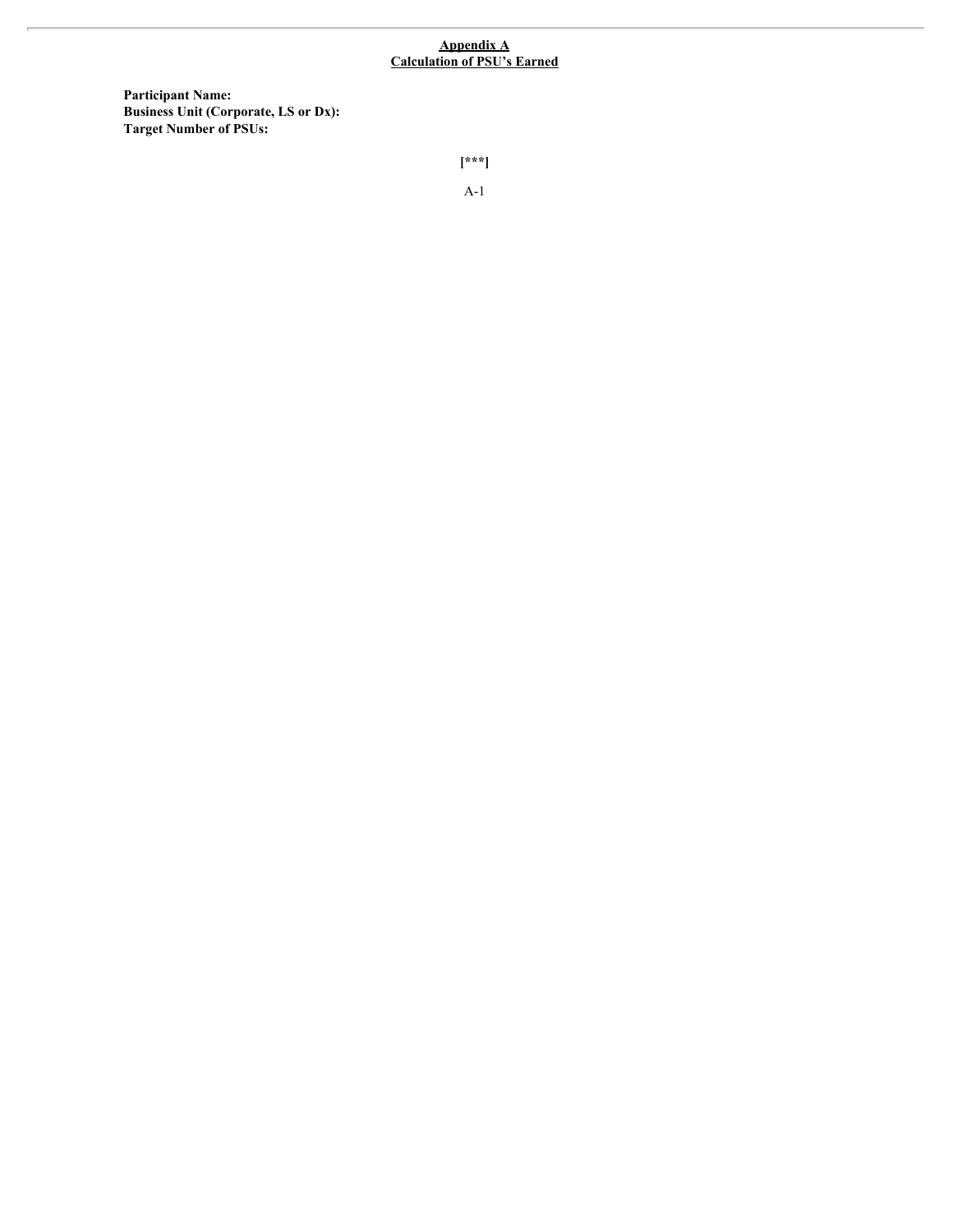#### **Certification of Principal Executive Officer Pursuant to Securities Exchange Act Rule 13a-14(a)**

I, Jack Kenny, certify that:

- 1. I have reviewed this quarterly report on Form 10-Q of Meridian Bioscience, Inc.;
- 2. Based on my knowledge, this report does not contain any untrue statement of a material fact or omit to state a material fact necessary to make the statements made, in light of the circumstances under which such statements were made, not misleading with respect to the period covered by this report;
- 3. Based on my knowledge, the financial statements, and other financial information included in this report, fairly present in all material respects the financial condition, results of operations and cash flows of the registrant as of, and for, the periods presented in this report;
- 4. The registrant's other certifying officer(s) and I are responsible for establishing and maintaining disclosure controls and procedures (as defined in Exchange Act Rules 13a-15(e) and 15d-15(e)) and internal control over financial reporting (as defined in Exchange Act Rules 13a-15(f) and 15d-15(f)) for the registrant and have:
	- a) Designed such disclosure controls and procedures, or caused such disclosure controls and procedures to be designed under our supervision, to ensure that material information relating to the registrant, including its consolidated subsidiaries, is made known to us by others within those entities, particularly during the period in which this report is being prepared;
	- b) Designed such internal controls over financial reporting, or caused such internal control over financial reporting to be designed under our supervision, to provide reasonable assurance regarding the reliability of financial reporting and the preparation of the financial statements for external purposes in accordance with generally accepted accounting principles;
	- c) Evaluated the effectiveness of the registrant's disclosure controls and procedures and presented in this report our conclusions about the effectiveness of the disclosure controls and procedures, as of the end of the period covered by this report based on such evaluation; and
	- d) Disclosed in this report any change in the registrant's internal control over financial reporting that occurred during the registrant's most recent fiscal quarter that has materially affected, or is reasonably likely to materially affect, the registrant's internal control over financial reporting; and
- 5. The registrant's other certifying officer(s) and I have disclosed, based on our most recent evaluation of internal control over financial reporting, to the registrant's auditors and the audit committee of registrant's board of directors (or persons performing the equivalent functions):
	- a) All significant deficiencies and material weaknesses in the design or operation of internal control over financial reporting which are reasonably likely to adversely affect the registrant's ability to record, process, summarize and report financial information; and
	- b) Any fraud, whether or not material, that involves management or other employees who have a significant role in the registrant's internal control over financial reporting.

Date: February 4, 2022

/s/ Jack Kenny Jack Kenny Chief Executive Officer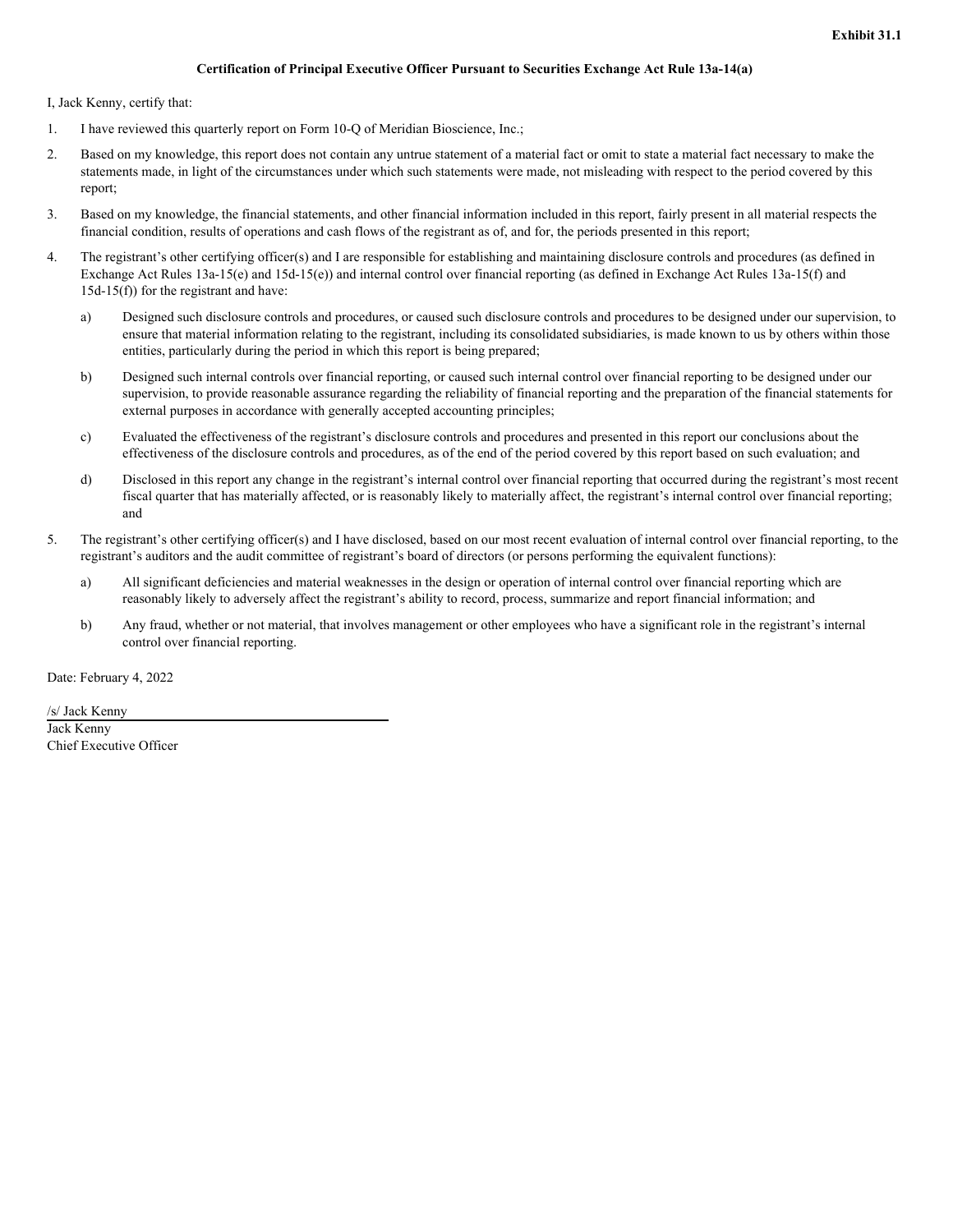#### **Certification of Principal Accounting Officer Pursuant to Securities Exchange Act Rule 13a-14(a)**

I, Julie Smith, certify that:

- 1. I have reviewed this quarterly report on Form 10-Q of Meridian Bioscience, Inc.;
- 2. Based on my knowledge, this report does not contain any untrue statement of a material fact or omit to state a material fact necessary to make the statements made, in light of the circumstances under which such statements were made, not misleading with respect to the period covered by this report;
- 3. Based on my knowledge, the financial statements, and other financial information included in this report, fairly present in all material respects the financial condition, results of operations and cash flows of the registrant as of, and for, the periods presented in this report;
- 4. The registrant's other certifying officer(s) and I are responsible for establishing and maintaining disclosure controls and procedures (as defined in Exchange Act Rules 13a-15(e) and 15d-15(e)) and internal control over financial reporting (as defined in Exchange Act Rules 13a-15(f) and 15d-15(f)) for the registrant and have:
	- a) Designed such disclosure controls and procedures, or caused such disclosure controls and procedures to be designed under our supervision, to ensure that material information relating to the registrant, including its consolidated subsidiaries, is made known to us by others within those entities, particularly during the period in which this report is being prepared;
	- b) Designed such internal controls over financial reporting, or caused such internal control over financial reporting to be designed under our supervision, to provide reasonable assurance regarding the reliability of financial reporting and the preparation of the financial statements for external purposes in accordance with generally accepted accounting principles;
	- c) Evaluated the effectiveness of the registrant's disclosure controls and procedures and presented in this report our conclusions about the effectiveness of the disclosure controls and procedures, as of the end of the period covered by this report based on such evaluation; and
	- d) Disclosed in this report any change in the registrant's internal control over financial reporting that occurred during the registrant's most recent fiscal quarter that has materially affected, or is reasonably likely to materially affect, the registrant's internal control over financial reporting; and
- 5. The registrant's other certifying officer(s) and I have disclosed, based on our most recent evaluation of internal control over financial reporting, to the registrant's auditors and the audit committee of registrant's board of directors (or persons performing the equivalent functions):
	- a) All significant deficiencies and material weaknesses in the design or operation of internal control over financial reporting which are reasonably likely to adversely affect the registrant's ability to record, process, summarize and report financial information; and
	- b) Any fraud, whether or not material, that involves management or other employees who have a significant role in the registrant's internal control over financial reporting.

Date: February 4, 2022

/s/ Julie Smith Julie Smith Senior Vice President and Controller (Principal Accounting Officer)